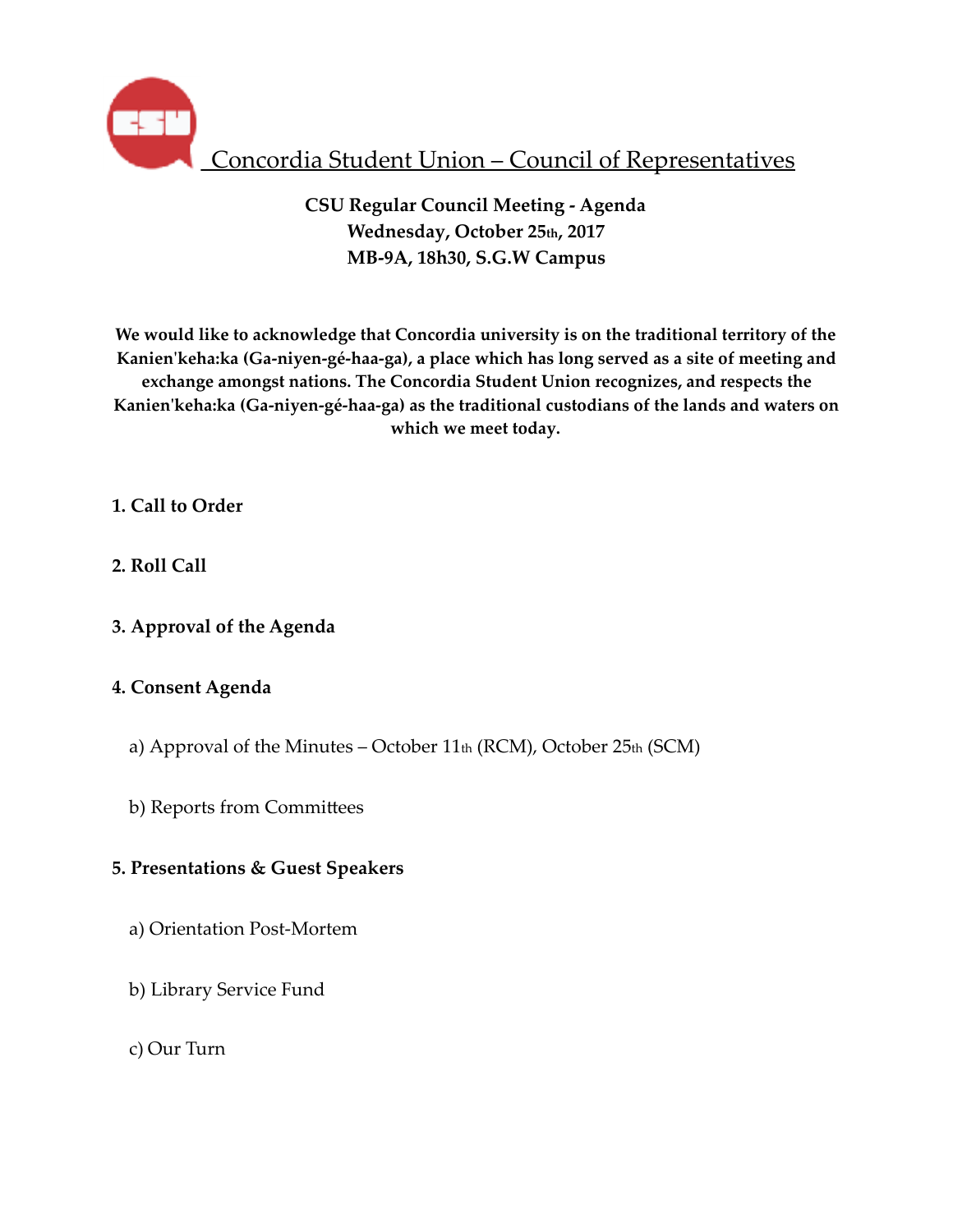d) CREM

# **6. Appointments**

a) Loyola Committee (1 seat)

b) CCSL

c) Tribunal Pool d) SAF

# **7. Returning Business**

# **8. New Business – Informational**

- a) Letter to CSU
- b) Council Meeting Minutes

# **9. New Business – Substantive**

- a) ASEQ
- b) Social Economy Incubator Proposal
- c) SSAELC Referendum Question
- d) CFC Referendum Question
- e) Our Turn
- f) FEUQ
- g) Daycare Play Area Contract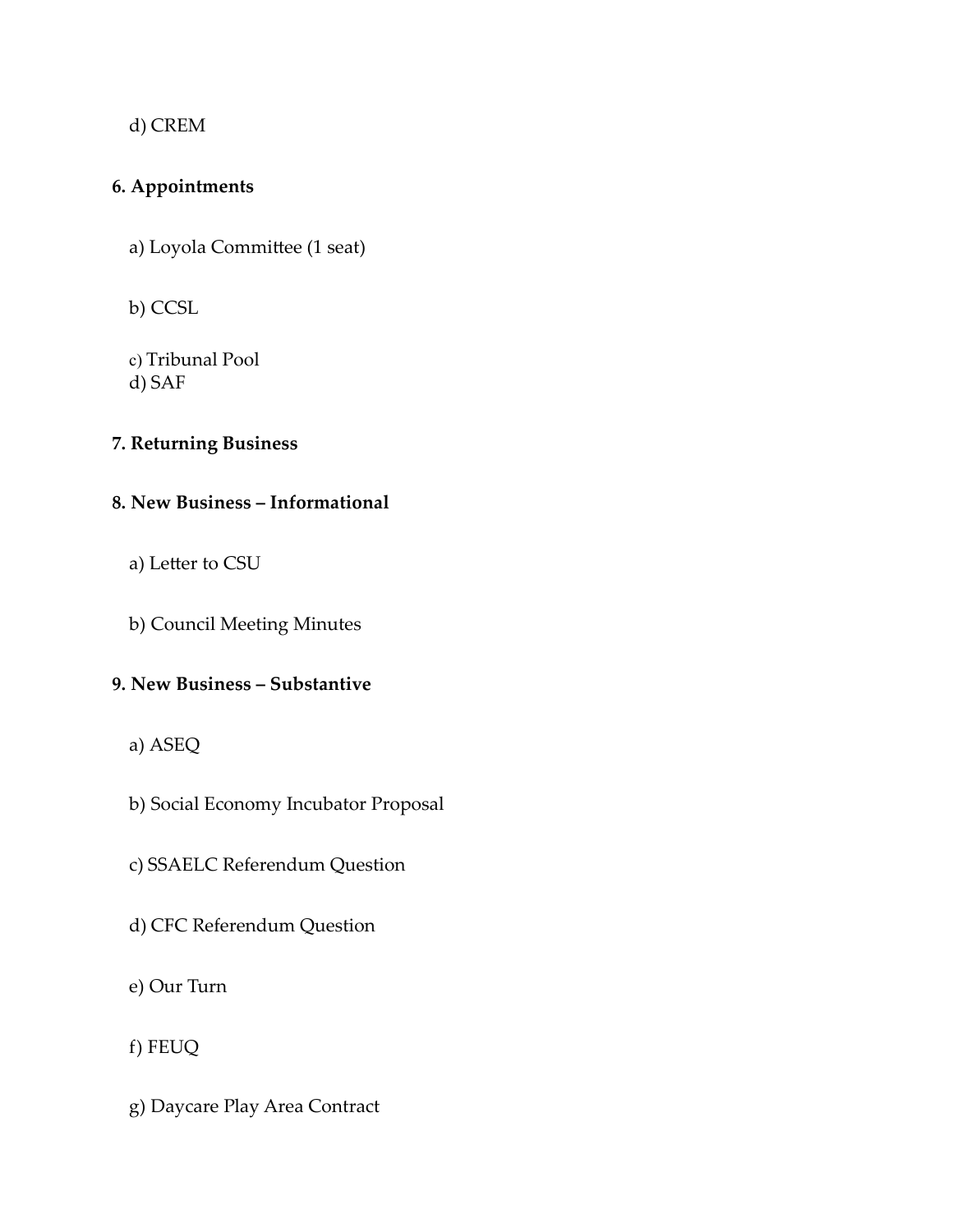# h) By-Elections

i) Health and Dental Plan Premium Payment Fall 2017

# j) Auditor's Report

k) HVAC

- l) Referendum Questions
- m) AVEQ Committees
- m) Loyola Coordinator Report
- n) General Coordinator Report

# **10. Question Period & Business Arising**

# **11. Announcements**

# **12. Adjournment**

# **1. Call to Order**

*Meeting Called to Order at 18h41.* 

**Chair:** This meeting is called to order. Thank you for coming.

# **2. Roll Call**

Executives present for the duration of the meeting were: *Omar Riaz (General Coordinator, Soulaymane El Alaoui (Finance Coordinator), Veronika Rydzewski (Internal Affairs Coordinator), and Leyla Sutherland (Student Life Coordinator).* 

Executives absent for the duration of the meeting were: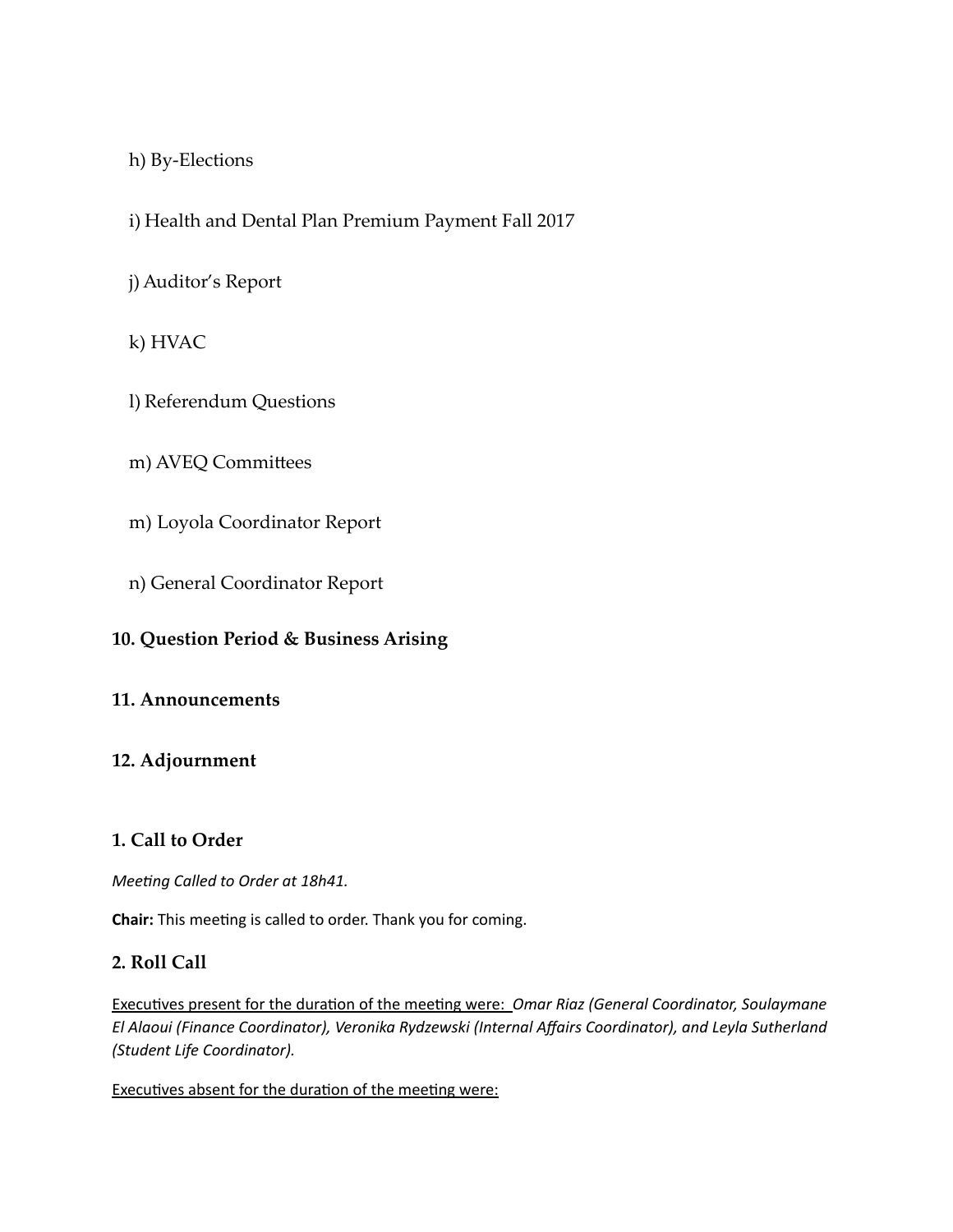Devon Ellis-Darity (Sustainability Coordinator), Asma Mushtaq (Academic & Advocacy Coordinator), and *Maria Gabriela Polanco (Loyola Coordinator).* 

Councilors present for the duration of the meeting were: Sally Younis (Engineering and Computer Science), Peter Zhuang (Fine Arts), Eamon Toohey (Arts and Science), Camille Thompson-Marchand (Arts and Science), Alienor Lougerstay (Engineering and Computer Science), Julia Sutera Sardo (Arts and Science), Jeremy Laxer (Arts and Science), Patrick Megallanes (Arts and Science), Rowan Gaudet (Arts and Science). Ali Sherra (Arts and Science), Aouatif Zebiri (Arts and Science), Tabea Vischer (Arts and *Science) Ahmed Jemma (Engineering and Computer Science*), 

### Councilors absent for the duration of the meeting were:

Charlotte Genest (Arts and Science), Rory Blaisdell (John Molson School of Business), Khadidja Komah *(Engineering and Computer Science), Dylan Applebaum (John Molson School of Business), Mikaela and Rim Hamila (Engineering and Computer Science), Mikaela Clark-Gardner (Arts and Science)* 

*Jeremy Laxer motions to excuse the absent executives.* 

*P. Megallanes seconds the motion.* 

For: 8

Opposed: 0

Abstentions: 0

Tabea Vischer motions to excuse the absent councilors.

Ali Sherra seconds the motion.

For: 9 

Opposed: 0

Abstentions: 0

Aouatif Zebiri: Point of Personal Privilege: Can the reporters get consent before taking photos?

**Chair:** Good use of a point of privilege.

Aouatif Zebiri: Another, can I have this noted.

**Chair:** We can note that for future meetings as well.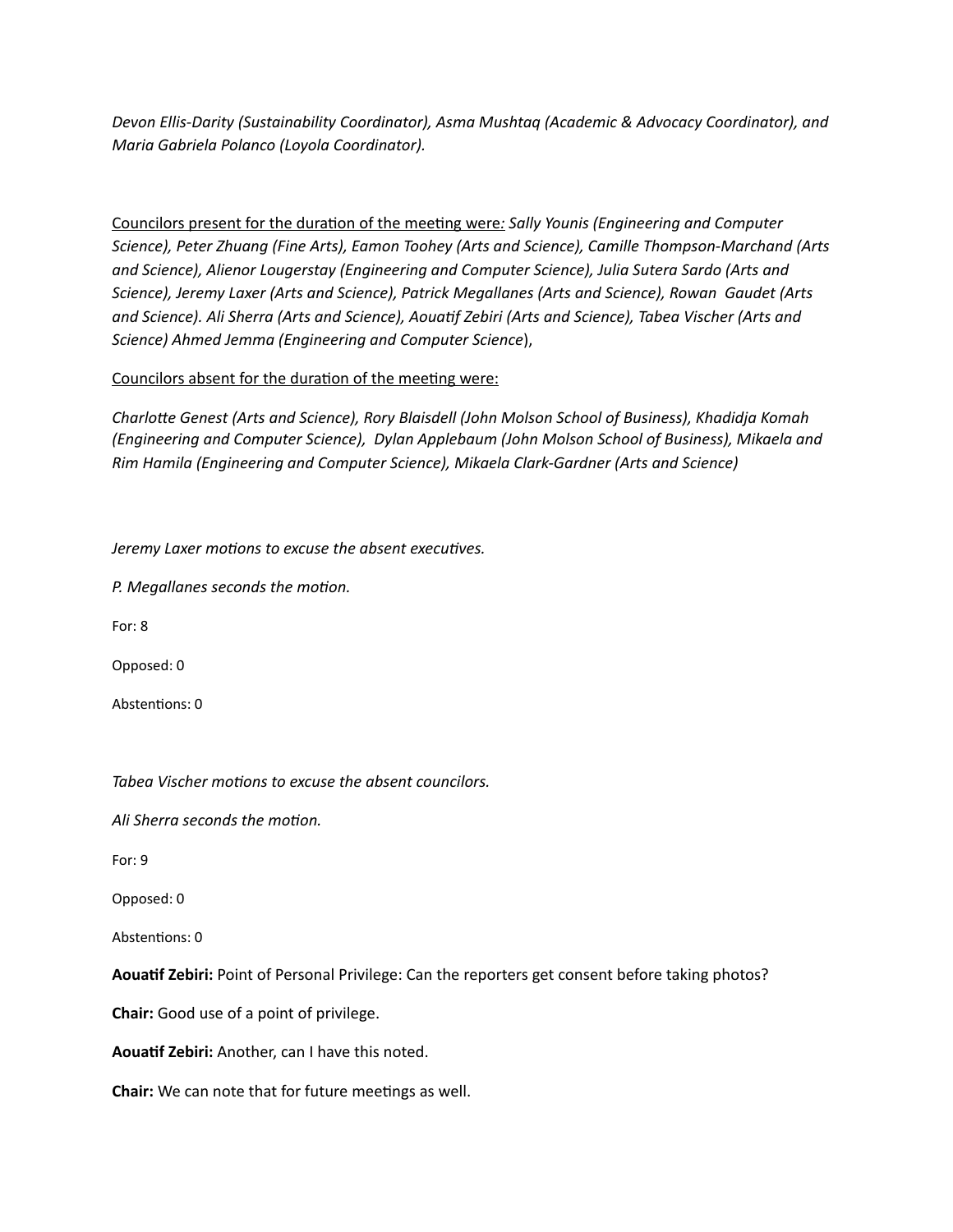**Chair:** We can move on to the consent training excusals to a maximum of next council meeting.

#### **CONSENT TRAINING EXCUSALS**

Sally Younis, Jeremy Laxer, Camille Thompson-Marchand requested excusal.

**Chair:** Thank you. 

**Rowan Gaudet:** Clarification: In the standing regulations, those who missed it will be going to the one next week.

**Chair:** Yes. Do we have a second? Tabea Vischer seconds the motion. the four excusals. For: 7 Opposed: 0 Abstentions: 1 The *motion* carries.

### **3. APPROVAL OF THE AGENDA**

*Rowan moves to add HVAC into business substantive.* 

**Chair:** It's Ahmed's point but I'll add it because he'll be coming later.

**Veronika Rydzewski:** I motion to add CCSL to *Appointments* and Lev Bukhman letter to Substantial. Soulay moves to add the audit report - Substantial - Health and Dental Plan premium payment Aouatif Zebiri moves to add AVEQ Committees to New Business Substantive Aouatif Zebiri moves in New Business Informational - Council Meeting Minutes **Omar Riaz moves to pull the General Coordinator's Report Omar Riaz moves to add the Daycare Play Area Contract** *Veronika Rydzewski moves to add Tribunal Pool to appointments Omar Riaz moves add unpaid internships referendum question.* **Chair:** I'll add it, it's Ahmed's point.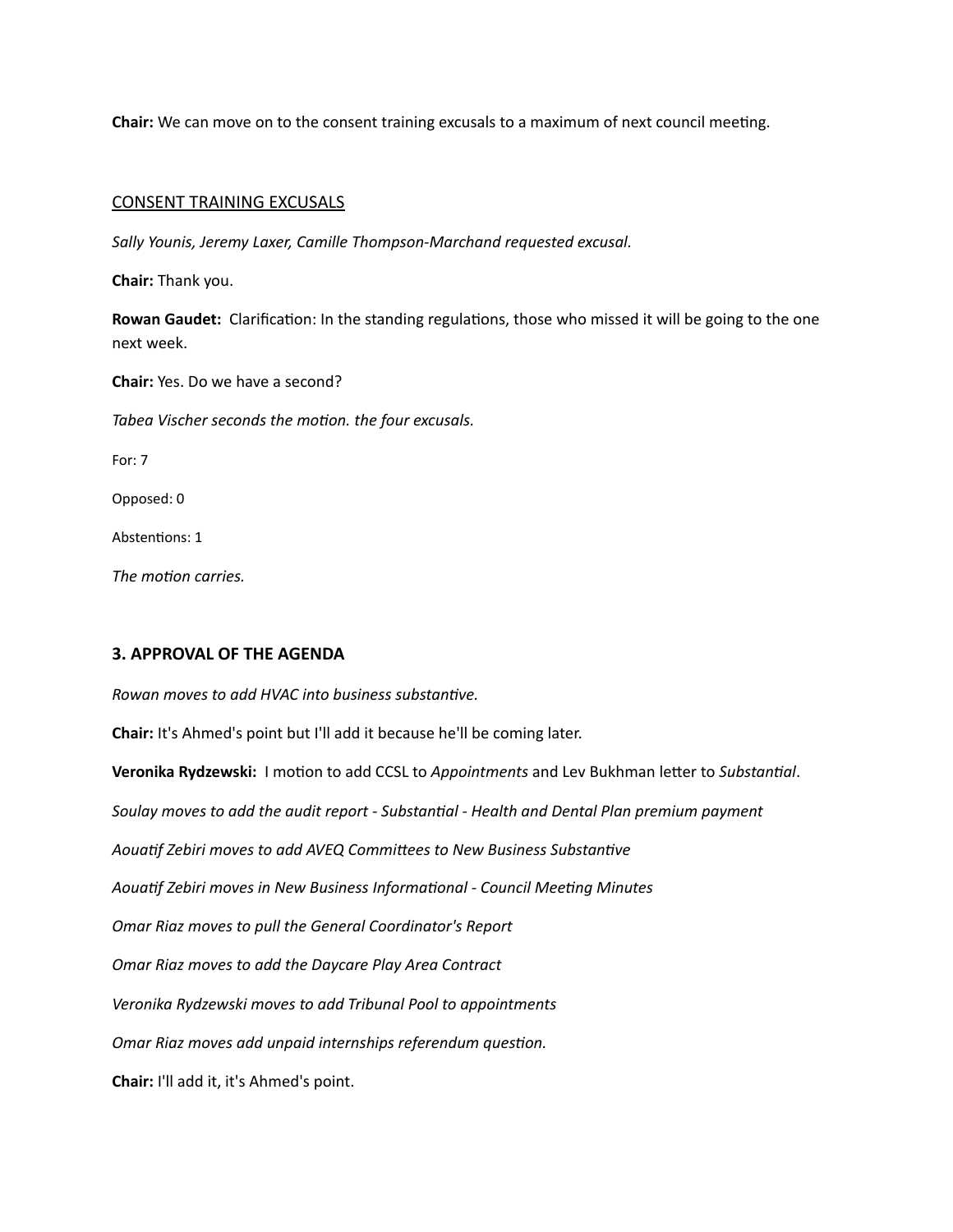Ahmed Badr: I have a a presentation from CREM, We have 'Substantive' and 'Presentation'.

**Chair:** I'll just put it in substantive. Unless there's someone external?

#### **Ahmed Badr: Yes.**

**Chair:** Then presentations.

Ahmed Badr: I'd like to add the unpaid internships question.

*Veronika motions to add By-Elections to substantive.* 

Leyla motions to add staff to appointments.

*Rowan motions to add Loyola Coordinator Report.* 

Marcus: Point of information, is Social Economy Incubator in the Agenda?

**Chair:** Yes, in substantive.

Aouatif Zebiri: Point of information, the motion for Bill 62 is it coming back to this council?

**Omar Riaz:** I'm not sure.

**Chair:** I didn't receive any documents.

Leyla Sutherland: It should be in the documents regarding referendum questions.

**Chair:** So I have on point L for referendum questions, SSAELC questions, CFC and then catch-all for the other referendum questions.

**Chair:** Anything else? With that I'll need a motion to approve.

Veronika Rydzewski moves to approve the agenda.

Ali Sherra seconds the motion.

For: 10 

Opposed: 0

Abstentions: 0

### **4. PRESENTATIONS**

Leyla Sutherland: I would like to move it to the end of the presentations.

The motion is considered friendly.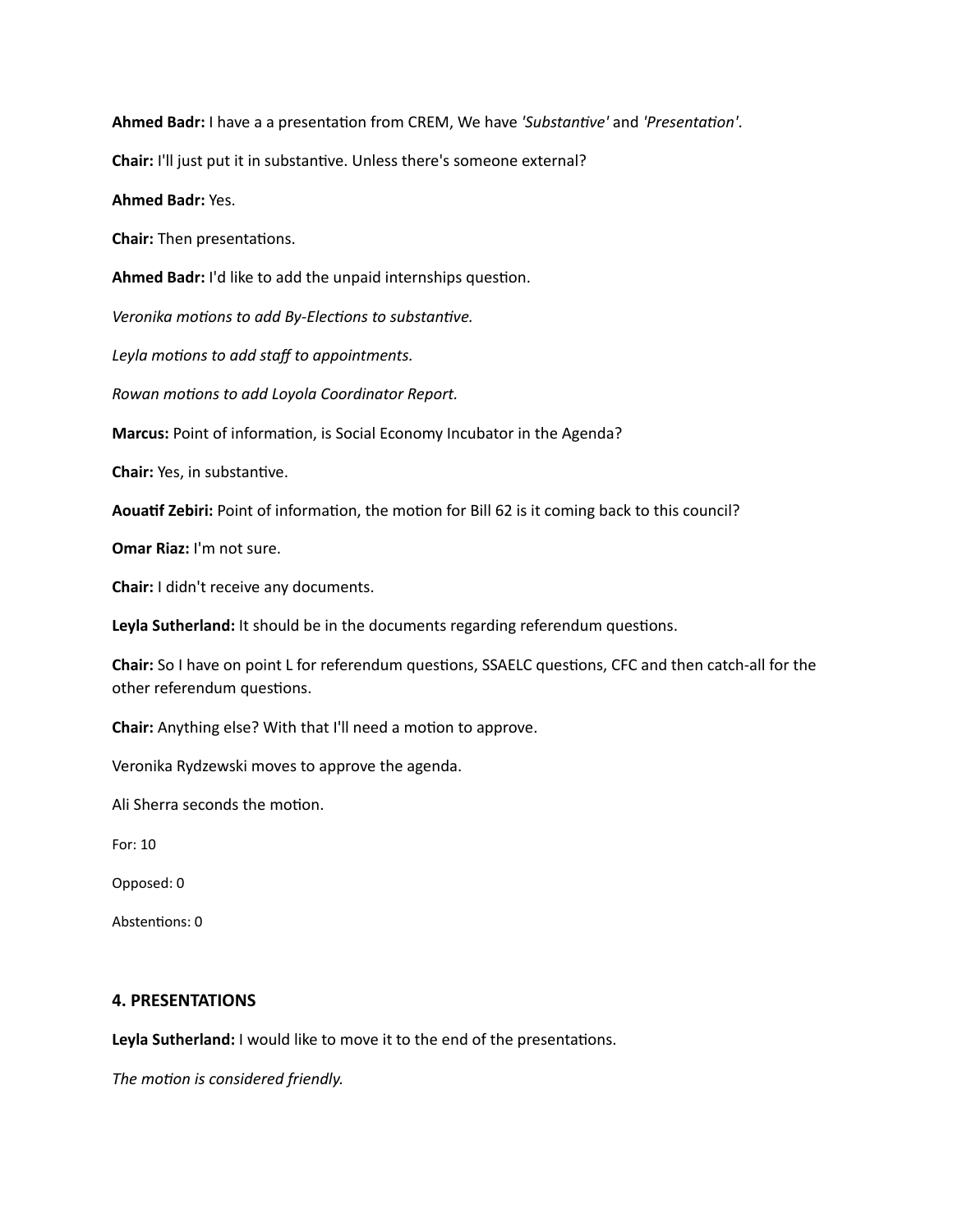### **LIBRARY SERVICES FUND PRESENTATION**

**Guylaine:** I am your university librarian. Thank you for the invitation to talk about the library services fund. This makes a big difference for the quality of our library services.

Background: The library services fund provides the students with service enhancements to inspire academic success. That is our goal. Since 2010 undergraduates have contributed 1\$ per credit to the library services fund and it is managed by the library services committee. There was a referendum in 2009; the Webster Library began to be available 24/7, even before we signed an agreement between Concordia University and the CSU. That was a 10 year agreement and it ends in 2019.

The purpose of the library services fund:

24 access to the Webster library (And the Vanier library)

increased access to laptops, tablets and netbooks

Increased availability of course packs and textbooks, every single one for undergraduate courses, in either reserve room.

We're not buying a lot in digital form. It's a question of economic model. the publishers are not selling to institutions any digital textbook. We don't like it. We're working toward another type of economic model. It's the reality we have.

Improved silent and quiet zones and additional space in the Webster library, which was an initiative for before the construction. Those used to be big problems. So this was the question. This was the flyer that was developed by the CSU to communicate to the student body about the referendum. I'm a librarian so I like to keep and catalogue these things.

The finance committee is composed by four students as chosen by you, and I'm chairing it. The budget and facility manager is part of it too, as well as facility university library. With students we determine what we want to do and we deliver. Every year we identify priorities and we deliver within the year. We have 3-5 meetings a year; in the About the Library part of the library site you have all the annual reports since the beginning. You have the composition of the communities for the year, what we delivered, the statistics, everything and the actual agreement itself. You'll have the financial report. With this committee we really work with the philosophy of Open-Book. We share all the information.

The achievement was 24/7 access to both libraries and you see the usage statistics of the library during the night. It's pretty impressive, as you can see. Your contribution is well used every time someone visits between 11pm and 8am. We've had the data since the beginning. Course reserve rooms were created, we used to have reserves behind the circulation desk. We created an open-access room; we did the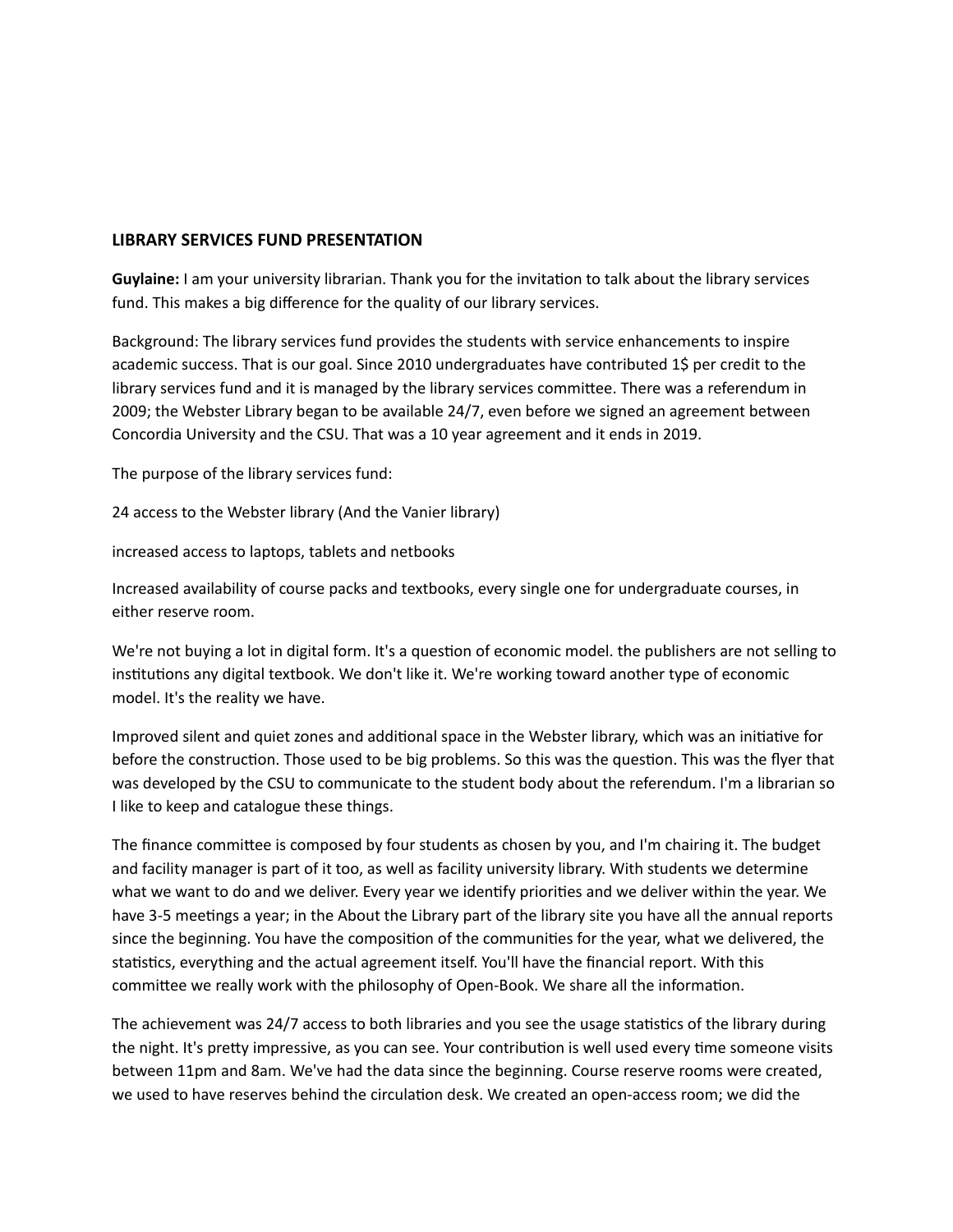same in both libraries. 300 laptops, 126 tablets for free on loans. Only in 2016, over 65,000 laptops loans during the academic year. Over 9000 loans for tablets. We're changing the laptops to one day long from 8 hours. 

Another example is the green walls; you may have noticed the big panels in the library. We can no longer put the plans there because the lights in the ceiling aren't right. We're expecting those lights to be changed in the coming weeks. An irrigation system has been installed on the third floor and someone will take care of the plants once a month. The maintenance is paid by the university.

The university library technology sandbox is for all students and someone is always there to help you out with drones, 3d printing, and all kinds of things. Visualization studio will open in December. We bought 130 licenses of Antidote French Language correctors available in the libraries. New furniture at Vanier. While we were renovating the Webster library we kept the Greenhouse open later. The lunch area in the Webster library, electrical outlets, those are examples. We have chargers for mobiles, extension cords, all free to loan. In closing,

As you may understand the period for the first referendum is coming to an end and the Library Services Fund Committee we talked about the opportunity to organize a referendum in the Spring of 2018. Should we reach out to our friends at the GSA to contribute to the library as well? We would like to next identify priorities. If the answer to the first question is yes, we need to know the content of the question for the referendum. If there is no referendum or a negative vote, we will have to retire some services. We would need to discuss the planning of that outcome. The next step is to organize a workshop. We were thinking to have the four student representatives with a few members of the University to look at those questions and what we want to discuss and bring all the information together for you to deliberate a decision. Do we have time for questions?

**Rowan Gaudet:** It's pretty obvious students benefit and we should move forward with a referendum. But for the GSA doing the same thing, that seems only fair. Do graduate students have access to everything? 

**Guylaine:** Yes. 

**Rowan Gaudet:** Then it is logical for them to chip into this.

**Guylaine:** Approaches were made to the GSA. I was not there yet, my predecessor was. For whatever reason the project did not go ahead but I think that is a fair proposal.

**Guylaine:** I am also working on a digital strategy. If you are interested, we would like to have a few students involved in the working group for the digital strategy. We are also planning to organize a survey on the digital experience. It's an international survey that Concordia is a part of. It doesn't have to be a nominee but if you know someone who would be interested send me an email.

Leyla Sutherland: What is Digital Strategy?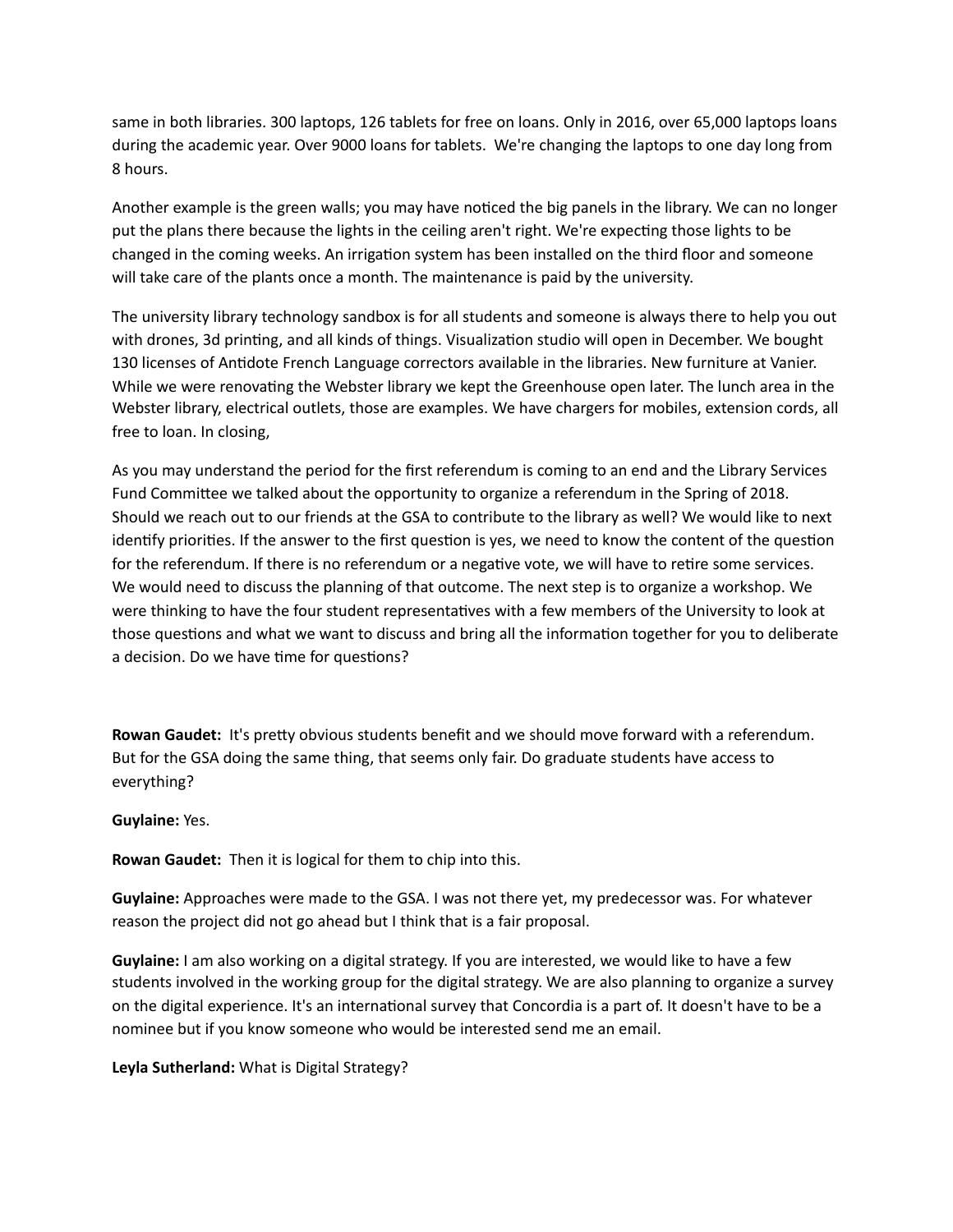**Guylaine:** All the means we use to express ourselves in the digital culture. not an IT strategy, but the human at the center of the strategy and how we can improve by offering a digital environment as students, staff and faculty to develop and express ourselves.

**Guylaine:** Do you like the direction of the workshop so we can lay down everything on the table?

The room encourages.

Leyla Sutherland: Thank you for coming today Guylaine and my read of the room is that there is a very good understanding of the goals moving forward and how a referendum might take place. If anyone has questions, you can email me and I can put you in contact with Guylaine. This is something to work towards for the March election which is not that far away. All of your input would be very useful.

**Guylaine:** We don't want to campaign on fear, but without support we can't to all this. It's just the reality of it. It's the only library open 24/7 in Quebec, and one of only five in Canada. The budget we receive from the government does not allow that kind of service. We have to be careful.

Thank you for having me.

PRESENTATIONS 

### **4. OUR TURN**

Leyla Sutherland moves to table the motion indefinitely until all the points are covered under Substantive.

*Rowan Gaudet seconds the motion.* 

For: 9

Opposed: 0

Abstentions: 1

*The motion carries.* 

### **4. CREM**

Ahmed Badr: Here's our speaker.

**Matisse:** External Coordinator FEUQ (Campus at Due) I'm here as a spokesperson for CREM.

I'll go over it and why it's been created and then present you what we've done.

When we were speaking with other student reps from other universities about the municipal elections on November 5th, we wanted to be part of the weight in the balance when speaking to parties. We thought a union of forces would increase our reach when speaking with Denis Coderre, Valerie Plante and the other parties.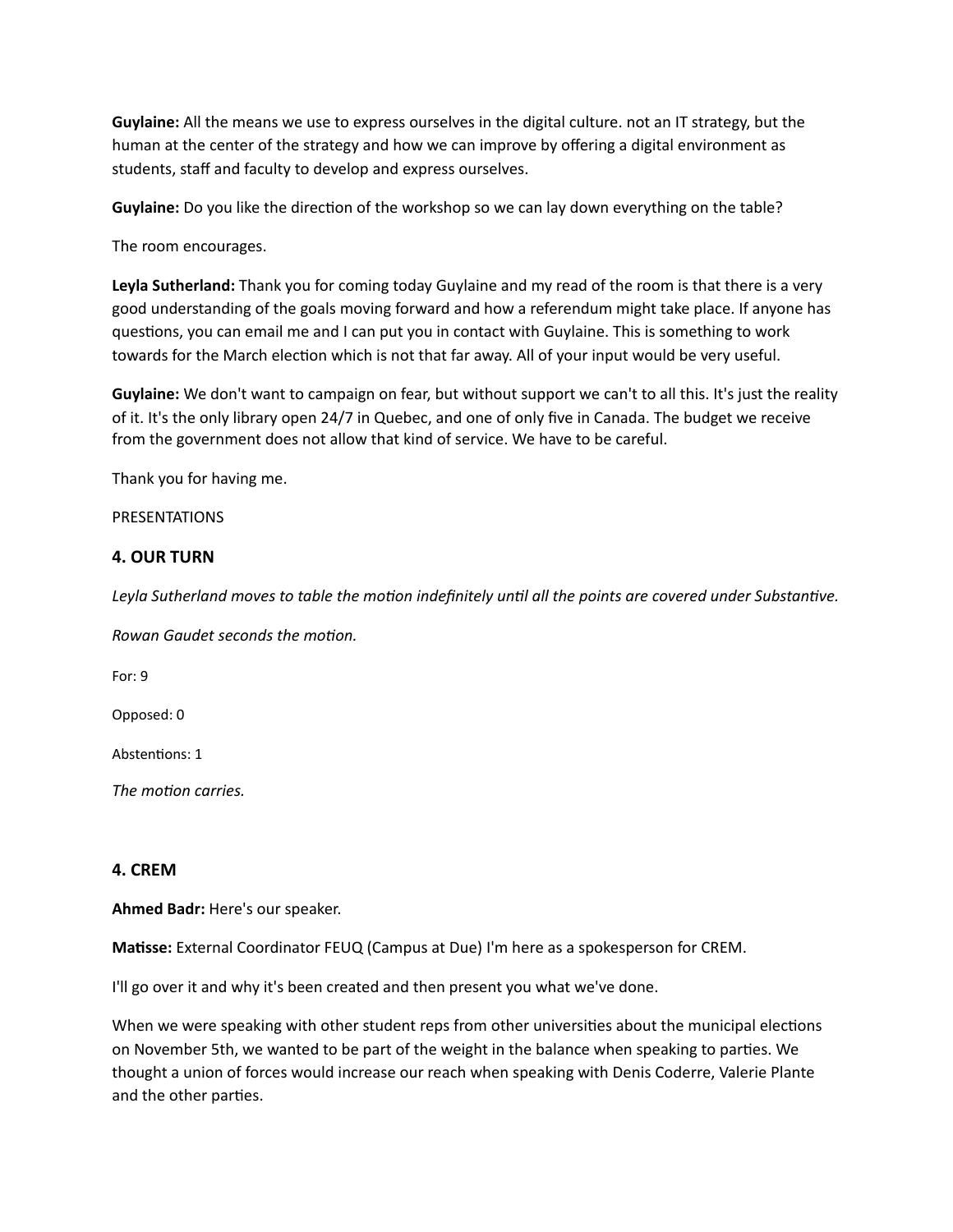It's the Student Association from Polytechnique Montreal that sent an email to all CEGEPS Colleges and Universities in Montreal to see if anyone was up for that punctual coalition. We had meetings with associations who responded positively. We went over the structure, demands, and so on. It was based on the processes we used to get the student access fund for your Opus card. After that CRIM disappeared because it is a punctual coalition. During meetings we had up to 18 and 20 different propositions that we asked the Candidates for during the election, and we've narrowed it down to 8 demands. 

For now we're at 16 associations who support the demands. We went public with these demands and sent our platform to the different parties. Both major candidates approved our demands and added information to communicate to students.

We produced a visual, I thought I could show it but I don't know how this prompter works. It's a visual representation of 'who said what about what'. So we'll disseminate that information so they know. I went pretty quickly through the process, do you have questions?

The CREM Chart is available to view in The Appendix.

**Ahmed Badr:** Could you read the 8 demands? What party supports what?

**Matisse:** Yes! Four demands were around the concept of public transport. One was the extension of the blue line promised for decades now. Both parties agree.

We asked about an improvement of the STM night service, it is extremely lacking.

Project Montreal Valerie Plante said yes and wanted to put in place a Night Life policy for Montreal. One person would be in charge of the Montreal Night Life, so that would be with public transportation. Coderre said yes but not for the metro hours.

In the past year there were modifications by the AMT to the fares, now it's Authority Regionale de Transport Metropolitaine. We asked that when they review the fairs that Students keep their 40% discount, some areas only get 20%. Both parties said yes and they wanted a social rate for low income users. 

We wanted them to evaluate the possibility for student fare for part-time students. We don't have a specific demand because we did not have the time for the research on time. They said yes.

We've asked for student fare for Bixie, both parties said yes.

We asked them to prioritize affordable housing in Montreal with specific actions they would do based on the number of units. PM said they'd asked for 40% affordable housing in all new unit developments. Coderre said 5000 units of student housing.

We asked to include Student Homelessness in the next Action Plan for the City of Montreal.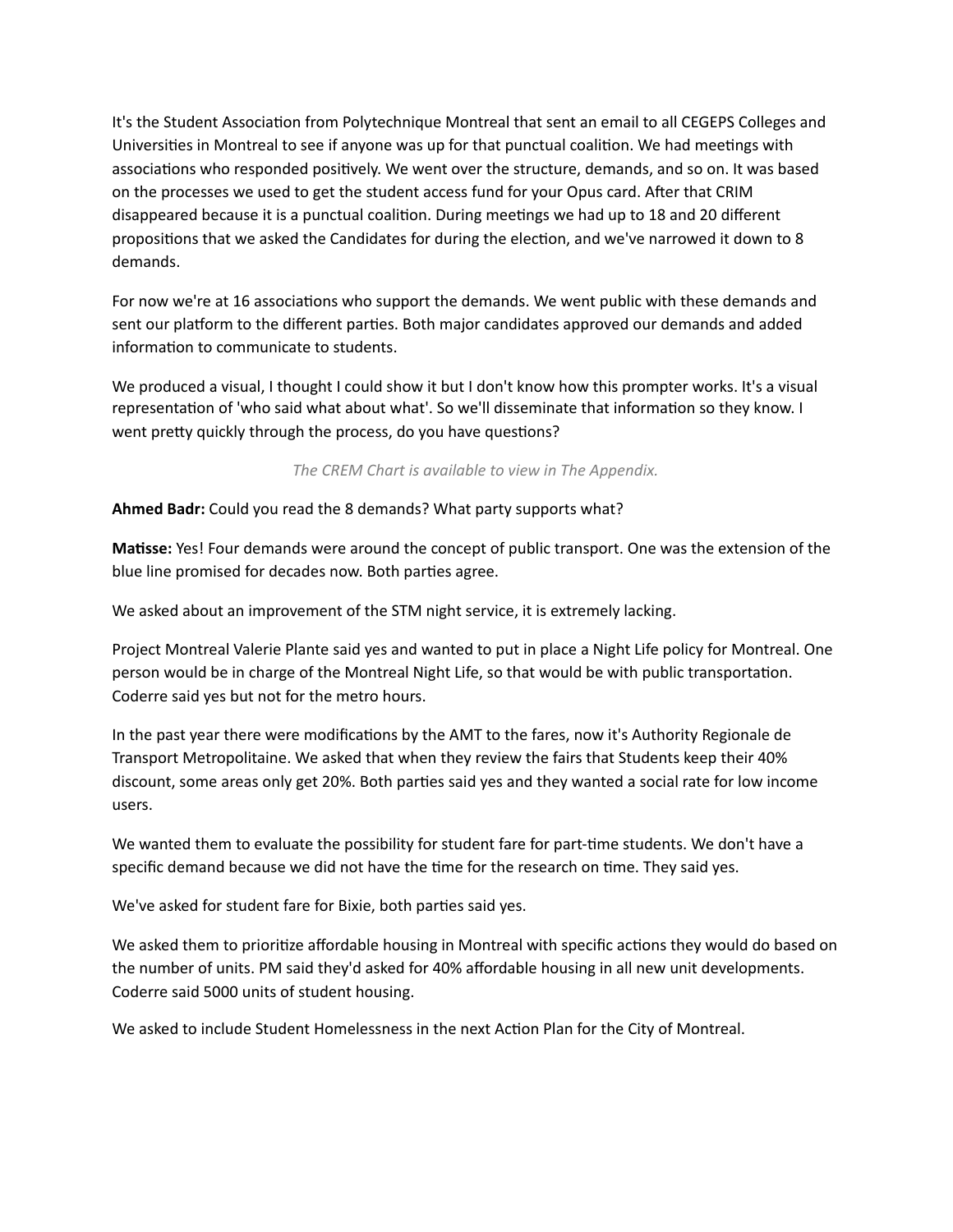I think some of you participated in the Utile Survey for students. The data that we got is that 1 out of 20 of our students in the past year live in a categorical situation of homelessness. We need more information to see how they can act on that problem.

Finally we wanted to reserve a seat on all the boards of directors of the city of Montreal where decisions are made. Both parties said yes, Denis Coderre focused on 50 committees, Project Montreal wasn't specific. Both parties want a youth party in each council of Montreal.

They want to increase youth participation.

I know I went over them quickly; I could pass my computer around.

**Aouatif Zebiri:** How would the CSU support be translated? Are you requesting support in terms of the demands, a member of CRIM, what?

There's no membership in CRIM. It's just a coalition to move specific demands. We met with Denis Coderre and Valeria Plante. We didn't mention Concordia, but if you say you support the demands we'd include the CSU in the demands. It's a situation of saying who's behind these demands. The more we are, the more weight we have.

**Aouatif Zebiri:** It's a group of people that does the on-the ground work without meetings before with the unions that support it?

We had several meetings; we had to go pretty fast. The first meeting was in September, and we had meetings week in week out. We went over the positions from different positions books from different associations. We needed to decide how we wanted to make it public, all these discussions were done in the early meetings.

**Veronika Rydzewski:** For your PowerPoint, maybe if you could send it to the Chair to be distributed.

**Rowan Gaudet:** You said they approved the demands. I recognize getting politicians to do anything is hard. Were there any public statements or promises made on these issues?

Both parties released press releases with their support. When we met Denis Coderre received us at city hall. He called the media and did a Press Scrum with CTV, La Presse, and Le Devoir and talked about everything publicly. They both made statements on social media. They went public with what they said.

**Rowan Gaudet:** Why did you pick the age 35?

In the past year at the provincial level a bill was passed for keeping a seat for people under the board for State Societies under the age of 35. We thought with that we had an argument for representation.

**Chair:** Any more questions for Mattis? Thank you for coming.

# **5. A) ORIENTATION POSTMORTUM**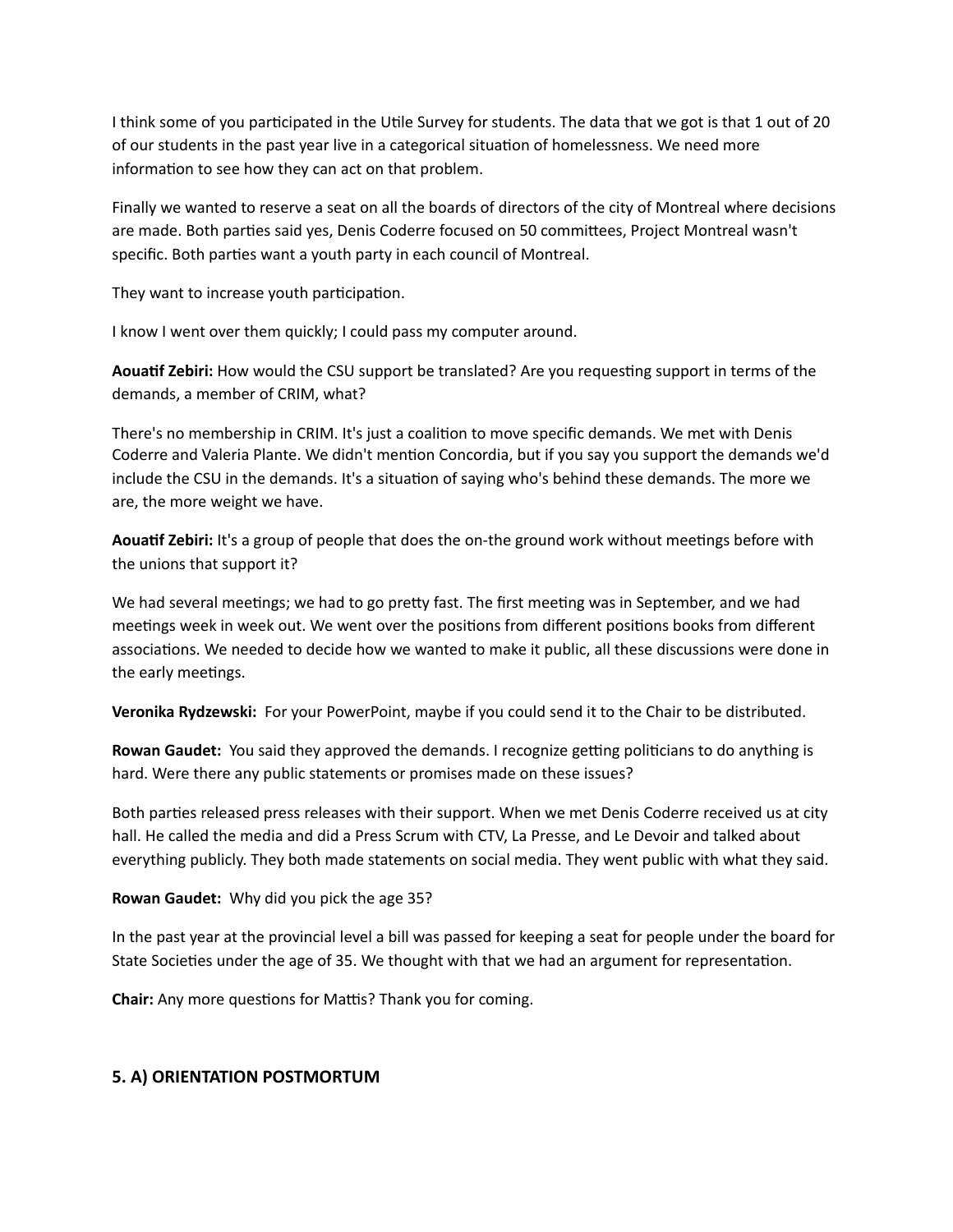**Omar Riaz:** One of our representatives has to leave (from the CFC) so we'll ask the referendum questions.

**Chair:** IS everyone amenable to this? Good.

### **CFC REFERENDUM QUESTION**

**Veronika Rydzewski: I'll read the referendum question:** 

"Do you agree to increase the fee levy to a total of 16 cents per credit for the food coalition?"

*Veronika Rydzewski moves to add the referendum question to the ballot.* 

Tabea Vischer seconds the motion.

**Veronika Rydzewski:** We sent out the documentation from CFC and two representatives.

**Camille Thompson-Marchand:** For the fee levy what's your plan?

Guest Speaker: I should do the presentation.

Hi everyone I'm Sebastian. I'm the internal coordinator at the Concordia Food Coalition. Andrew is the financial coordinator.

We are a fee levy organization at Concordia. We're concerned with the economic, implications of our food system. We do so through a variety of ways. We support student projects with financial and administrative support. We also have educational events and programming we put out throughout the week. We have "Bite me" food week, it's our orientation. We have movie screenings, panel discussions, all with the objective of getting students engaged in their food system. Our objective long term is to expel the multinational food provider (Aramark) from the campus.

Back to our educational programming. Bite me is a Staple we have it every year. Transitions we do in February, it's a 2-3 day long conference. It has a scope of not just the food system at Concordia but more examples of broader institutional food systems. Our latest development in education programming is to hose the 18th international assembly for Food Secure Canada. They do similar work to us, but on a national scale to create food policy. It's a Pan-Canadian Alliance. Every other year they do a national assembly. Last year was in Toronto.

Mother Hubbard's, People's Potato, Hydro Flora, all collaborators.

Other plans this year: Mother Hubbard's Cupboard is a food-security alleviating initiative. It feeds a vegan meal every Thursday evening of the school year, turning no one away. It's starting up initiatives that address food insecurity. Roughly a third of students experience some form of food insecurity. We're slowly getting absorbed by the Concordia Food Coalition with the long-term plan of increasing this initiative to other nights of the week.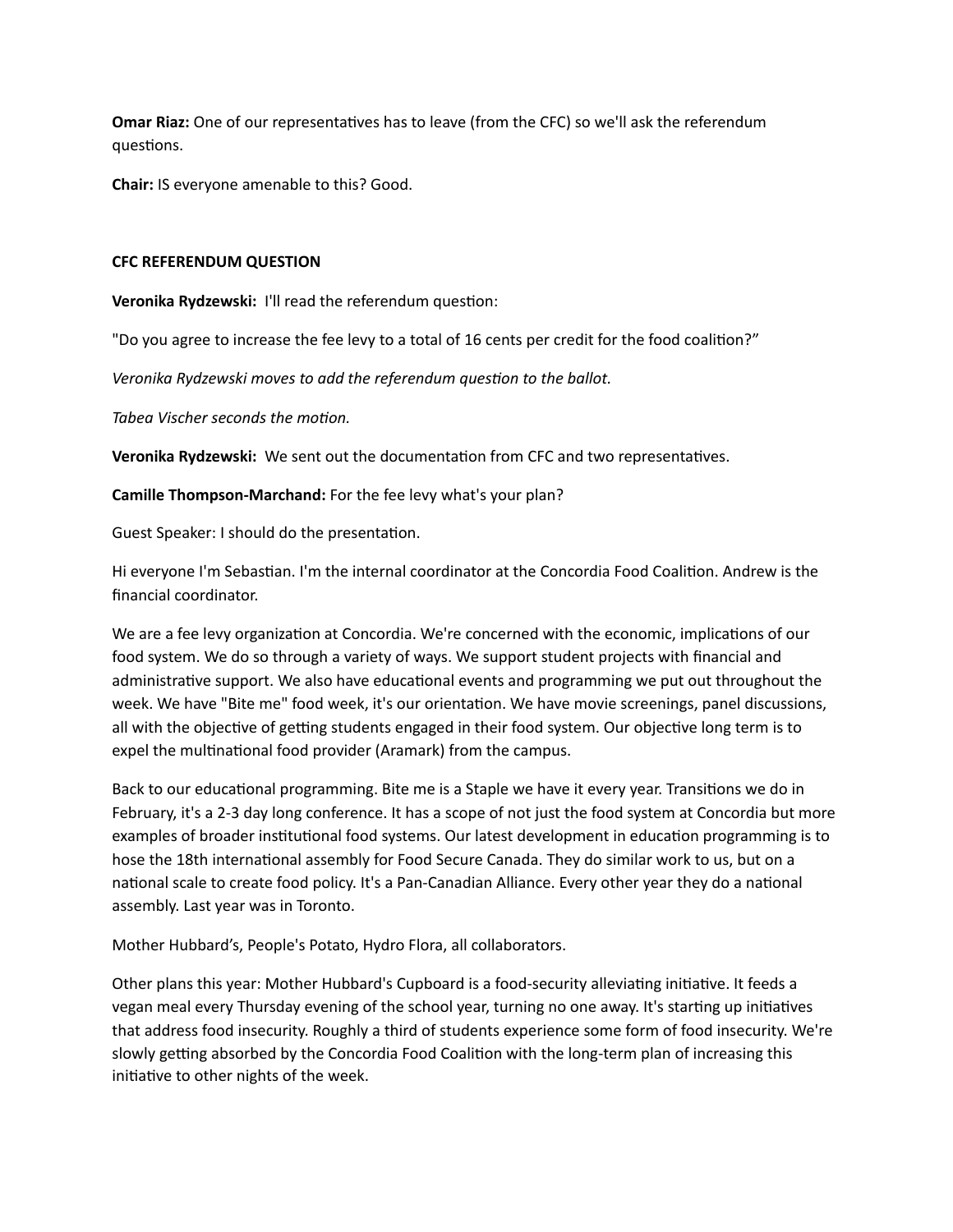Outside of dining services, we only have People's Potato and the Hive Cafe. They're only during business hours. In the evenings we have very little in terms of accessible food to students. Food memories community kitchen is another initiative that takes at the multi face spirituality center, asking students to bring in recipes to share recipes that reflect on their culture. Anyone can volunteer to be a chef and teach everyone how to make it as well as meals to take home.

Our successes in the past: We're operating with an 8c fee levy. We're working with the Hive Cafe; the hive is now its own solidarity cooperative. This is one example of how CFC's working groups can graduate. The Hudson Heartbeat Community Farm is a farm that we allocate funds for the previous year and were successful in their first growing year.

We've supported 18 working groups since we started in 2012. One of the three initiatives that's graduated is the Concordia Farmer's Market, its own Food Coalition initiative. We've also created remunerated and accredited internships. We've had 55+ workshops. We've created 4 jobs; the initial position was split into two. We've had 10+ collaborations with other groups. acquired 27,000\$ alone this year in grant money. This has all been done with the equivalent of 1 full time salaried employee.

Needless to say I believe we've been able to accomplish a lot with a very small budget.

With that there is the referendum question.

Thank you.

**Peter Zhuang:** I want to know what event do you have planned if they increase the budget?

First off, Mother Hubbard's is slowly being absorbed into our organization this year. Our success with getting them board hinges on the fee levy. We want to increase the amount of times Mother Hubbard's serves every week, ideally every evening and ideally not just the spiritually center but People's Potato as well. This increased levy would dedicate more of the coordinator hours as well as develop more of these initiatives.

I'd like to add: We want to be less reliant on grant money. We're not guaranteed that at any budget year. Last year we got 27,000\$. If we had a levy increase that money could support other projects on campus.

**Chair:** Reminder, a two thirds majority is required.

For: 10 

Opposed: 0 

Abstentions: 1

The *motion* carries.

### **ORIENTATION POST MORTUM**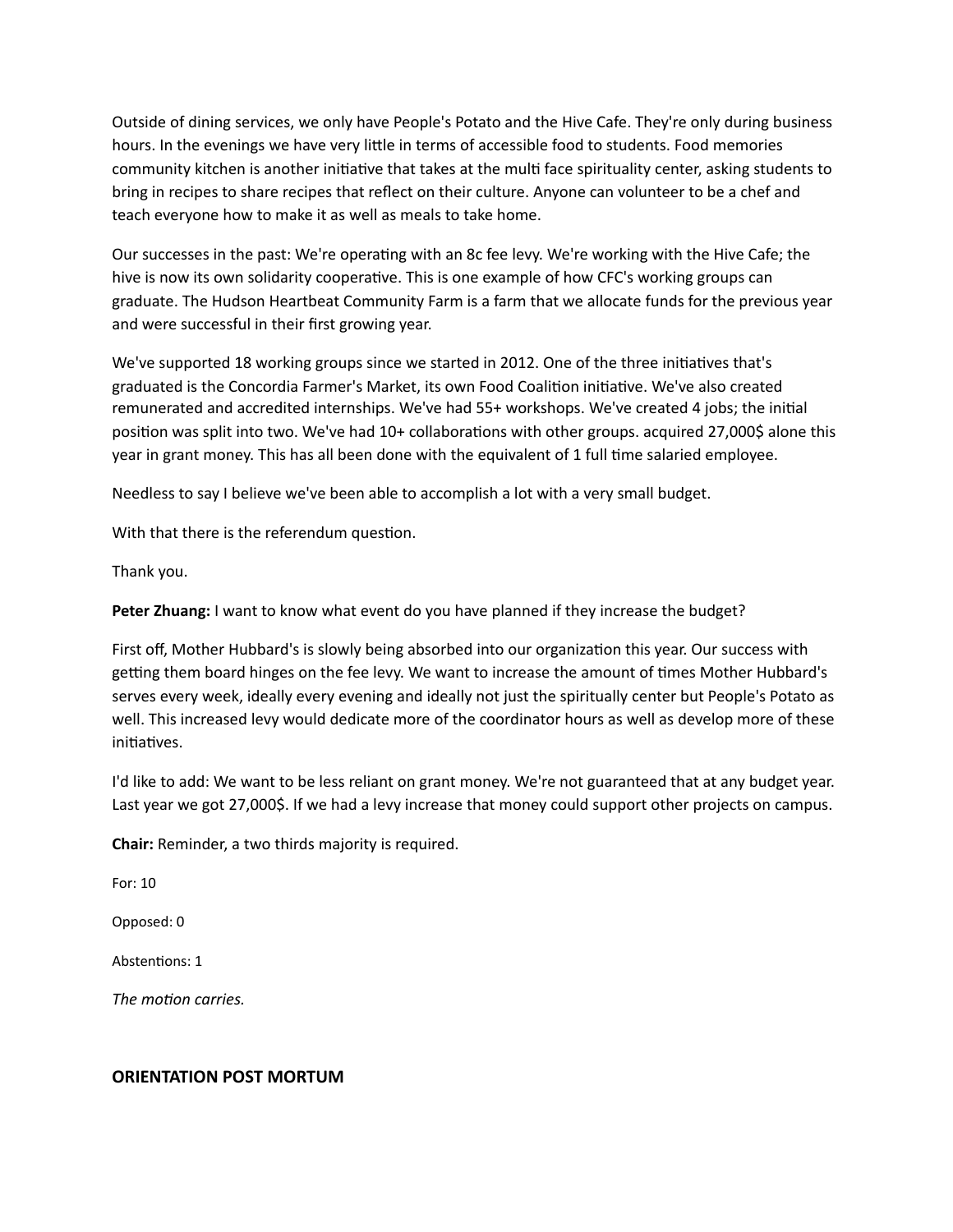10 minute recess called at 19h43.

*Recess ended at 20h03.* 

**Chair:** The student life coordinator puts many hours into this report. It is their magnum opus.

Leyla Sutherland: This report is very long. I apologize. But I understand that it's written collaboratively by four people.

My second quick note is on tone and approach. For me creating orientation this year, having postmortems was invaluable in knowing what worked and didn't work in the past. There are so many things about planning orientation I didn't realize would be an issue but are.

I wanted to create this document to inform the next student life coordinator and not be a document that is purely for transparency reasons at the council level. I know it has less meaning for you than for the next SLC. So part of the tone is casual. So you understand the language and the tone, that's why. I'm going to start with someone fun. I'm going to ask you some questions. If anything it will serve to highlight some things about orientation. I have some prizes including an orientation tote bag and three of the last orientation mugs.

What event for orientation had the highest attendance?

**Aouatif Zebiri:** The coffee?

Leyla Sutherland: Yes! Ali you get a bag for saying Angela Davis and the mug is for Aouatif. We had 300 mugs given out each day for morning coffee and tea. We gave out over 2700-3000 cups of coffee.

Second: How many events were part of this orientation?

**Patrick Megallanes: 50?** 

Leyla Sutherland: Lower than that.

Alienor wins.

Leyla Sutherland: Name at least two of the groups we're in partnership with during orientation. No, not you Veronika. 

**Rowan Gaudet: BEC.** 

Leyla Sutherland: Congratulations.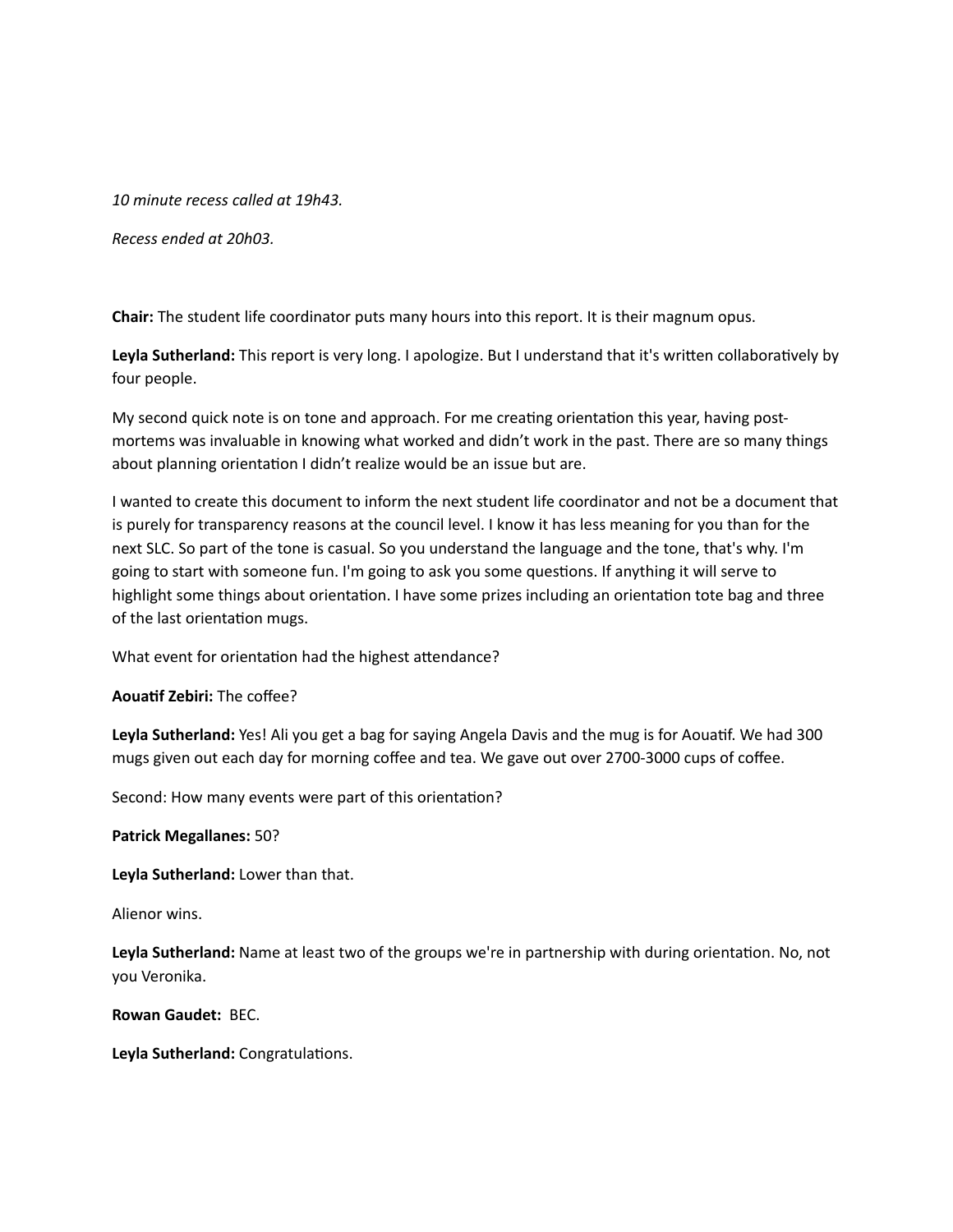I'm going to talk about the highlights then I'll take questions. Some of the most successful aspects of Orientation were our talk with Angela Davis and Robin Maynard. We had to relocate classes and rent out spaces. The Angela Davis was the largest in-class. There was huge amount of interest. For me personally it was a wonderful experience. To organize that as part of orientation encompassed my vision for orientation to try something other than a concert.

Another event was the morning coffee and tea, the most attended. We had a DJ. The mugs and tea were another big positive. They're entirely made of rice husks except for the silicone. I would highly recommend ordering with this company again next year. All the events were free. Sometimes there were concert tickets, but the orientation budget is large so it's worth not to create and barriers for these events. 

I had the wonderful opportunity of working with three people, Michael, Lana and Emily who coauthored this document. They made the experience incredibly smooth when it came to all the bureaucratic elements. If you want to close a street, install a banner, you need people who are on top of everything and who have a wonderful attitude. All of the staff they hired were orientation staff. They were incredible and were willing to help, even with overtime or cancelled shifts.

Our food fest was also surprisingly popular in spite of lax promotion. But the word 'food' is an intense draw for students and we coordinated with People's Potato. I recommend it again for next year because it helps with groups that deal with food security and politics. They can distribute food and snacks. This even was an attempt at having an open-air pub, not geared solely around drinking.

The other event at Loyola was performers from Res; we had a wonderful MC who created a good environment. It was a good try to be explicit with the safer space policy. Christina tried it with her hosting and one student reviewed his stand-up material and had a nice non-confrontational learning moment. Overall it was a cute smaller scale event, and was the event where we sold the most drinks.

Both of our fairs were super successful, although our community fair got rained on again.

We recommend booking one of the atriums as a space for the fair. Rain seems to be inevitable to first week of school. The clubs fair went well in spite of the rain. We had about ten workshops all in the second week. We made event breaks so people could sign up beforehand. All the workshops sold out but one, even with pushed capacity. In the future I recommend overloading the signup a little more so that people who don't show don't under-fill the workshop.

One of the last things is the student-parent barbeque we hosted on a Saturday. We did that in partnership with CUSP who are wonderful to work with, this came from a need and an interest for students with families so they can attend. This is for students who are parents, not for students to bring their parents. We had a barbeque and a bouncy castle. It was surprisingly well attended. CUSP took care of the promotion, it worked really well. I would recommend doing that again in the future.

A couple things that didn't work out really well: Ideas Blender. It wasn't quite clear to people what the event was. I think that if it would happen again we'd have to involve other groups earlier on. The orientation team was out of steam by the time it was set up. We didn't invest a ton of money into it so it wasn't a loss. The one workshop we had to cancel was the safer sex and HIV workshop, only one person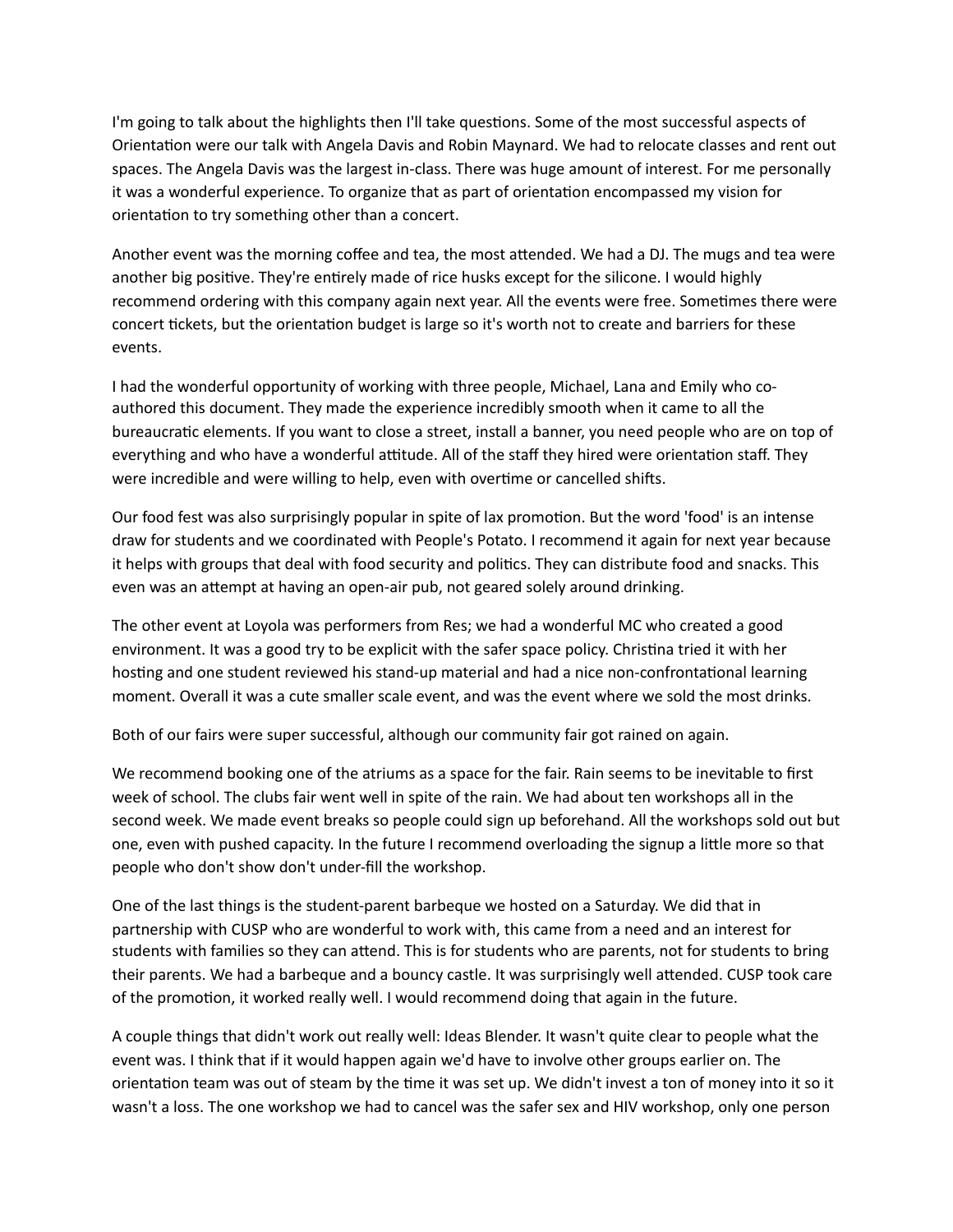showed up. It seemed inappropriate. Promotion was really difficult because during the setup all the core team was focused on setting up. I would recommend doing a mail-out campaign to new students. It's a personalized way of reaching out to people, and to do it way earlier in the summer. A lot of people were constantly asking if something was going on.

I have specific recommendations for promotion:

Having someone who has the capacity to just step away the putting together of events and take time to promote on Facebook, to flyer and poster aggressively, having someone to consider that more clearly beforehand would have boosted attendance.

Our bloc party was less successful but because it happened after the clubs fair and it was dark outside unless you really knew about it made it difficult to attend. People don't stick around campus after their classes. Having drop-by events are generally the best way to get people to attend. Our music wasn't as successful as other events we've had. People go to bands they already know they like or come to a free concert if it's a large enough name. Unless you invest into a large artist and the fees and stuff like that, having concerts is not necessarily the way to go.

## Last thing:

Morning Coffee and Tea are the best opportunity to interact with students and get them to know what the CSU is. If people were stationed to interact with them about that and not just rotating percolators, that could be a great opportunity. We could invest in designing content for that.

Free food is a really big draw for students to come to events. We charged for food this year but made the costs really low. A lot of people don't carry cash, and expect event food to be free. I recommend funding it, it increases participation so much.

It is worth having fewer high quality events than to have much lower quality. Nobody is desperately awaiting our events, they come because they are practical and of interest of them. Angela Davis as an Event is a good model because it is specific and it's a large name people recognize that people will set aside time to go to.

As I mentioned, a lot of the numbers aren't up to date because we're still closing our accounts, we're still waiting on invoices, we came in under budget but exactly how much under budget remains to be determined. As it stands when I wrote this report we were well under (20,000\$). I'm certain there will be a large amount left over we can roll over to winter orientation. We were selling things below cost so our profits were below cost.

**Ali Sherra:** I've been to a few events and there seems to be no execs showing up. the reason I bring it up is it's a very good way to do promotions. If execs show up and bring a few friends you can boost an event. Add it to the document for the following year?

Leyla Sutherland: I agree. It's a big challenge especially in the first two weeks; execs are students adjusting to their classes the first two weeks. I'd advocate for their presence because students develop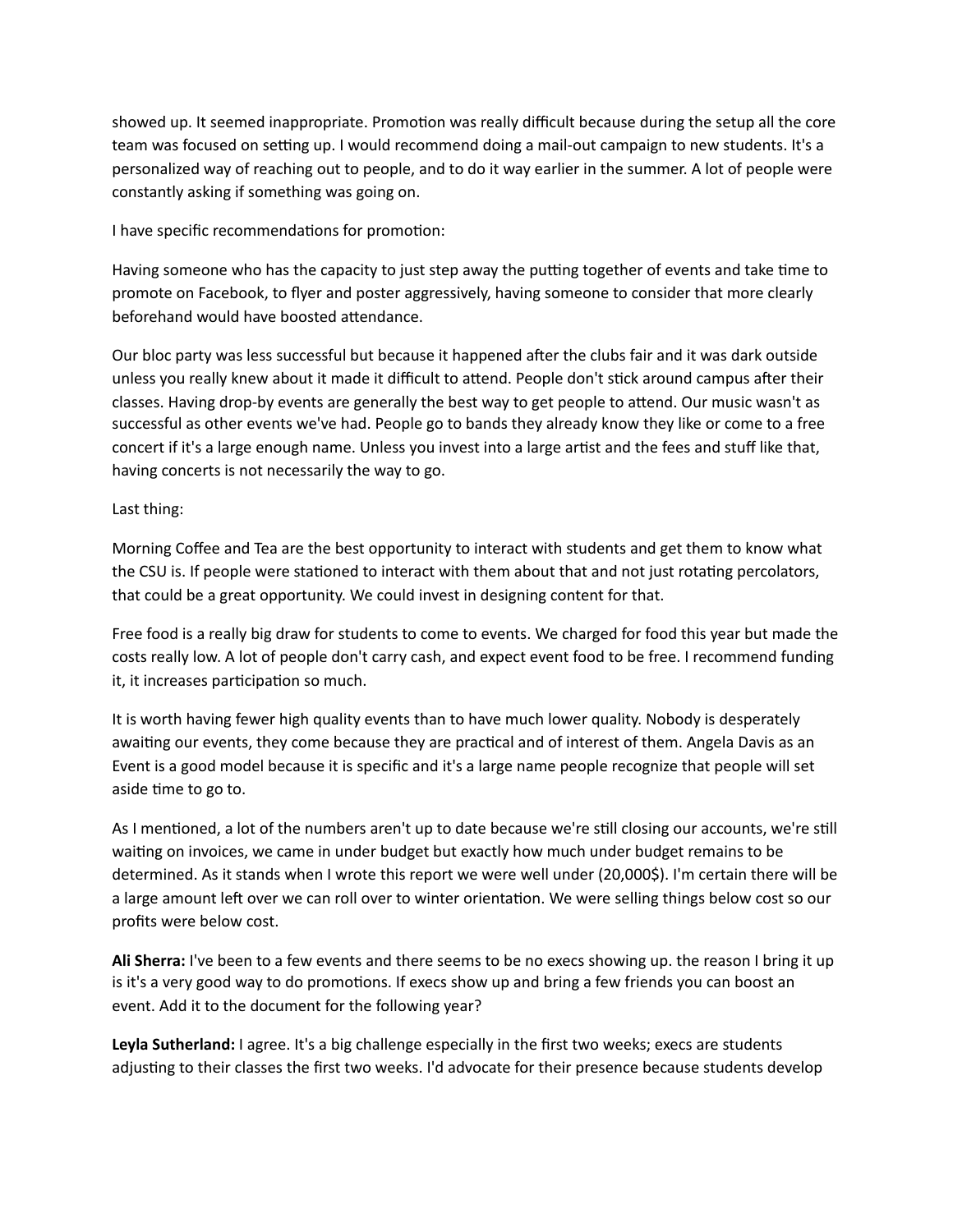an opinion of the CSU, based on popular opinion. Orientation is a large budget line and it's worth making that line worthwhile as far as making students aware of our services and what recourses they have.

Rowan motions to approve the report

Ali seconds the motion.

For: 11 

Opposed: 0

Abstentions: 0

**Chair:** Thank you for all your hard work, Leyla.

#### **6. APPOINTMENTS**

#### **6. A) LOYOLA COMMITTEE**

Camille Thompson-Marchand moves to table Loyola Committee Appointments until after the by $elections.$ 

**Patrick Megallanes seconds the motion.** 

For: 9

Opposed: 

0 Abstentions: 2

The *motion* carries.

### **6. B) CCSL**

**Veronika Rydzewski:** We have two seats open, one from resignation and one was supposed to be for student at large. Appointments committee hasn't been able to find someone applying for Student at Large. 

**Alienor Lougerstay:** What does CCSL do?

**Veronika Rydzewski:** Student Life, we meet once a month on Fridays. We approve different student life related projects, Leyla and I sit on it.

**Rowan Gaudet:** What time do they meet?

**Veronika Rydzewski:** This Friday at 10 o'clock at Loyola

Peter Zhuang: We are already on student life, does this mean that...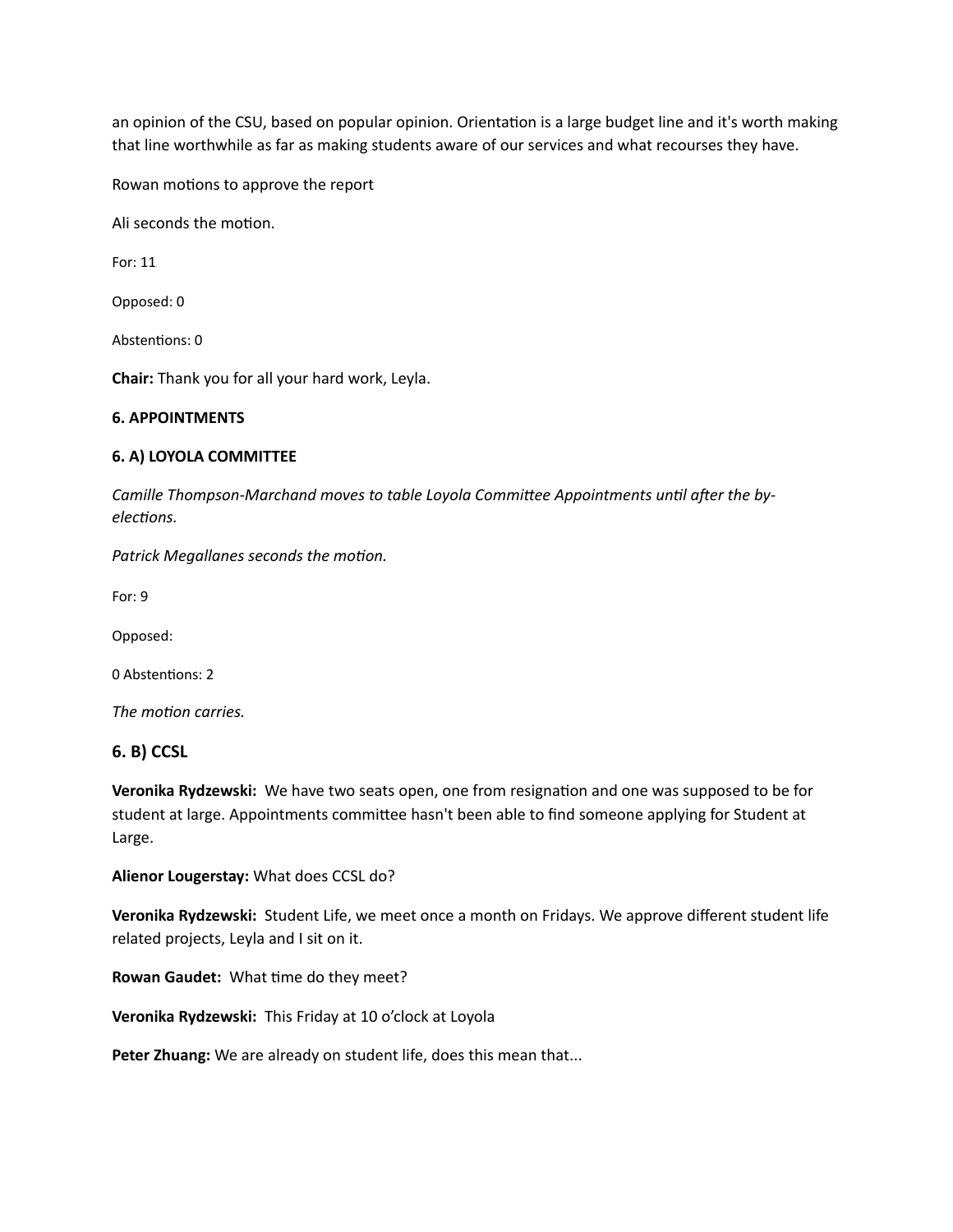Leyla Sutherland: Clarify: This is Concordia's council on student life not CSU's. There's still another seat to be made available to a student at large.

**Rowan Gaudet:** Is that like the regular time and location for the meetings? Is there one?

**Veronika Rydzewski:** They're posted online, typically always on Fridays.

**Chair:** Would anyone like to nominate?

**Rowan Gaudet:** I'm not sure. I need to check.

**Chair:** No nominees currently. If you want to bring this back next council.

Leyla Sutherland: Can I recommend the two students remain available to student at large? (noted)

**Chair:** We'll have councilors coming back next meeting so they might still fill in.

## **6. C) TRIBUNAL POOL**

Leyla Sutherland: It's for when there are tribunals regarding academic misconduct. There's a student representative that sits on this pool and typically this is done, there are 14 spots available with only 1 student currently. We want at least a few appointments. If there are 2 councilors to be on the pool it would help speed up the process of setting up tribunal dates. That is one of the key issues for students waiting for tribunals.

**Rowan Gaudet:** What's the scheduling?

Leyla Sutherland: Based on availability and on someone will propose a time and anyone in the pool can see if they're available to take it.

**Rowan Gaudet:** Is there any special role that councilors would have?

Leyla Sutherland: Any can participate. A couple of the requirements is not being prosecuted under the code of rights and responsibilities in the 3 past years.

**Veronika Rydzewski:** And be in good academic standing.

**Peter Zhuang:** What grade?

Leyla Sutherland: I'm not sure what exact GPA is, but if you were in poor academic standing they would notify you.

*Rowan Gaudet moves to nominate themselves.* 

*Camille Thompson-Marchand seconds the motion.* 

Peter motions to nominate themselves

*Camille seconds the motion.*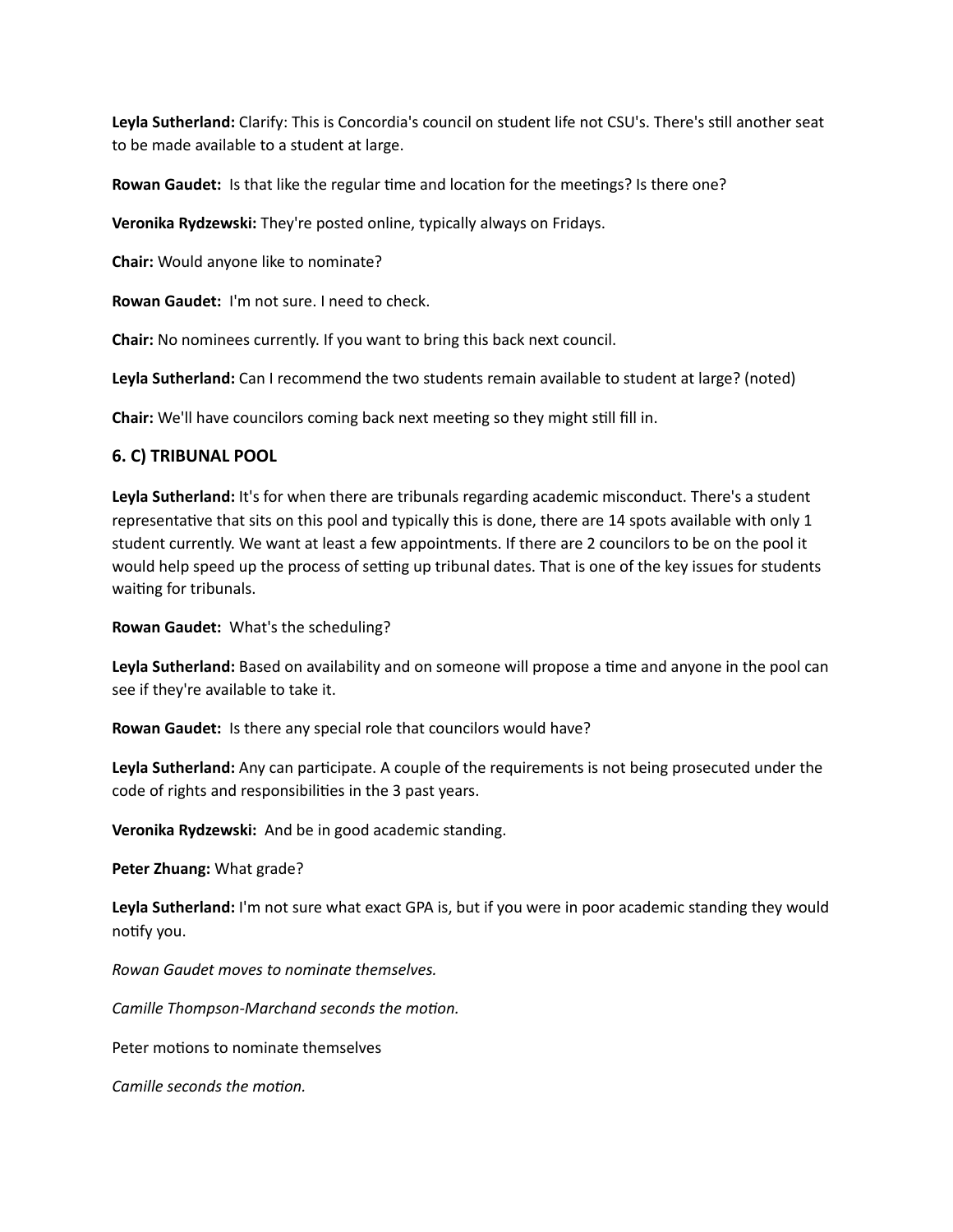**Aouatif Zebiri:** Point of information? Two seats, right?

Leyla Sutherland: Because I've been asked to fill this but typically it would be appointments committee but because of the short timeline and the need it is unrealistic. I'm suggesting today that two of those seats be open to councilors. I should have mentioned, the term is two years.

Peter Zhuang: Two years? Now?

Leyla Sutherland: You'd be committed to the pool for two years.

Peter Zhuang: Even if we're part time?

Leyla Sutherland: If you graduate or stop attending you can't be in the pool anymore.

**Chair:** Everything clear on the requirements? Open the floor to motivations

**Rowan Gaudet:** I was interested in doing this prior to it being brought to council in terms of having seen students abusively charged with different things. Having a chance to represent student rights is something I care a lot about.

**Peter Zhuang:** Students can forget or be ignorant of their rights. I have been dealing with a lot of student rights issues already and know what should be done and should not be done. I have good academic standing and I'd be good.

**Chair:** I need a motion?

Aouatif Zebiri moves to omnibus the motions.

Tabea Vischer seconds the motion.

For: 8

Opposed: 0

Abstentions: 1

The *motion* carries.

### **6. D) SAF**

Leyla Sutherland: This is from Devon; there is 1 student from council who gets appointed to SAF. SAF is a sustainability action fund, from my understanding it's about dispersing funds to sustainable initiatives. There's also sub committees you could be involved with. There's 1 seat available and Devon already sits on it so you'd be doing that with her.

**Patrick Megallanes:** When do they meet?

**Leyla Sutherland:** I don't know it's based on availability.

**Patrick Megallanes:** I was part of sustainability in the past and I'd like to nominate myself.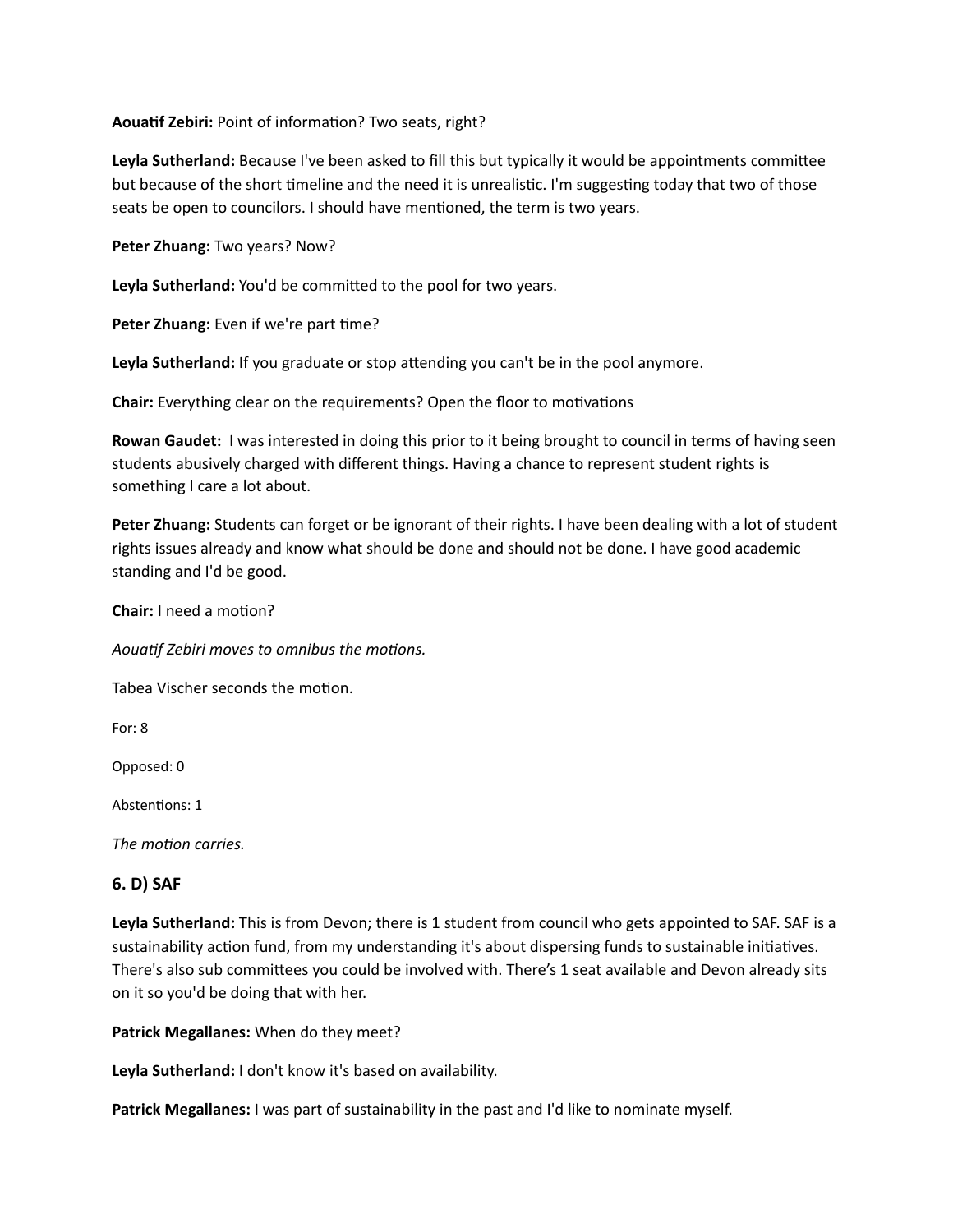*Jeremy Laxer seconds the motion.* 

**Patrick Megallanes:** I was part of the sustainability Concordia in the past, I still want to be involved and know more of what's going on.

*Jeremy Laxer motions to appoint Patrick Megallanes.* 

Ali Sherra seconds the motion.

For: 7

Opposed: 0

Abstentions: 4

The *motion* carries.

## **8A) LETTER TO THE CSU**

Veronika Rydzewski: I received a letter from Lev Bukhman who is the CEO and founder of Student Care. Hopefully you had a chance to read it. He wanted it to be distributed to council, there's no motion to it.

Lev Bukhman's Letter can be found in The Appendix.

**Rowan Gaudet:** That would be great. I wanted to comment on some of the language used in this. Namely the idea of gift VS sponsorship. It is my understanding that for it to be a sponsorship there would be mention of it in the contract. I don't see how it would be considered a sponsorship, not to rehash our existing conversations, it kind of leads away from the point of the motion wasn't to discuss accepting these gifts/whatever was appropriate but the manner in how it was presented or not presented to council. I believer sponsorship states that it would be in some form of contract. It's in our contract from ASEQ. I disagree with this letter in that sense.

**Chair:** Thank you Veronika and Rowan.

### **8. B) COUNTIL MEETING MINUTES**

Aouatif Zebiri: It has come to my attention going through the website from the resource section and realized that the minutes are not updated. I want to bring it to your attention that as far as I know we are supposed to be uploaded there and haven't been since April. It would be great if the executive could take care of that since we're accountable to the student body.

**Chair:** That's my responsibility I spoke with Omar about that, we need to speak with IT. When I upload the minutes...it will upload completely different documents. I will send them all to Jonathan and he'll deal with that.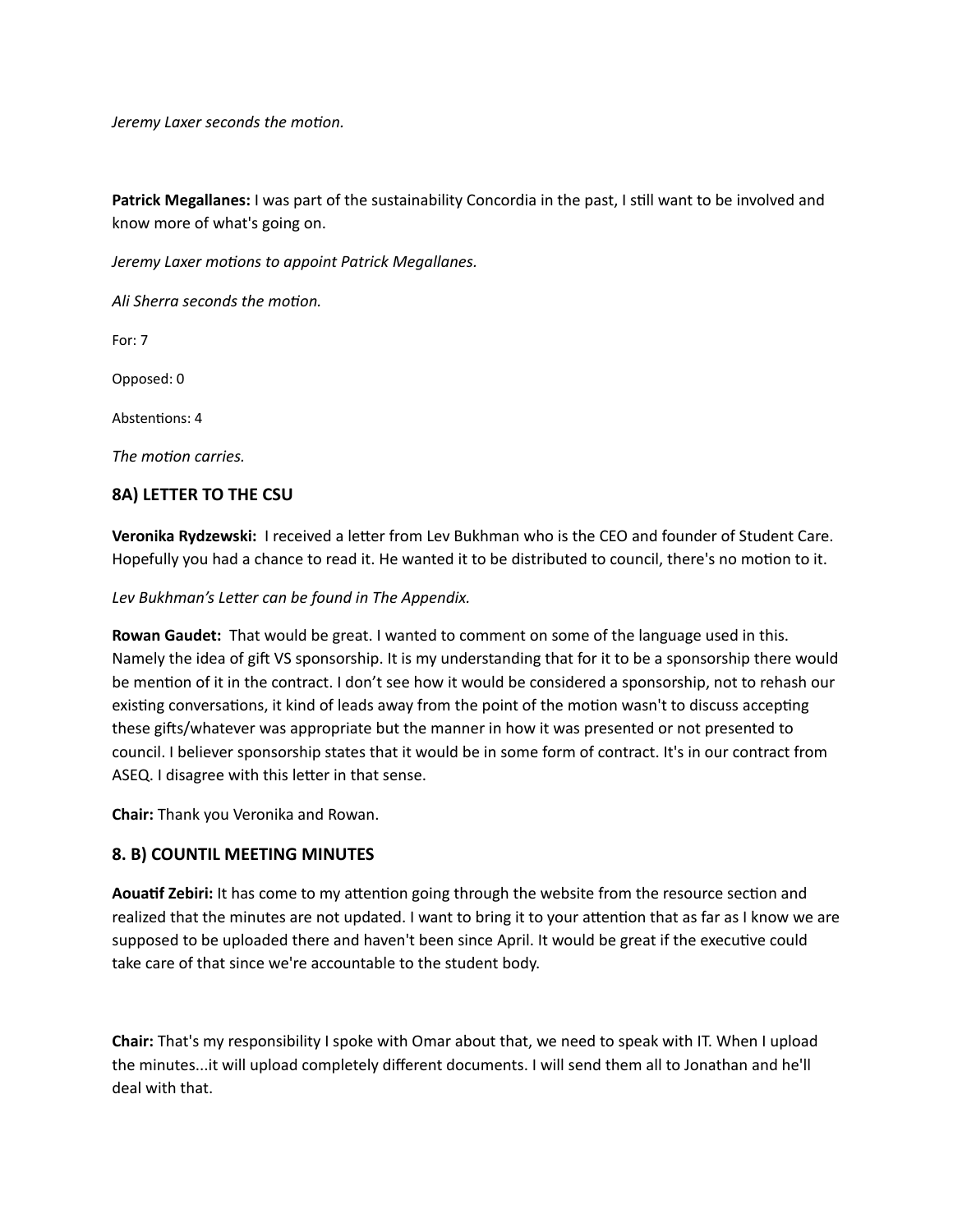## **9.A) ASEQ**

**Soulaymane El Alaoui:** Does anyone want a recap?

**Chair:** We'd like the motions, please.

#### **Soulaymane El Alaoui:**

*"Whereas Omar Riaz and Soulaymane El Alou, the CSU execu#ves who were overseeing the Health and*  Dental Plan, are no longer doing so;

*Whereas both Omar Riaz and Soulaymane El Alou expressed interest on continuing to work on improving* the Health and Dental plan services at the CSU;

*Whereas Veronika Rzewski is now the CSU's representative with ASEQ/Studentcare;* 

Be it resolved that a working group be formed comprising of Veronika Rydzewski, Rowan Gaudet, Rory Blaisdell, Robert Henri (the CSU's General Manager), Omar Riaz and Soulaymane El Alaoui;

Be it further resolved that in accordance with the motion passed on September 20, 2017 that Omar Riaz and Soulaymane El Alaoui be allowed to work on improving the Health and Dental plan but are not *allowed to make any decisions on the CSU's behalf;* 

Be it further resolved that this working group's purpose is to come up with recommendations that will be *decided upon at Council."* 

**Soulaymane El Alaoui:** Neither Omar or I have been in contact with Student Care since then. The *working group* idea is that it's an open group for any councilors to join in on improving dental health services and something that we noticed is that we can take in some of the services that ASEQ provides but could create jobs and reduces the expenses we pay to ASEQ annually by about 100,000\$.

**Ali Sherra:** Where would the salaries of the students come out from?

**Soulaymane El Alaoui:** The money that's saved from the expenses would go to paying the salaries for students, something the working group would be looking at. It's doing the research on that together and have the working group talk with ASEQ.

**Peter Zhuang:** Are you only talking about full time students?

**Soulaymane El Alaoui:** Do you mean in terms of the jobs created?

**Peter Zhuang:** Both, are you providing to part time students?

**Soulaymane El Alaoui:** This is really just big picture stuff, nothing like that has been decided.

**Ali Sherra:** Why is it a one-person job becoming a working group?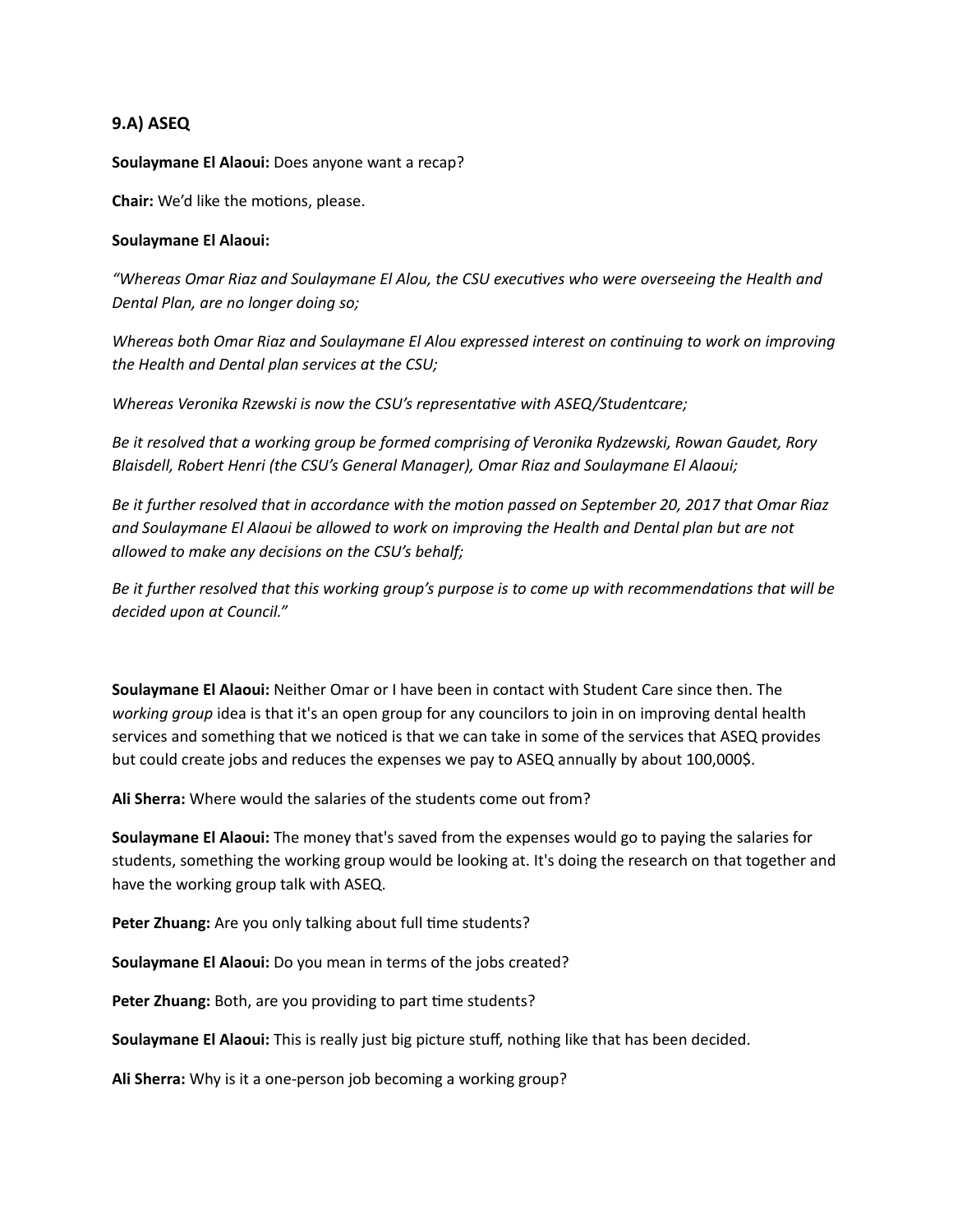**Soulaymane El Alaoui:** Omar and I wanted to work on improving these services and we figured having spoken with the execs about this, it was favorable, Rowan and Rory thought it was a good idea. We'd like to see if councilors would like to help out. If it gets shut down that's fine it's your decision

**Ali Sherra:** Can I direct a question to Veronika? How do you feel about this?

**Veronika Rydzewski:** The committee?

**Ali Sherra:** Whether it's needed?

**Veronika Rydzewski:** From my understanding it is because we have to look at in-house. It may be a good idea. 

**Soulaymane El Alaoui:** Does anyone want to be on this working group?

Ali Sherra: Can you propose a good amendment?

**Soulaymane El Alaoui:** Where it says be it resolved that a working group be formed comprising of and it states the members, I'd like to add "and any other counselors that wish to be a part of this process"

Aouatif Zebiri seconds the motion.

The motion is considered friendly.

Ali Sherra: If everyone here wants to be part of it, it can get hectic.

**Soulaymane El Alaoui:** What would you recommend?

**Rowan Gaudet:** Forgive me if I'm mistaken but I feel like all of council isn't going to show up to Health and Dental planning. Normally when we're looking at limiting the number of councilor's t something is kind of iffy. I think that worst case if it does get larger and larger you just have more formalities introduced. 

**Peter Zhuang:** Just now when you talk about the process, do you mean the whole thing with how to make this work

**Soulaymane El Alaoui:** Within the agreement we signed last year, there's a possibility for the CSU to bring in a portion of the services in house and administer themselves. It would be to research if that's worth it. No decisions would be made without council's approval

**Jeremy Laxer:** Can I direct a question: I don't understand the logic of not having a cap on this group.

**Rowan Gaudet:** My problem is that it's more 'drop by', when it's formally adding, you have council decide who can attend. When it's 'drop by' there's no mechanism to say who can and can't sit in on something. This is completely informational with no decision making authority.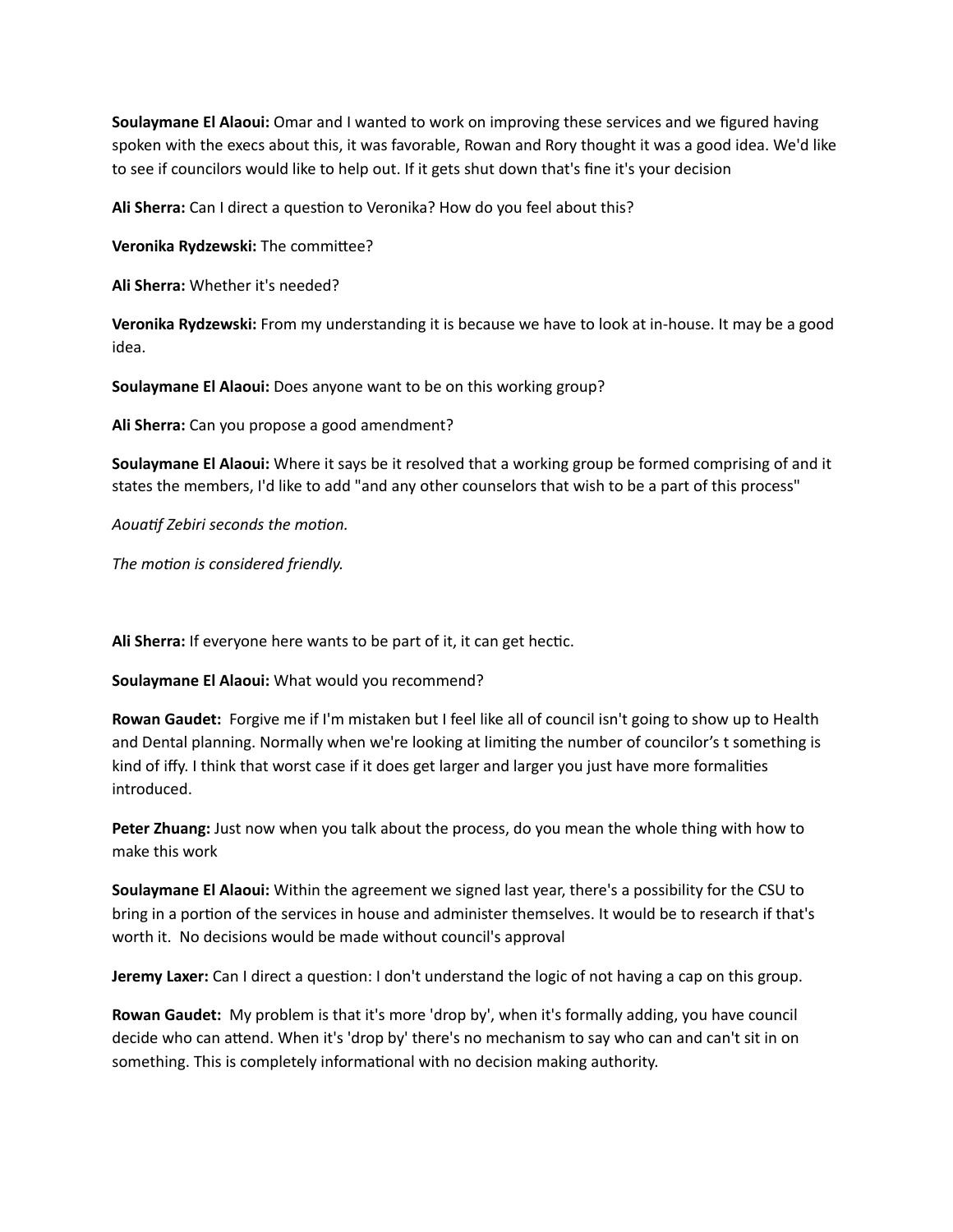**Soulaymane El Alaoui:** I like the idea of drop in but I feel that in order for us to be productive there should be a core group. That way if we try to have a meeting it's not just a couple of execs showing up. I guess so the core group I would suggest the one outlined in the current motion so the people who already voiced interest in it could be on it.

Ali Sherra: Could we amend it to say that it's the same three executives so that two council members for example on the working group.

Chair: We currently have an amendment on the table to open it just to councilors in general.

Ali Sherra: I want to amend that amendment to give a number, two councilors and we appoint them.

**Chair:** Do we have a second?

Camille seconds the motion.

**Ali Sherra:** The reason is if we want to create a base for people to show up it's better if we have a committee so everyone responsible to go would go. If anyone else wants to go, I don't see why we should not allow it. We should at least have some sort of understanding of who is supposed to be working. 

Aouatif Zebiri: I think through the discussion here we're trying to create a structure to this committee and both me and Jeremy find it not clear and policy committee has already worked on making structures for some committees and I recommend that if we are to make it to know who is to be there and what kind of role they'd be taking, this has to go to Policy Committee to work on it.

Leyla Sutherland: I think what was originally in the motion is that it's a working group, there's no decision making power it would just recommend on decisions. It's not very important to explicitly state its structure but to have number of seats on council to get things done. However many people want to nominate themselves to be on that working group.

It would facilitate bringing decisions to council.

**Rowan Gaudet:** I agree with Leyla. It's not needed to create a structure for the working group but to decide who should participate is okay.

**Jeremy Laxer:** I will echo what they said. It's not productive or appropriate to discuss that in council right now. It does seem there is vagueness in terms of what this group is mandated to do.

**Chair:** A lot of repetition. We have an amendment on the floor to specify the number of councilors to two. 

For:  $0$ 

Opposed: 5

 $A: 6$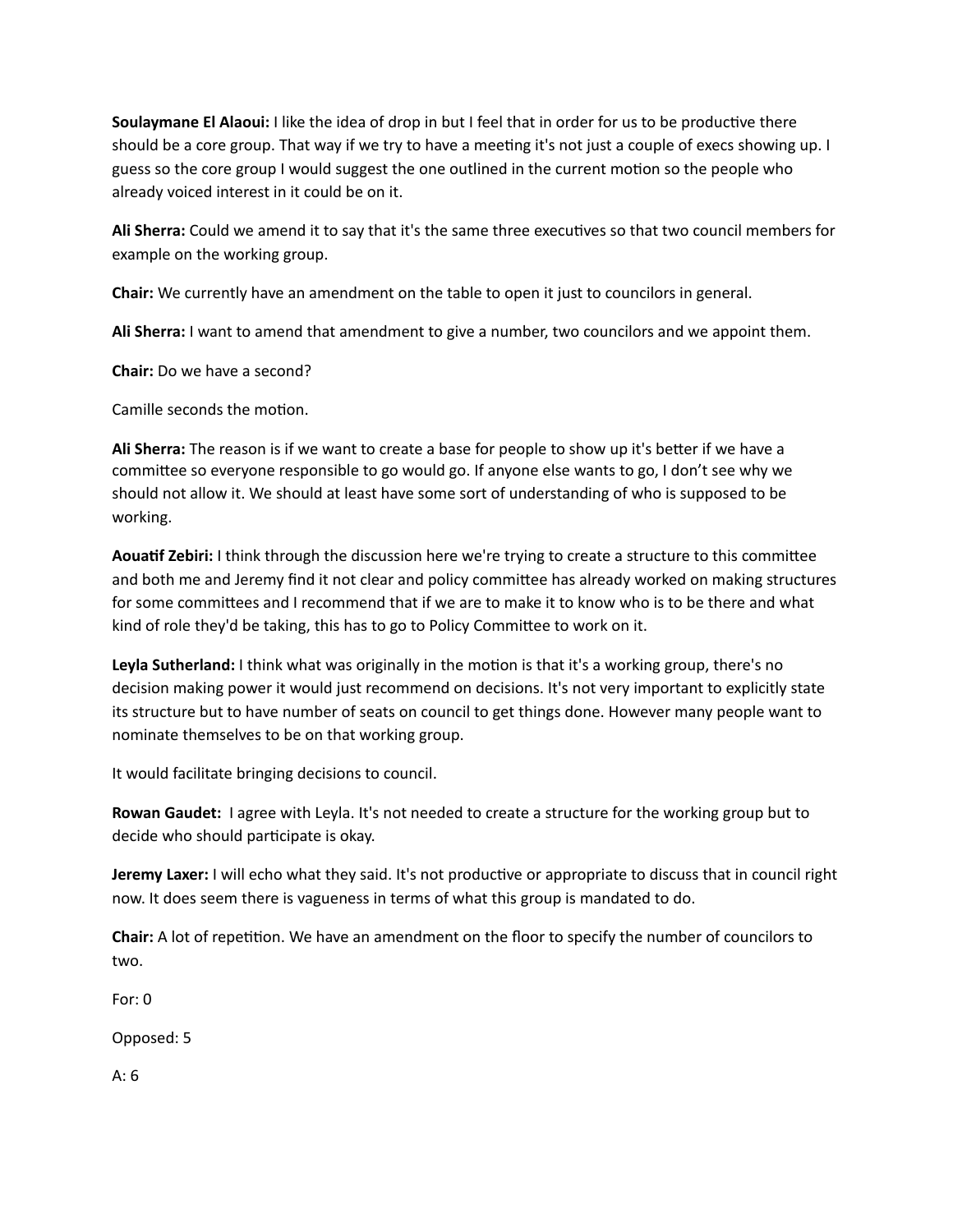The amendment fails to carry

**Chair:** And we're back on the main motion. There's no speakers list. We wanted to do a show of hands of who wanted to attend the work group.

Aouatif Zebiri: Point of information: The Amendment failed, so the motion says it's open to councilors

**Soulaymane El Alaoui:** The original motion is Veronika, Rowan, and Rory.

**Chair:** But then the motion was proposed to open it to councilors and then that was proposed to be amended to specify the number of councilors.

**Soulaymane El Alaoui:** Point of information: Do people want me to clarify the point of this working group? From when we were representatives? So the idea once we found out we could bring the services in-house, the AMS also has in-house services so we wanted to see how it was administered. They're saving money and creating student jobs. There is a demand for it. The idea is to see if this could be integrated with the CSU. Assessing the demand for students to have an onsite service to ask questions about their plan. The AMS people think it is beneficial for their students.

**Chair:** Please stick on the topic of the motion of the core group.

**Soulaymane El Alaoui:** I want to recommend something. The whole purpose of the working group is to answer these questions.

Ali Sherra calls the question.

For: 8 Opposed: 0

Abstentions: 2

The question is called.

### **Soulaymane El Alaoui:**

"Whereas Omar Riaz and Soulaymane El Alaoui, the CSU executives who were overseeing the Health and Dental Plan, are no longer doing so; Whereas both Omar Riaz and Soulaymane El Alaoui expressed interest on continuing to work on improving the Health and Dental plan services at the CSU; Whereas Veronika Rydzewski is now the CSU's representative with ASEQ/Student Care; Be it resolved that a working group be formed comprising of Veronika Rydzewski, Rowan Gaudet, Rory Blaisdell, Robert Henri (the CSU's General Manager), Omar Riaz and Soulaymane El Alaoui; Be it further resolved that in accordance with the motion passed on September 20, 2017 that Omar Riaz and Soulaymane El Alaoui be allowed to work on improving the Health and Dental plan but are not allowed to make any decisions on the CSU's behalf; Be it further resolved that this working group's purpose is to come up with recommendations that will be decided upon at Council."

**Sally Younis:** What you want to do is the research, that's it?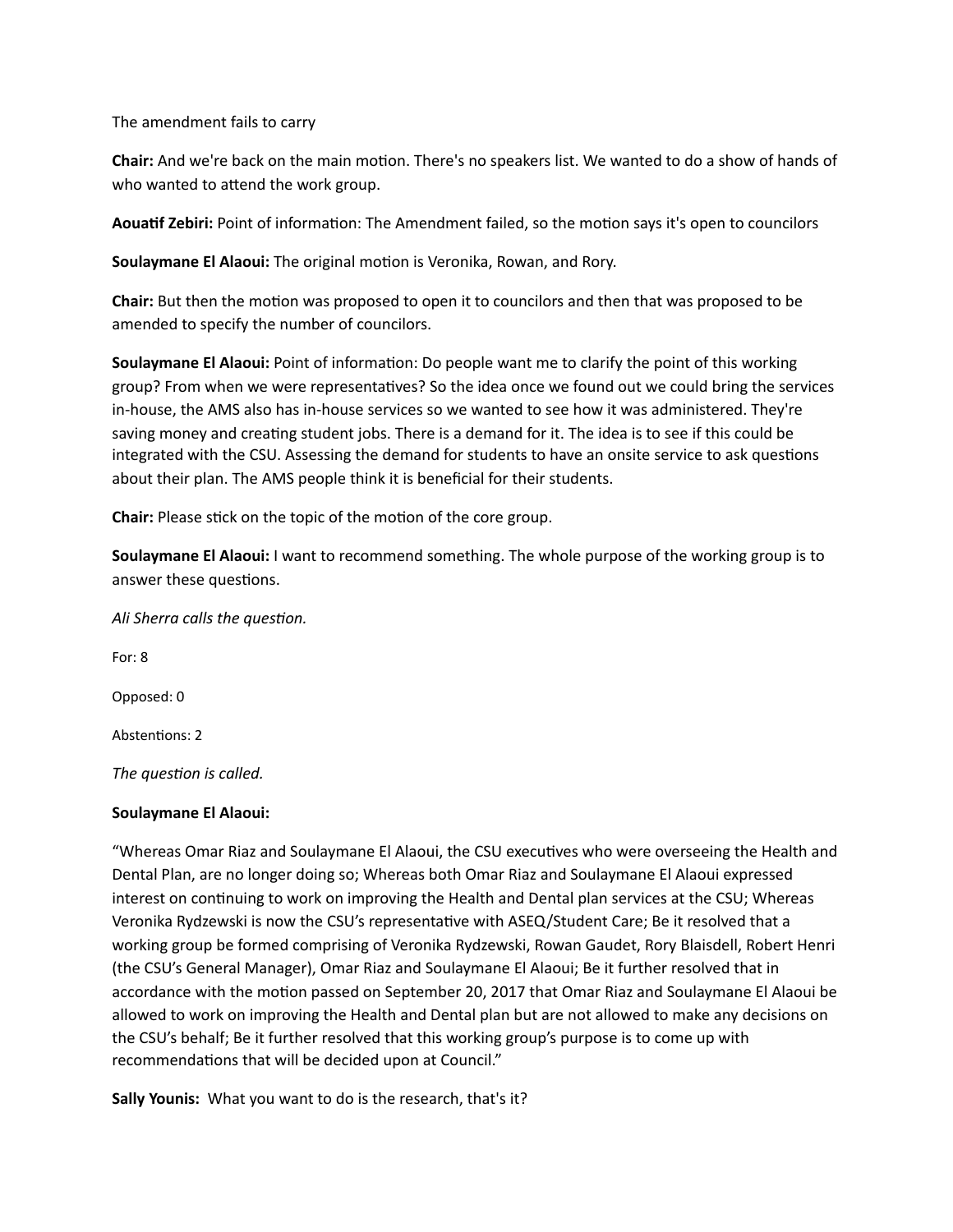#### **Soulaymane El Alaoui:** And present it to council

Ali Sherra: Does it mean you guys will be in contact with...

**Soulaymane El Alaoui:** No! The idea is we already started the research. It would be a transfer of information.

**Omar Riaz:** There would be communication between ASEQ and this working group but through Veronika. It would come up with certain questions that would be requested to ASEQ but through Veronika.

For: 9

Opposed: 0 

Abstentions: 3

*The motion carries.* 

Marcus's Presentation - Substantive

**Marcus:** I ask that someone move to give me moving rights.

**Chair:** You can't. 

**Marcus:** I'll read out this motion and maybe someone can make it a motion.

**Chair:** So you're aware, someone would have to move it for an external member.

**Marcus:** I will start with the motion and the presentation and keep it quick

### **9. A) SOCIAL ECONOMY INCUBATOR**

**Marcus:** 

- "Whereas students adopted the following motion through referendum in the by-elections of November 26th, 2015:
	- Do you as a member of the Concordia Student Union (CSU) support the CSU employing its resources, including a portion of the Student Space, Accessible Education, and Legal Contingency Fund, to establish an autonomous Concordia based solidarity economy incubator that will primarily engage students through the support, development, study, and promotion of democratic enterprises?
- Whereas the Concordia Student Union is an organization mandated to service the student body and advocate for student interests at all levels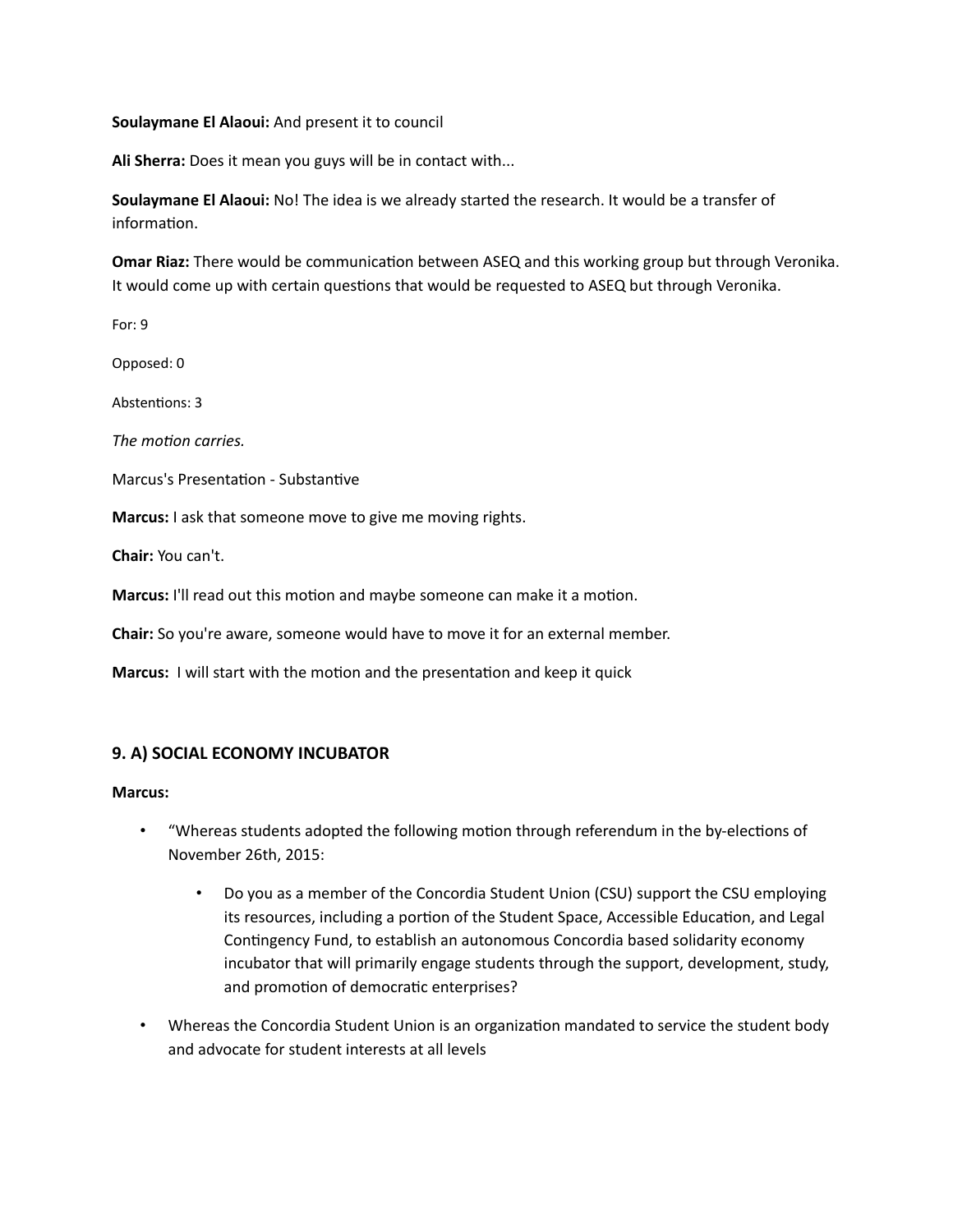- Whereas research produced by the General Undergraduate Survey, the results of which were presented to CSU council in the regular meeting of October 11th, 2017, showcases gaps within student's educational experience and perceived employability between faculties at Concordia
- Whereas the Concordia Student Union has a history of incubating major successful enterprises to the benefit of the student body, including the current examples of the Hive Café and Reggie's Bar, and the upcoming examples of the Student Housing Cooperative and CSU Daycare
- Whereas the development of a social economy incubator by the CSU would constitute a direct investment into student innovation by the union, improve the educational experiences of Concordia students, and create unparalleled opportunity to foster social enterprises at the undergraduate level
- Be it resolved that CSU council reaffirm its support for the creation of a social economy incubator
- Be it further resolved that the CSU allocate \$60,000.00 from the Student Space, Accessible Education, and Legal Contingency (SSAELC) fund, subject to the approval of the SSAELC fund committee as per special bylaw J, towards the creation of the social economy incubator pilot project as outlined in the documents presented to council
- Be it further resolved that the CSU approve and mandate the funding of \$35,000.00 from the Student Endowment Fund via the Dean of Student's office towards the creation of the social economy incubator pilot project as outlined in the documents presented to council
- Be it further resolved that the coordinating staff & skeleton board of the pilot project for the incubator collaborate to deliver mid-term and final reports to CSU council to monitor the progress of the incubator initiative, with the template and timeline of the reports subject to approval by CSU council in their regular meeting of December 2017"

## Aouatif Zebiri moves to support the proposal as a motion.

## **Patrick Megallanes seconds the motion.**

**Marcus:** Okay. Thanks for everybody for getting through the motion. I was supposed to present with other people including Mikaela and Charlotte. The other one was originally going to attend but we're at Loyola. Here's our table of contents. I'm going to go over the Pilot Project as a Whole following the guidelines.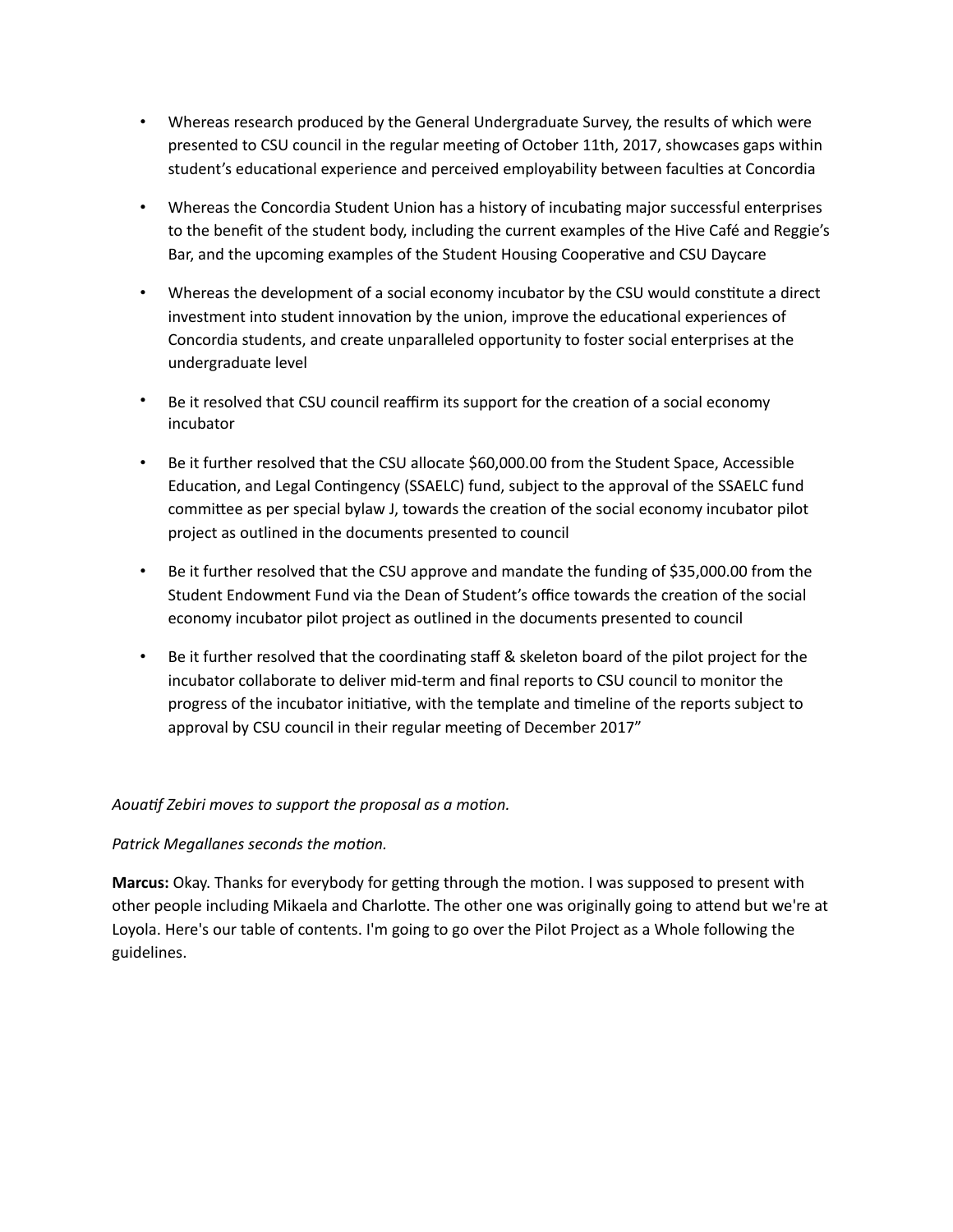

# Social Economy Incubator

(Click to view Presentation)

**Marcus:** Social economy loan would be geared toward creating cooperative and no-for-profit businesses and an anticapitalist initiative. It would fund a pilot project to go for a 1 year period and approach the CSU for funding through referendum through a number of different means through either the Fee levy or as a fee like the advocacy center or HOJO is. The content of the project there's two major pieces. It will offer like free professional-level workshops. The second being paid research internship positions. The workshops would run concurrently during the fall and winter semester. Financial management and coding. 

We have a pool of candidates for some of the positions including the data science and coding workshops. The person who'd run that is the one who did the research I presented last time. He has extensive research and he'd give these workshops for free to undergraduates.

Here is a summary of the proposal, the two major purposes of the internship of giving the students relevant experience and to use the research to guide the later stages of the incubator.

This research is clearly useful for any students who have a budding social enterprise.

The referendum campaign could potentially happen in March. The development would happen in June and the launching of the workshop series would happen in September.

The referendum and seed funding: The long term vision is centered on the three pillars, workshops, internships and project funding. That's not part of the pilot project but the aim of it is to tie it into the SSAELK fund. One of the questions we'd ask the student body and develop is if the students would be interested in investing it among two portfolios. It's invested in SRI's, to use the interest from these portfolios to invest in social economy initiatives. You'd have 8 million dollars of student money invested into SRI's via referendum and the interest would be used to fund social economy initiatives to invest in student innovation.

Briefly going over the budget, it's a pretty basic breakdown. Office, outreach, workshop, expenses, facilitator contracts. Guest lecture series, student development internship series. The total cost is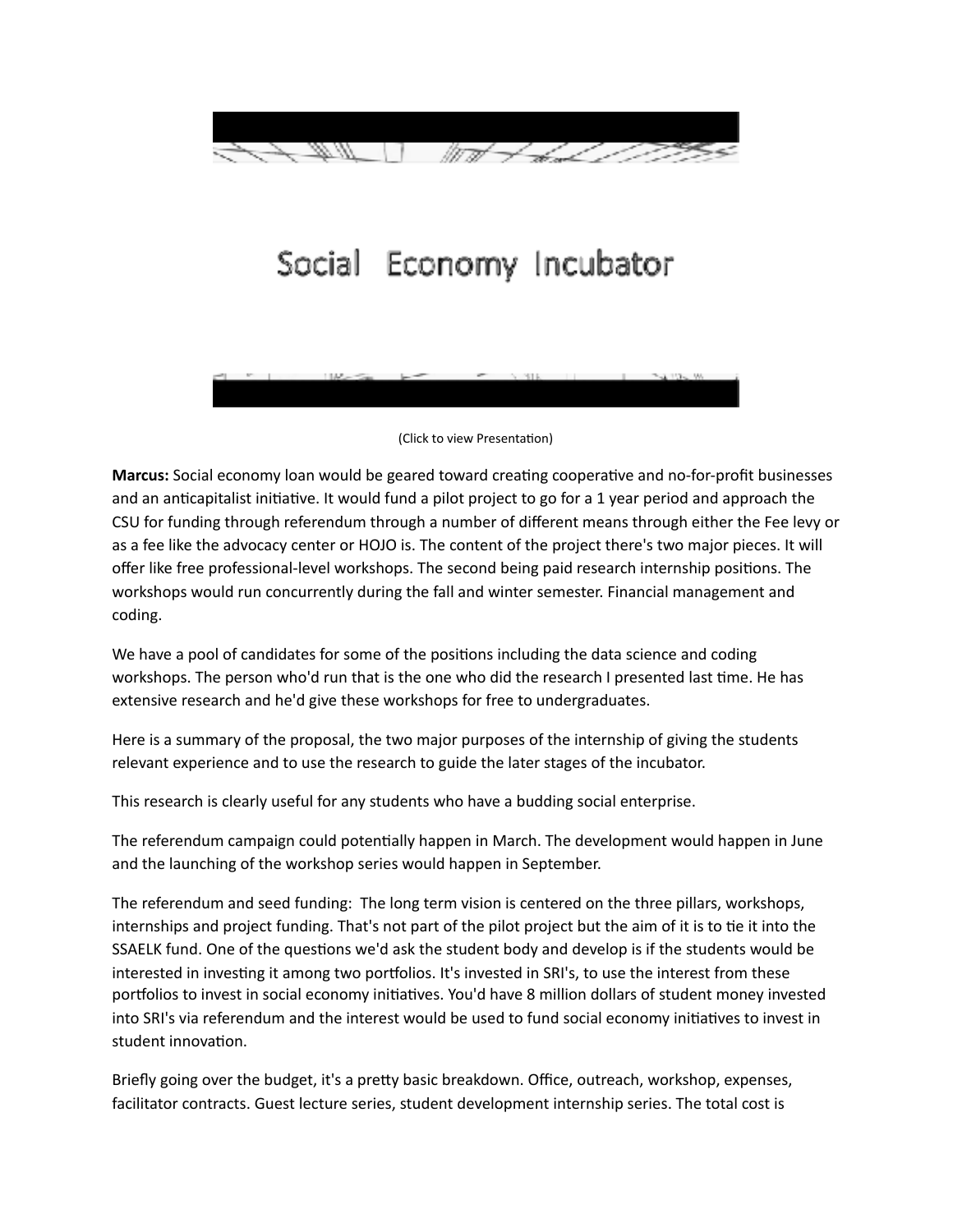165,100\$. The student endowment and silk funding comprises over 2/3rd of the funding. The rest would come from sustainability action fund, philanthropic sector, external, faculty of Arts and Science, the CCSL. Here's a visual breakdown.

We do have a pretty wide network of stakeholders both on the Concordia and Montreal level as well as a national and cross border scale. There's the US director of the federati0on of worker cooperative, Jill Holtz of the biggest food co-op initiative the largest grocery cooperative in the world operating out of New York and des members de le Chantier de l'Economie Sociale.

Relevance to the CSU: The CSU has a rich history of working with social economy projects as everyone here is aware. The Hive Solidarity Co Op, I'm on the board of the Hive Cafe. It is running a surplus which is a very good position. It can move outside the university model. The student housing project is coming together. The Reggie's Solidarity Co Op has overall a pretty good model. The Student Daycare project is also coming along. The research that the undergraduate survey showed that there is gaps in their perceived employability, strongest when you look at faculty breakdowns. JMSB and Engineering and Computer sciences rate their relationships with their professors lowest. Fine Arts and Science faculties rate their employability lowest. An incubator might address some of these needs. It's a really easy way to channel student money to accelerate them beyond their normal capacity. With engineering and computer science JMSB students, nonprofit financial accounting data analysis and coding are useful. They offer a more hands on approach and a much smaller workshop class size. We want them to be able to turn out tangible products.

The referendum mandate: In 2015 this was voted on and I like to think of it as the popular mandate and the mandate from research. That's relevant to the CSU and now we can go into question period. I'm going to address a couple I got last week:

Would it be better to incorporate it as a service as the CSU, I think that's a possibility. Because we'd be working closely with the CSU we'd want to develop oversight to track performance via council. The funds would come from grants and the full organization would need a system. The full list of stakeholders can be mentioned, but not made public because it is somewhat sensitive. General progress of the report is outlined in the final motion there.

**Soulaymane El Alaoui:** In terms of the stakeholders because I believe I raised that question at some point. I didn't want to know specific people but groups.

**Marcus:** We're Concordia-focused. If it were to get off the ground the scalability could go to different schools but for now we're focused on the Concordia community. I'll bring up the list quickly.

We also have professors working on it. Satoshi Ikeda and Mohammed Idris have been extremely helpful. We will be approaching the Psychology department who is interested in the workshop series.

**Sally Younis:** What kind of workshops? What do you mean by nonprofit?

Marcus: As a business entity. An organization whose mandate is not to make a profit but to create social benefit. In terms of nonprofit financing the workshop would be focused largely on the gritty accounting and financial practices someone would need in one of those organizations.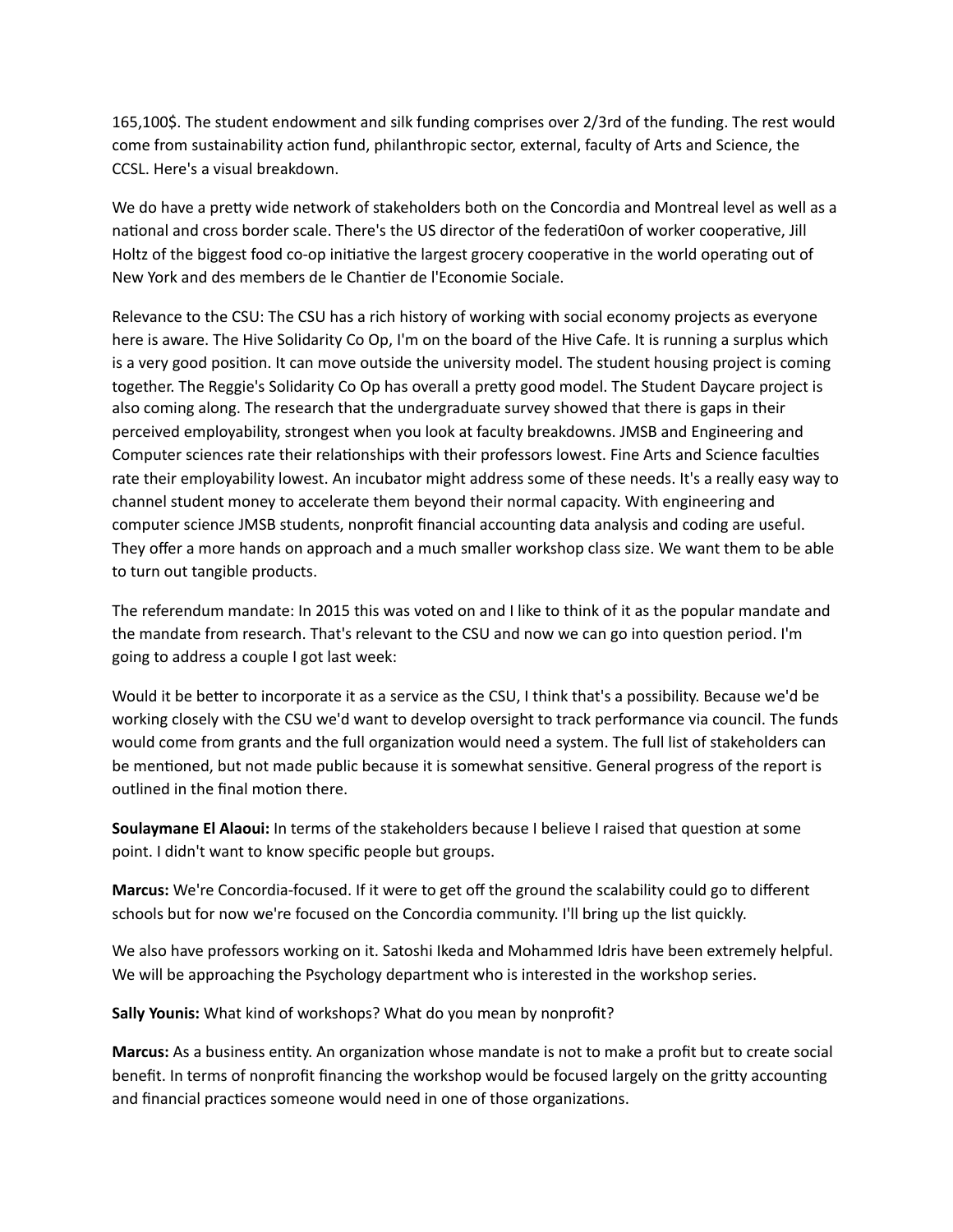**Rowan Gaudet:** In terms of structure for the skeleton board and general coordinator, how would these positions be filled?

**Marcus:** We're registering the NPO and putting together the board to create the policies and bylaws. It could be added into the motion that two seats be designated to students and the majority of the boards be slated to be undergrads. Then we'd do a callout to generate outreach with a hiring process that would consist of the board, much the same way the CSU does it

**Rowan Gaudet:** But who decides that? Who sets up the board?

**Marcus:** Myself Mikaela Charlotte, Satoshi, we don't have a fully fleshed out board structure.

**Eamon Toohey:** I have a couple questions but they may be more directed toward the incubator. The first is to turn positions on boards into paid internships. Do you have a plan for the process of determining who gets those internships? That can set up a power dynamic

**Marcus:** That suggestion was floated and I'm on the Hive board, the CUTV board, there tends to be an imbalance of workloads that forms. So the idea is that some of the internships could be geared toward specifics. If someone is interested in starting a cooperative student park, they could take up one of the board positions and get the experience in the management oversight, only to be done in collaboration with the organization. The feasibility would be developed with consultation.

**Eamon Toohey:** This is a little more geared toward the part explicitly about coops already at Concordia and the incubation of those, the model that's used for the co-ops at Concordia at least a handful of them is good but it's fundamentally flawed in a couple of ways. Full disclosure I was employed by one of them, there's not always the guarantee of staff being well paid. For a business that purports to be anticapitalist, there's this weird notion that "oh well we're anticapitalist we should settle for less". No, we'd be scabbing over people working more corporate gigs doing the same thing. The representation of the people working day to day at these co-ops which isn't as nonhierarchical as it could be. I'm at least familiar with Frigo. But yeah no my question is that given that there are some pretty substantial institutional flaw the model used for the Concordia coops, how the actual supporting of these endeavors

**Marcus:** The model adopted by a lot of cooperatives are solidarity cooperatives. It refers to the structure of the board. I don't entirely believe there's a relationship between that structure and some of the issues they are facing. You're inevitably going to be making compromises. We try to make all of the Hive's food ethically sourced make the prices accessible. It sucks, people aren't paid as much as they should be, but it's part of the growing pains of the organization. Ultimately we'd like to get to a point where everybody is paid 15 dollars and hour and the food is accessible to students. We'd need to be able to make that happen in the medium to long run. Using the SSAELC fund to do that would be in line with the positions of the CSU

*Jeremy Laxer rescinds.*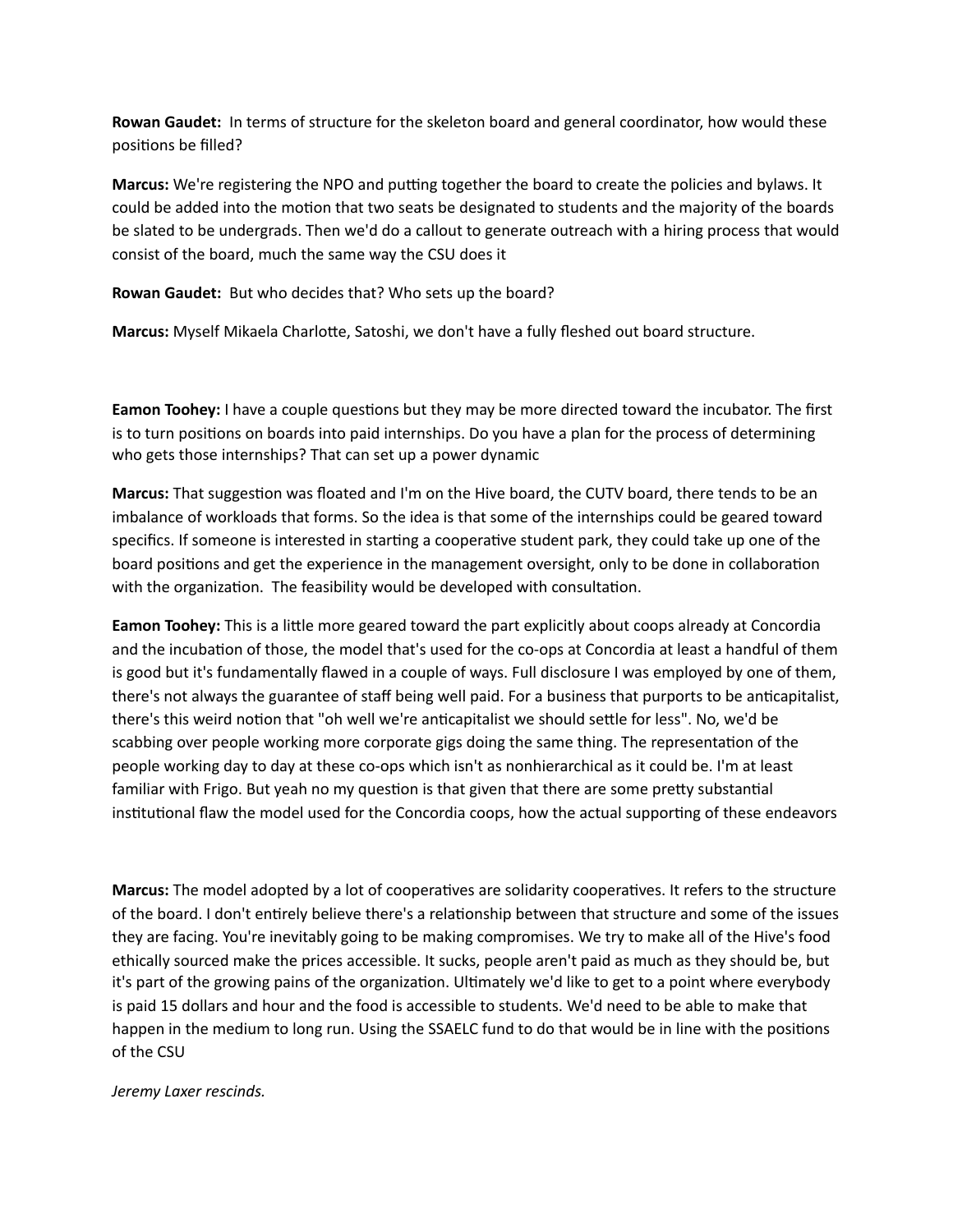**Veronika Rydzewski:** Looking at your budget you're asking for 60,000\$ from the silk fund. How do you justify this amount for a pilot project where in my understanding most of the necessary work is only in workshops. 

**Marcus:** The 60,000\$ would be justified through the referendum that specified the SSAELC fund. The pilot lays the groundwork for a full organization to get it to a point where it could be launched to, and to emulate the services of the workshops offered. We'd want way more workshops and internships conducted with the input of the attendees and most of the work be in setting up those kinds of models for setting up the process.

**Veronika Rydzewski:** I would like to have better breakdown of where the 60,000\$ would go.

**Marcus:** Part of the SSALC fund money would go to the office space rental and equipment operating in line with the SSSAELC fund's mandate. The other sources of funding would be for the workshop series. Student life would also be responsible. The student endowment fund and the SSAELC fund would be for all of the other expenses, especially prioritizing space. I would be happy to entertain an amendment that specifies where the funding is to be allocated.

**Aouatif Zebiri:** If you could just clarify as far as I've heard...the interns are going to be sitting on the board? 

Marcus: No, paid and board positions will be two separate things?

**Aouatif Zebiri:** so what's the composition of the board?

**Marcus:** I'd hope we could discuss that here considering the portion of funding that's being requested at the moment. A minimum of two seats going to CSU executives and councilors with a majority going to undergraduates. 

Aouatif Zebiri: Who was going to make that decision for the undergraduate student's portion of the board? 

**Marcus:** The current project leaders, as mentioned before.

**Omar Riaz:** Because it's a trial run and hopefully it would take off. Why in the first hear are we spending close to 100,000 in salaries and space we don't know we'd need in an ongoing basis. We could use some of the CSU's resources that wouldn't cost us an additional amount?

**Marcus:** We're talking to the University right now to try and get a space but the space requirements we'd need is an office and have a common area. A lecture/classroom space to conduct the workshops. Having all three of those within one unit is not available from the capacity of the CSU space. The other question of how to justify that spending is part of the operations as presented.

**Omar Riaz:** How would the hiring of the staff take place?

**Marcus:** After the board is put together there would be a callout (as mentioned.)

**Veronika Rydzewski:** I rescind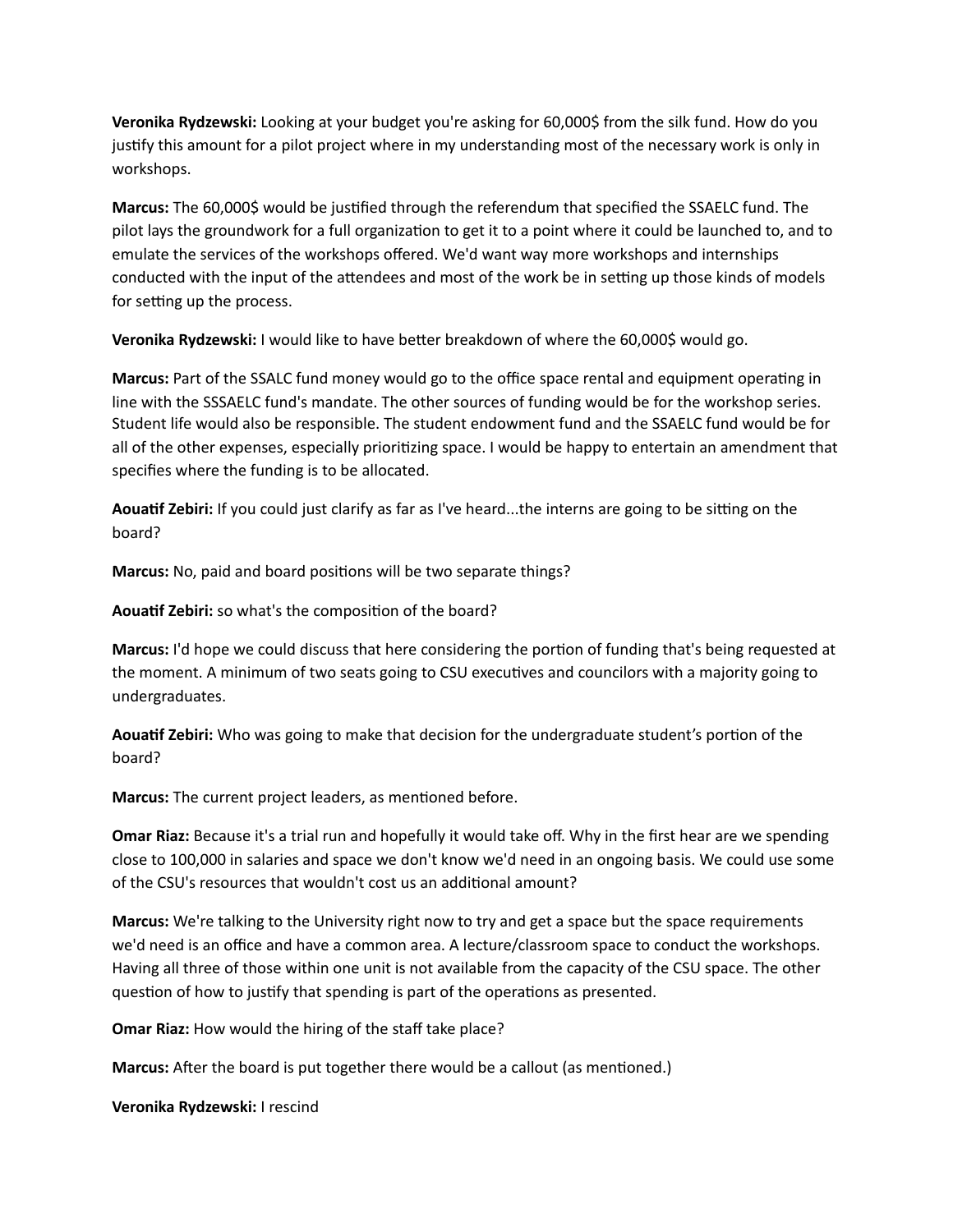**Camille Thompson-Marchand:** I want to touch on Eamon's point. The internship will be inside or outside the realm of the university?

**Marcus:** The initial internship series is specific to the Concordia community. What Eamon was referring to was what was in the original proposal. The current internship structure is for internal operations to Concordia. Student cooperative initiatives could be channeled into like the bookstore, the cafe within the library, other areas that are clearly majorly students that frequent those spaces. Looking into the long term and creating market analysis to find out where it is that cooperatives start up. It's a main drive for the direction of this research from the internships.

**Camille Thompson-Marchand:** those organizations will be responsible to pay for the internships? It will be coming from them?

**Marcus:** It would be coming from the incubator as an organization.

**Camille Thompson-Marchand:** Co-op bookstore for example, they would pay or us?

**Marcus:** This proposal is just to fund the pilot project. The pilot project would pay the students for the research. 

**Rowan Gaudet:** TO break down the groups you've applied to funding from, did you get any confirmation?

**Marcus:** I'll be approaching the other bodies following this week. This one is being built out of the CSU so it doesn't make sense to approach the smaller bodies before finding something more substantial

**Sally Younis:** Only research internships?

Marcus: For the pilot, to develop the pilot. Then we'd obviously want to brand out.

**Sally Younis:** Can we part of that board later?

**Marcus:** A minimum of two seats.

Veronika Rydzewski: In your budget you allocated 40,000\$ for the general coordinator. That's a very big number. What is that for?

**Marcus:** This initiative is to change the local economy at Concordia and we want to transform it. We need to offer a decent salary and a lot of that work will be outsourced. Some of it can be used for contracts for various roles. 

**Alienor Lougerstay:** Can we turn on the heat?

**Chair:** It's possible it won't work.

**Omar Riaz:** it's fixed at 22 degrees.

**Omar Riaz:** I didn't see it in the long term but the incubator in essence is usually a service that's provided to startups. Is that an eventual service that you will be providing?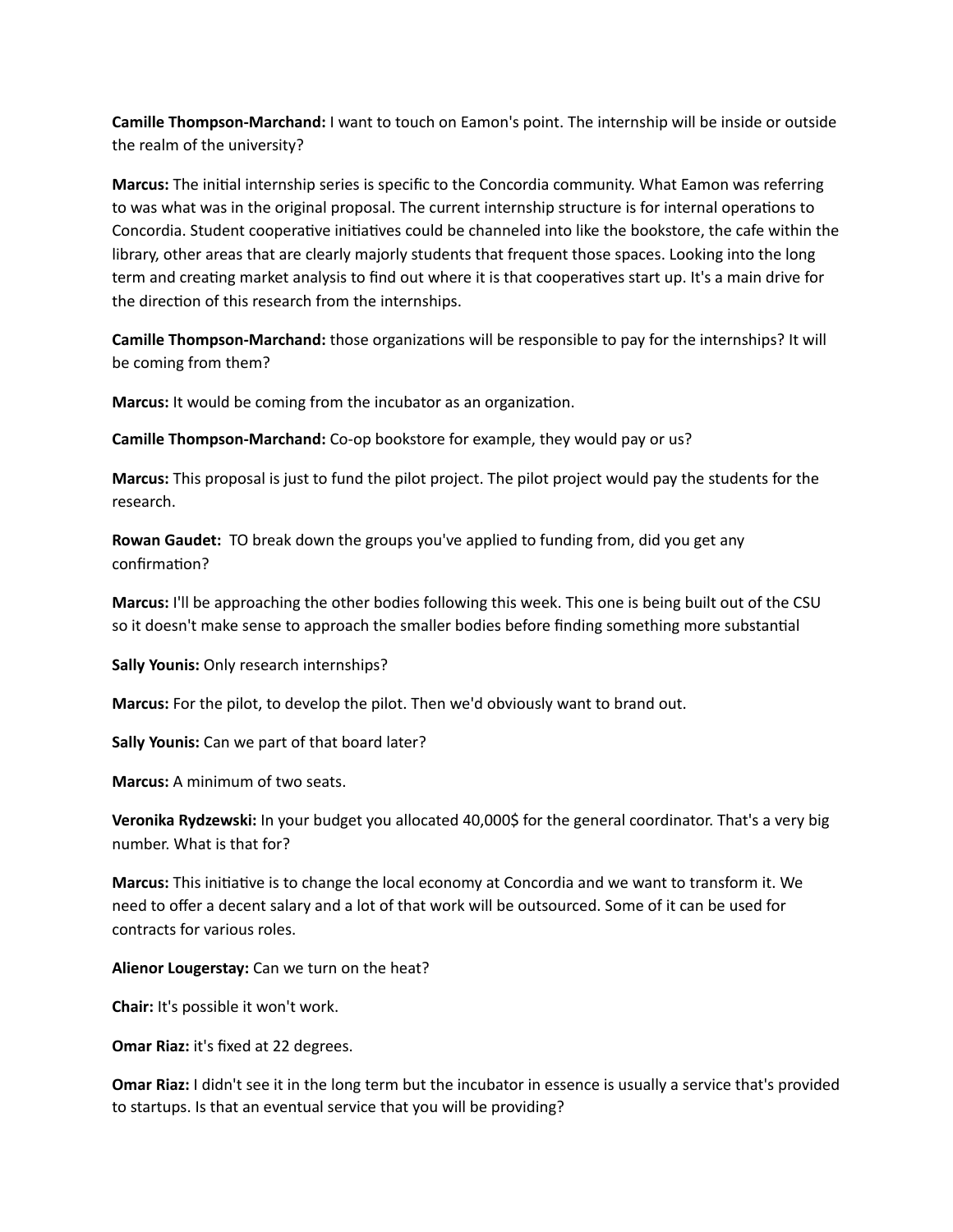**Marcus:** Yes for the long term we'd be looking into that.

**Omar Riaz:** You said it makes sense to start off with the CSU, but what if the other sources don't come through? 

**Marcus:** If we don't have minimum funding by the end of the month the project won't get off the ground. 

**Soulaymane El Alaoui:** Let's say that we vote to give you the CSU money but you're not able to secure other funding. What happens then? What's the safeguard?

**Marcus:** It's outlined specifically to go through to the incubator proposal. I'd be surprised to not see anyone else come on board, but if it was to happen then the money would just be return because we couldn't accomplish the stated mandate.

**Soulaymane El Alaoui:** It sounds kind of like, rigid. Let's say you're not able to get all of the funding but enough of it to start up, then what happens?

**Marcus:** Then we start up?

**Soulaymane El Alaoui:** How much do you actually need to get the ball rolling?

Marcus: 165,000 is an ideal representation. 120,000 might work.

**Veronika Rydzewski:** You have an idea of how much you'd be asking for at referendum>

**Marcus:** not yet, no. That's partly what he pilot project is for, to figure out what it is. The results, the budget, the focus. This is all volunteer labor that's going into this and there's a limited amount of time we can put into this. By having experience people working on this we can start to create a real and rigid framework. 

**Sally Younis:** You're asking money for only this year and then we're only going to pay one time?

**Marcus:** Yes, one time. If for whatever reason it's decided we don't have enough of an idea of what it is that we're putting to ballot, there is a potential to request more funding. It's a remote chance, but as far as I'm concerned this is a one-time. This would likely be done through the fee-levy system, there's a lot of different ways this incubator can be created within the CSU. We'd present a report to council to have a good idea of where things are going.

**Omar Riaz:** Having looked at the budget it seems that everything there is necessary. If you don't make your budget, what would you cut?

**Marcus:** Some things we'd like to see but don't need to be there would be stuff like the guest lecture series, bringing in external speakers to have experience from different sectors could hit the block. These salaries reflect industry standard compensation for the positions that are stated there, we could possibly downsize there. The student leadership internship series, you'll notice within the budget there's a range. Depending on how much funding is acquired we could scale down the number of internships to account for discrepancies.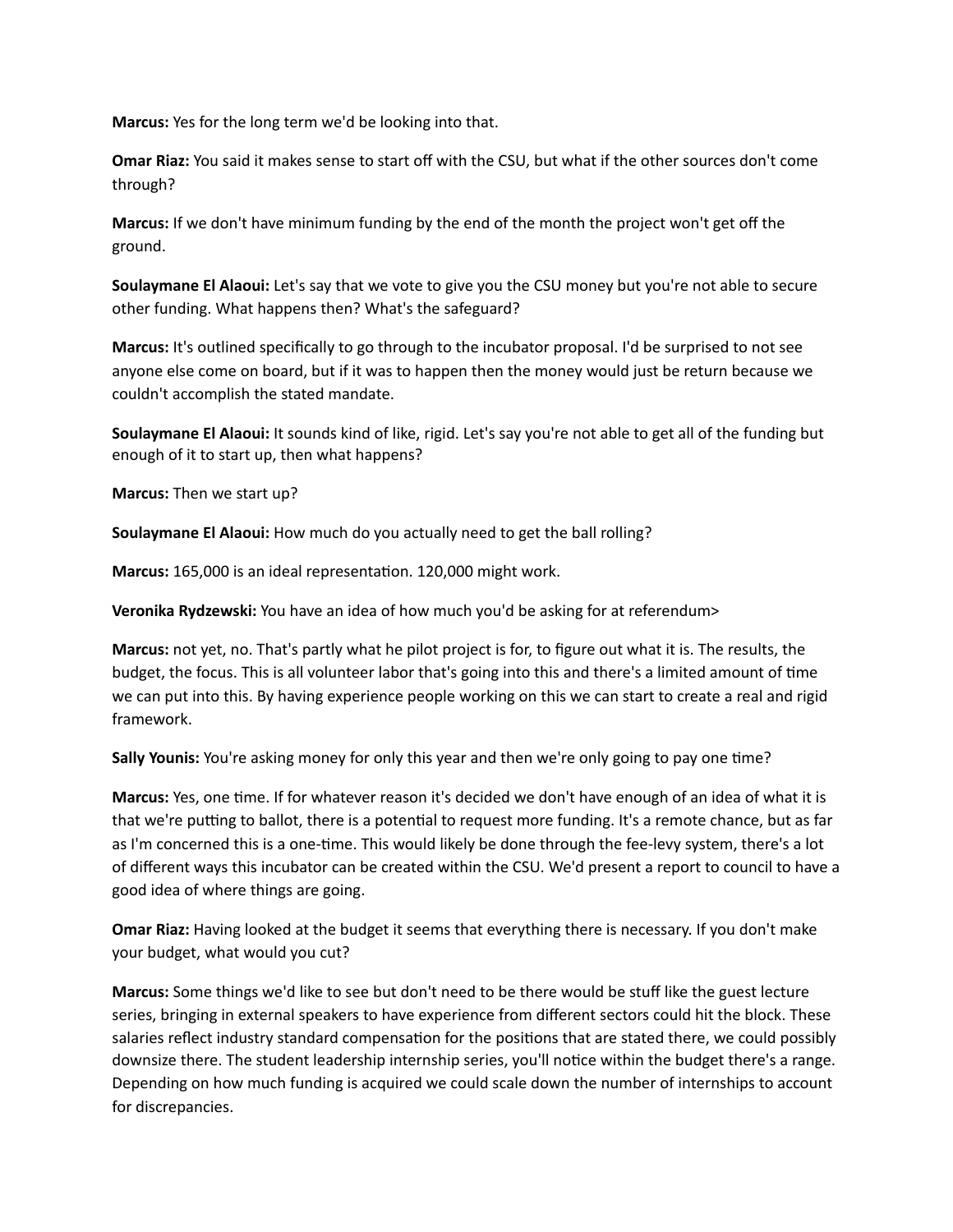**Soulaymane El Alaoui:** For your salaries, this position is full time, then outreach is part time, and another part time. I'm concerned with the financial part being a part time position. You'll be looking over bookkeeping. Money transfers to and from organization, don't you think that's a bit much for a part time job? 

**Marcus:** We want professionals to be involved, but we wouldn't be able to hire one at that rate. That price reflect outsourcing for one year.

**Soulaymane El Alaoui:** The coordination is an outsource.

**Marcus:** The Financial management coordinator would likely be outsourced.

**Chair:** There is no more speakers' list.

**Veronika Rydzewski:** Can we know who these stakeholders are? Can we have a full list?

**Marcus:** Coordinating team is here, these are resumes. Potential hires, these are three resumes. The reference list is the different stakeholders externally.

**Veronika Rydzewski:** Could you send these documents out?

**Marcus:** If you require that it be sent out I'd prefer that you'd have it in closed session.

**Chair:** If you send it to me I can ensure it goes to the council and executive list only.

**Omar Riaz:** How urgent is the need for approval today? I believe this requires more inspection.

**Marcus:** The timeline is to start the workshop series in the winter semester, and because of the funding applications being sent out, I would say this isn't something that could be delayed in that sense. That being said the CSU has a history of engaging with project. There's comparable disbursements that have followed a similar process in the CSU's recent history. Going in with the university with the Hive Cafe Kitchen, and other comparable ones.

**Omar Riaz:** I don't think it's so much the amount of money but the project itself. I've read through what's provided but I still have a lot of questions. How big of an inconvenience would it be if this were to wait until next council meeting on the 8th.

**Marcus:** That would be pushing the project back by another semester.

**Rowan Gaudet:** How would it push it back by a semester?

**Marcus:** The CCSL has a special projects deadline that is one per semester. We'd have to rearrange that. We wanted to start in the winter semester. There's no way for that'd be finalized in time.

**Ali Sherra:** I think those documents should be open session.

**Marcus:** The internal stuff is fine, but the external stakeholders and cooperative networks those are representing the networks and exposing exactly the kind of groups we're going to be working with to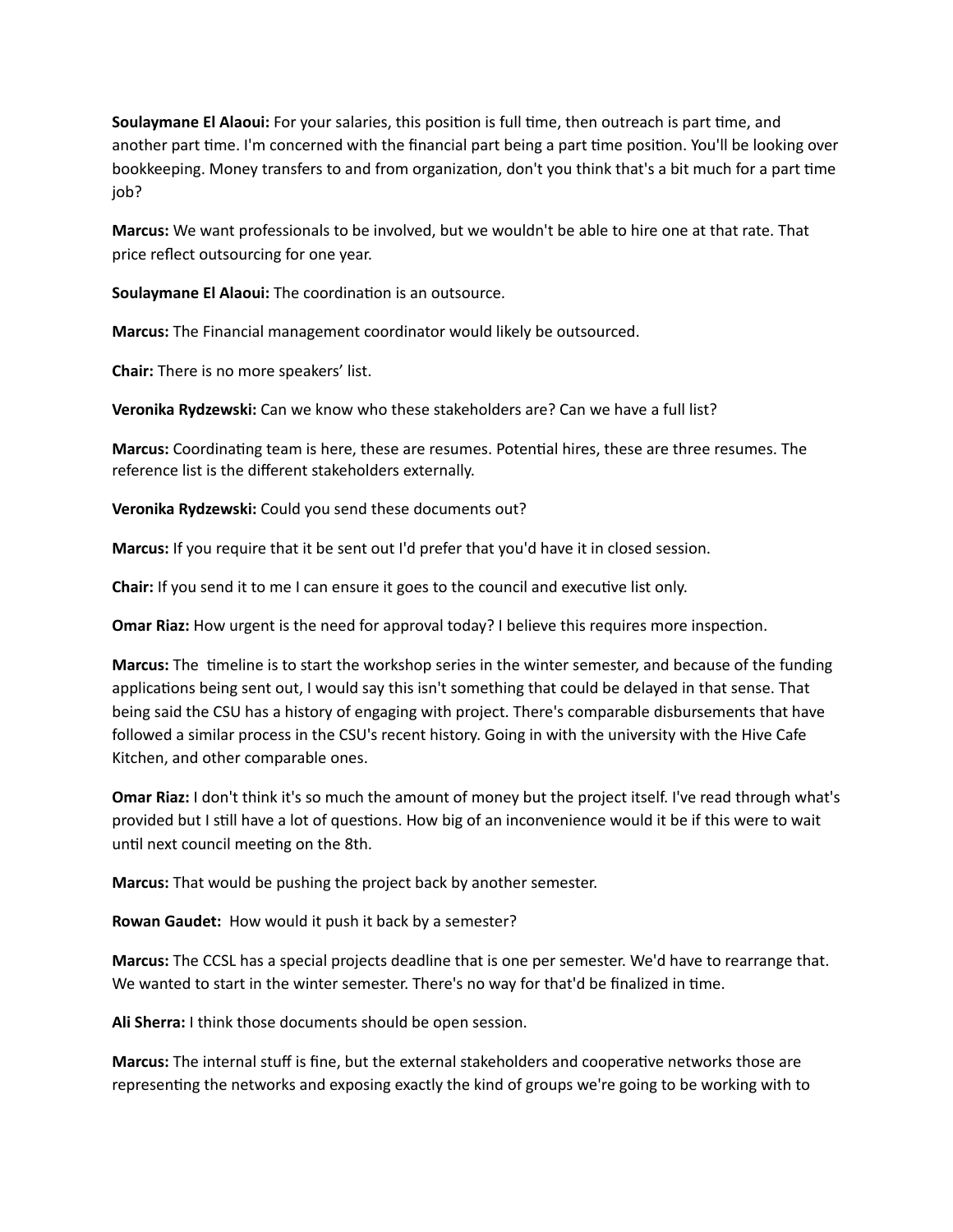competing organizations. The university is also working on its own initiatives and we're in oppositional stance to them. To council it's fine but open session documents are accessible by everyone.

**Ali Sherra:** The reason why I ask for that is yes, we represent undergraduate students but it's important that students see where a huge chunk of their money is going.

**Marcus:** if you feel that everything should be in open session, we could do that if there's that much contention on it. I'd concede it.

**Chair:** Marcus has been responding to questions for nearly an hour. We either need to make a decision to not make a decision or move forward.

### **Veronika Rydzewski:** I rescind

**Sally Younis:** If we didn't approve it this meeting it will be postponed a whole semester, why didn't you come sooner?

Marcus: The last meeting I presented the General Undergraduate Survey results. That is part of the advocacy that created this project. So that took longer than expected. I presented that at the previous meeting in anticipation of presenting this as a follow up to those results.

**Omar Riaz:** One of the members of the network I noticed is an employee of the CSU, if I had known we could have discussed that with them. They're on the list of resources to this project.

**Marcus:** That person is Robert Henry. They've been interested in the project since it's been put to referendum. It doesn't mean that they're highly engaged to the extent that the students working on the project are. Robert would be someone we'd definitely want to be talking to because of his experience and resources. We only go back to these kinds of stakeholders when we have something substantive on the table.

**Ali Sherra:** The CCSL are deciding this Friday. You might start getting funding this Friday would it be a big problem if we decide during our next meeting or a special general meeting. It would be better to give us a concrete budget for where this money is going.

**Marcus:** CCSL and other allocation funds would only participate if they provided funding.

**Omar Riaz:** Does CCSL usually give this large amount?

**Marcus:** Yes. 

**Omar Riaz:** I would also suggest that we table it, not with a specific date but until councilors have had the time to discuss it with our general manager. We could remain in close communication and then call a special council meeting to vote on it.

**Aouatif Zebiri:** It was mentioned that council would be able to discuss it, when is council going to meet, this is our only meeting we have.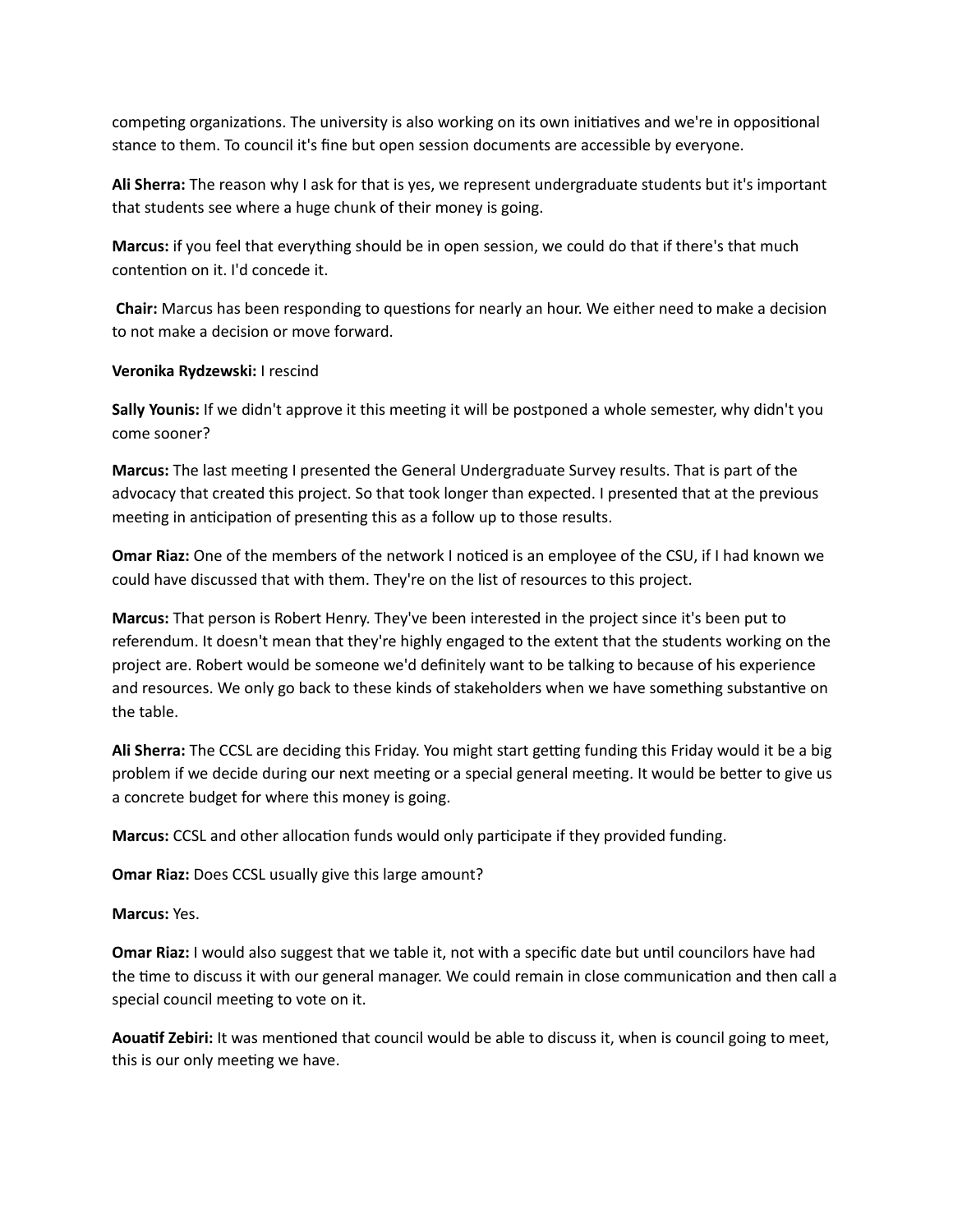**Ali Sherra:** The idea would be to give them time for them to give us a concrete budget. We could call a special general meeting.

**Aouatif Zebiri:** It is important for this council to list out the documents Marcus can send to us to call a special meeting. The discussion in the room is very vague. Let's jot down the points that we need.

**Rowan Gaudet:** There is a council meeting in two weeks' time.

**Soulaymane El Alaoui:** Can I recommend that we be provided a breakdown on the specifics of the endowment and SSAELC fund will be used. It would be helpful for putting our minds at ease.

**Omar Riaz:** I move that this be tabled until the following information has been provided.

- Structure of the board

- A long-term vision for the incubator
- How can we provide them with those resources
- The funding breakdown

Ali seconds the motion.

**Omar Riaz:** My reason, I fully support the idea but the information doesn't justify that amount. As soon as you provide that missing information we can call a special council meeting to ensure it is not delayed.

Ali Sherra: Add to the list downsize salaries. Consideration of it being a CSU service.

**Chair:** Can that be considered friendly to the amendment.

Aouatif Zebiri: What does 'downsize that salary' mean

Ali Sherra: There was a 40,000\$ salary. That's sizable. Another budget for the salaries.

**Chair:** Can this be considered friendly or is there opposition?

**Soulaymane El Alaoui:** I agree that the 40K should be downsized for the first year but I'm not opposed to it once the proof of concept is there. That'd be reflective of the work being put in as well as the quality of services being provided

Aouatif Zebiri: The downsize of salaries is a huge decision we're pressuring this group to decrease. If we are to ask them to give a new budget including how the salaries would be decreased we should do a vote, I don't agree.

**Ali Sherra:** In regards to that point the reason is we're contributing money to the project because it's a startup. It's not a full job. In the long term there'd probably be a levy that would prop up the salary.

**Marcus:** Point of Clarification, those are both options. Service fee levy's and so on, there's only so much we could put together on a volunteer basis.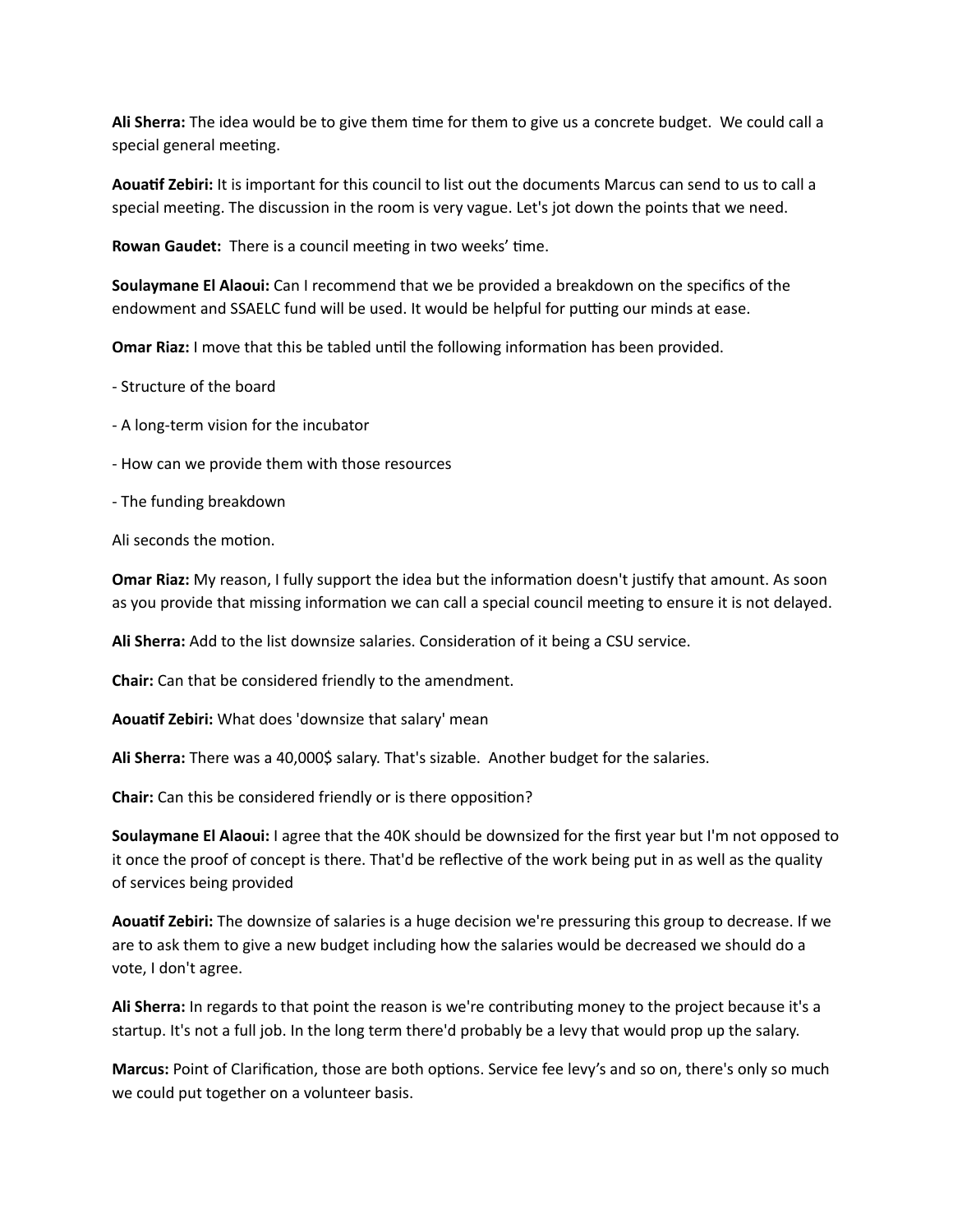**Omar Riaz:** Not having it incorporated, and you need office space but we still have room. AVEC saved money that way. Reggie's was even a CSU service at one point.

**Aouatif Zebiri:** I rescind.

**Chair:** We're voting on Ali's motion to amend the tabling motion that Omar made to add a downsizing of salaries and consideration of it being a CSU service

For: 1

Opposed: 3 

 $A:7$ 

The amendment fails to pass.

**Chair:** We're back to Omar's motion

**Omar Riaz:** I want to add the consideration of it being a CSU service again

**Chair:** Can it be considered friendly?

**Chair:** So far we have the motion for the list of needs.

For: 9

Opposed: 0

Abstentions: 2

The motion carries.

**Omar Riaz:** I'm going to go bring Louise to the front.

Marcus: I'd like to thank Council for their time and will be bringing the recommended documents and pass everything along.

**Chair:** Thank you.

**Chair:** Alienor has to leave to catch a bus back home. Can council entertain that

Aouatif motions to excuse

Rowan seconds the motion.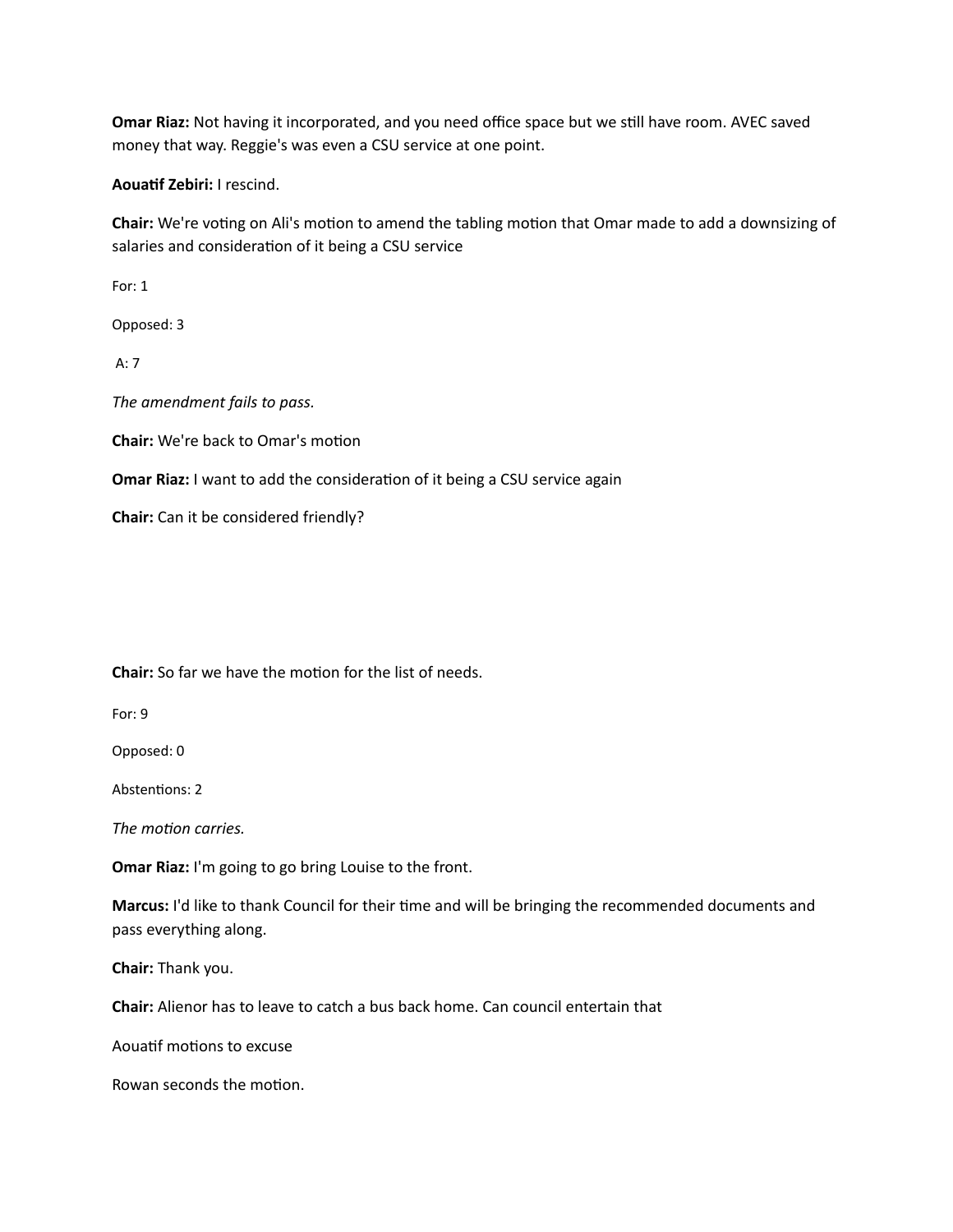For: 11 

Opposed: 0 

Abstentions: 1

The *motion* carries.

**9. ASEQ** 

**Soulaymane El Alaoui**: 

**Service Takeover MOTION** 

Veronika Seconds the motion.

**Soulaymane El Alaoui:** if we're going to move stuff in-house we'd need to have a budget. Even for the research we might need to spend a bit. The idea is to create a budget line right now and once we do some of the research to see what the initial cost would be, if it's worth it, we bring it to council

For: 9

Opposed: 0

Abstentions: 0

The *motion* carries.

## **SSAELC FUND REFERENDUM QUESTION**

**Rowan Gaudet:** 

#### **< Motion Missing>**

Veronika seconds the motion.

**Rowan Gaudet:** There was a long is document I provided along with this, to kind of give a brief rundown: The way it currently works council can approve as much money as it choses from the SSAELC fund. 

**Rowan Gaudet:** So Council could approve ten million dollars with as few as three vote's majority. I don't think that's proper for any organization. This is a necessary precaution. I looked through various documents and old CEO reports and what I found is that there's a pattern to the major purchases of the CSU from the SSAELC fund. The referendum questions were very generalized questions. They pass, and then CSU energy goes into working on it. When a question is put with specified with price range, we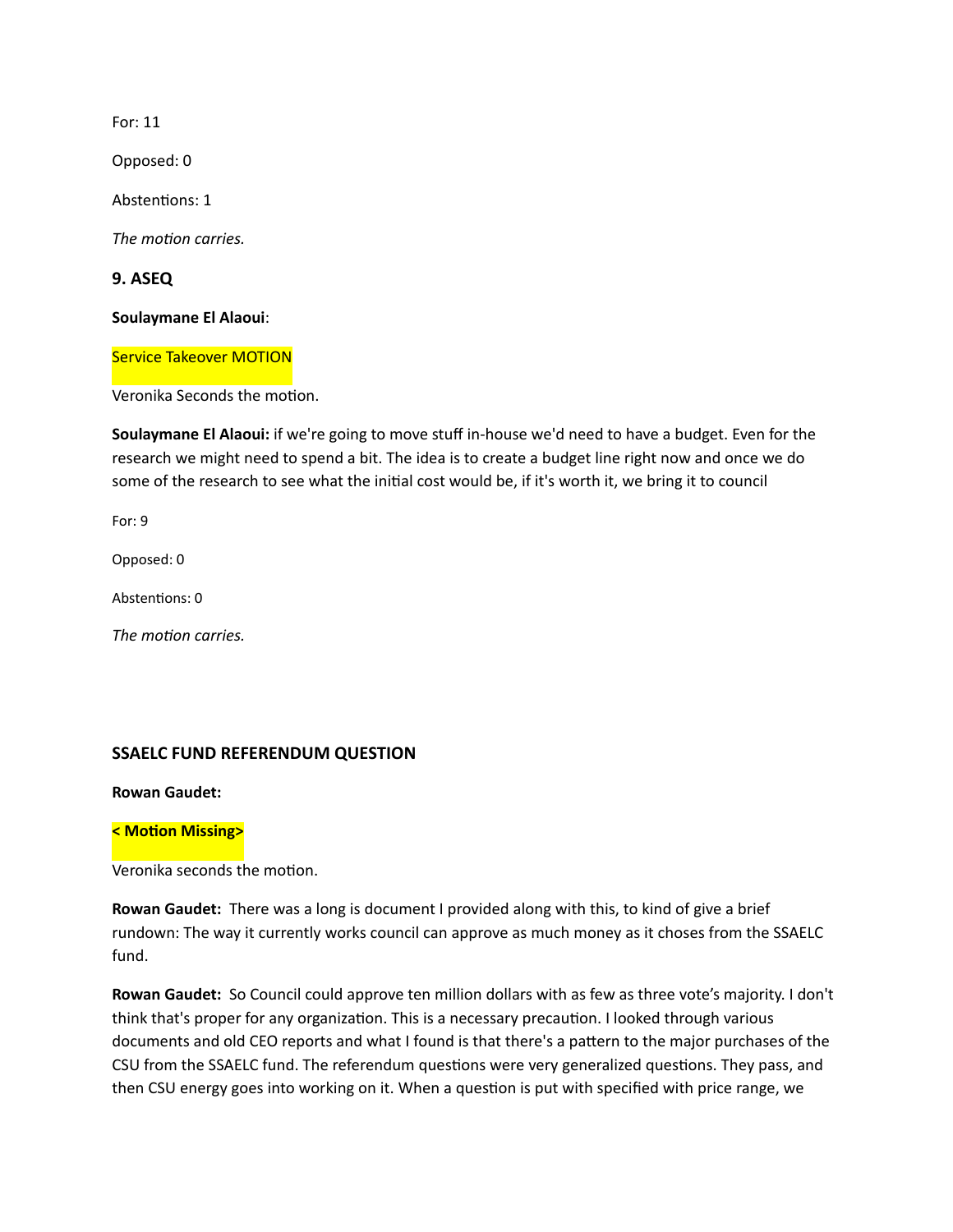discuss it. But we had no bylaws on it, and it leads to late-night meetings of tired councilors discussing big money purchases. It is possible within our current situation, it could be appropriate.

Wording: <> Council will still be able to spend up to 250,000. We'd still have wiggle room to approve things, accounting for over budget spending. It also allows for referendums to approve or mandate the expense. A referendum can bring expenses to council after the fact. This was taken from the major renovation for the Hive and Reggie's. There was a long blurb recognizing the numbers were given to us by professional contractors, we could start a project and get a reasonable estimate but we could put those potential overages into the referendum question.

**Ali Sherra:** As the Councilor who sits on SSAELC I really agree with this. It is kind of dangerous when you have this much money. A mistake among a few people can lead to a big expense. It's kind of good that council has to look carefully at it.

**Soulaymane El Alaoui:** It's 250K total expenditure or at a time?

**Rowan Gaudet:** Incurred expenses of 250, one lump sum.

**Soulaymane El Alaoui:** My worry with that we never know in future years that they just approve multiple installments of 200K.

**Sally Younis:** If it's more than 250 who votes on it?

**Rowan Gaudet:** Referendum. It would go to referendum. Technically that is wiggle room, but a theoretical awful council, I think if they were continually taking out lump sums of 250 thousand dollars would blatantly be against the spirit of the bylaws. It's open to interpretation but that's something that could easily be taken in front of Judicial Board and torn to shreds in the student press. I think the leeway makes it stronger in that way.

**Camille Thompson-Marchand:** It will be above 250K per project per project, as an amendment unless the expenses were unforeseeable. Like a flood or something.

**Chair:** The amendment lacks clarity in its statement. You need to be specific.

Aouatif Zebiri: I feel where Camille is coming from. Let's say we're past the by-elections and you're working on the project and something unforeseen takes place and we needed to allocate more than 250K\$. Because we passed the by-election we've got to wait until March to allocate this money because this Bylaw doesn't give us the right to do so.

**Sally Younis:** Why 250K? Has it happened that we voted for more than 250, or 500 or over a million?

**Rowan Gaudet:** Finding to find things approved by Referendum is easy. Finding things approved by council requires a lot more digging. The most expensive purchase was 160,000 + 20-30K just under 200,000 for the HOJO Renovations. So looking up precedent, it has never gone beyond that before. As far as I know it's never happened. Council has never spent those big amounts.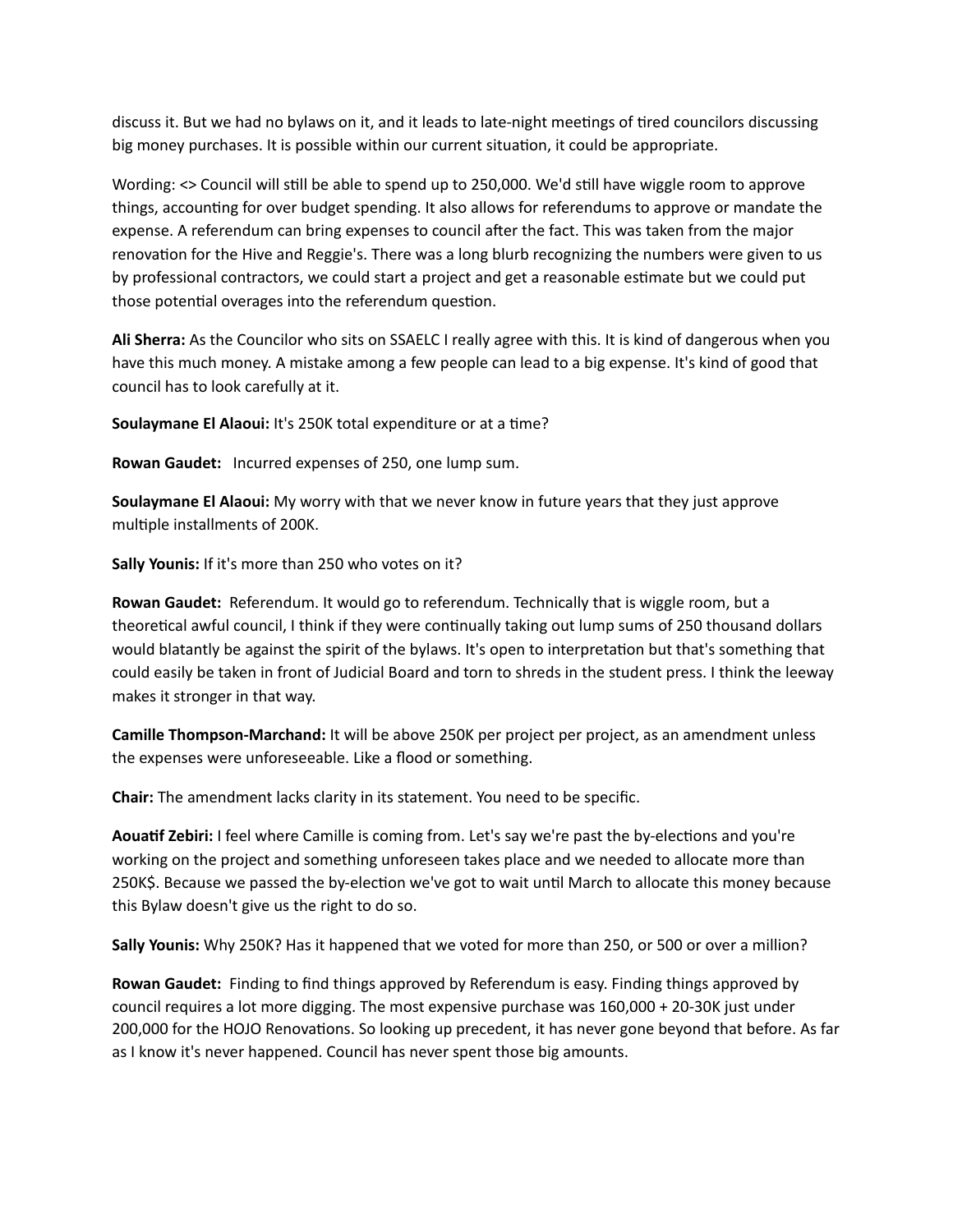Looking at the June council meeting of Burritoville, Council didn't feel they had enough information and postponed the decision. I agreed with that. If council had gone a different way, the sums would have been large. It has been discussed before, over 250K. But to the best of my knowledge it has not been approved. 

Ali Sherra: The Daycare project has some to referendum and for example we still need to do more construction, how would this go? Anything that goes through referendum can be supported?

Would that have to be in a referendum question for any further funding to go through?

**Rowan Gaudet:** There's two parts: The 900K would have had to be approved by referendum. The smaller expense assuming it's under 250K, we would not.

**Tabea Vischer:** I rescind.

**Ahmed Badr:** I think it is a good idea but the main issue I find is sometimes we get the information too late or we don't have enough time to look through it. One other issue sometimes in the documents we have a lack of numbers.

**Omar Riaz:** I agree with the motion. If it's over 250K it should go to referendum. This is also exclusively for space, not for accessibility of education and legal contingency. Speaking more about the play area. But if it's an amount above 250 it should go to referendum. We'd just have to plan around the referendum periods.

Rowan Gaudet: Thank you Omar for bringing up the legal contingency. There's five points in the special bylaw I for the SSAELC fund's uses. To go into more detail : Space and Legal Contingency. My regulation would only affect the student spend.

To respond to what a lot of people have been saying about unforeseeable circumstances: I presented within the document "the referendum question must include any foreseeable fluctuation in cost". Reggie's at the end of their clause gave themselves some wiggle room, they included the caveat that the final expense could be more expensive. You could get a professional estimate, and then once this had varied the bylaws are worded to allow for that fluctuation because it's stated in the referendum question. I don't think this is an issue. It's important and I'm happy it's discussed but it's' accounted for within the bylaws.

Camille rescinds.

**Ali Sherra:** Usually with contracts we have 90 days to move on with a bid given to us. That is the issue with this. If we get a bid we would need to have a referendum and then move on.

**Omar Riaz:** The quote is 90-120 days or however many days that we want. If we want we can stipulate the validity of the contract length.

**Chair:** all in favor?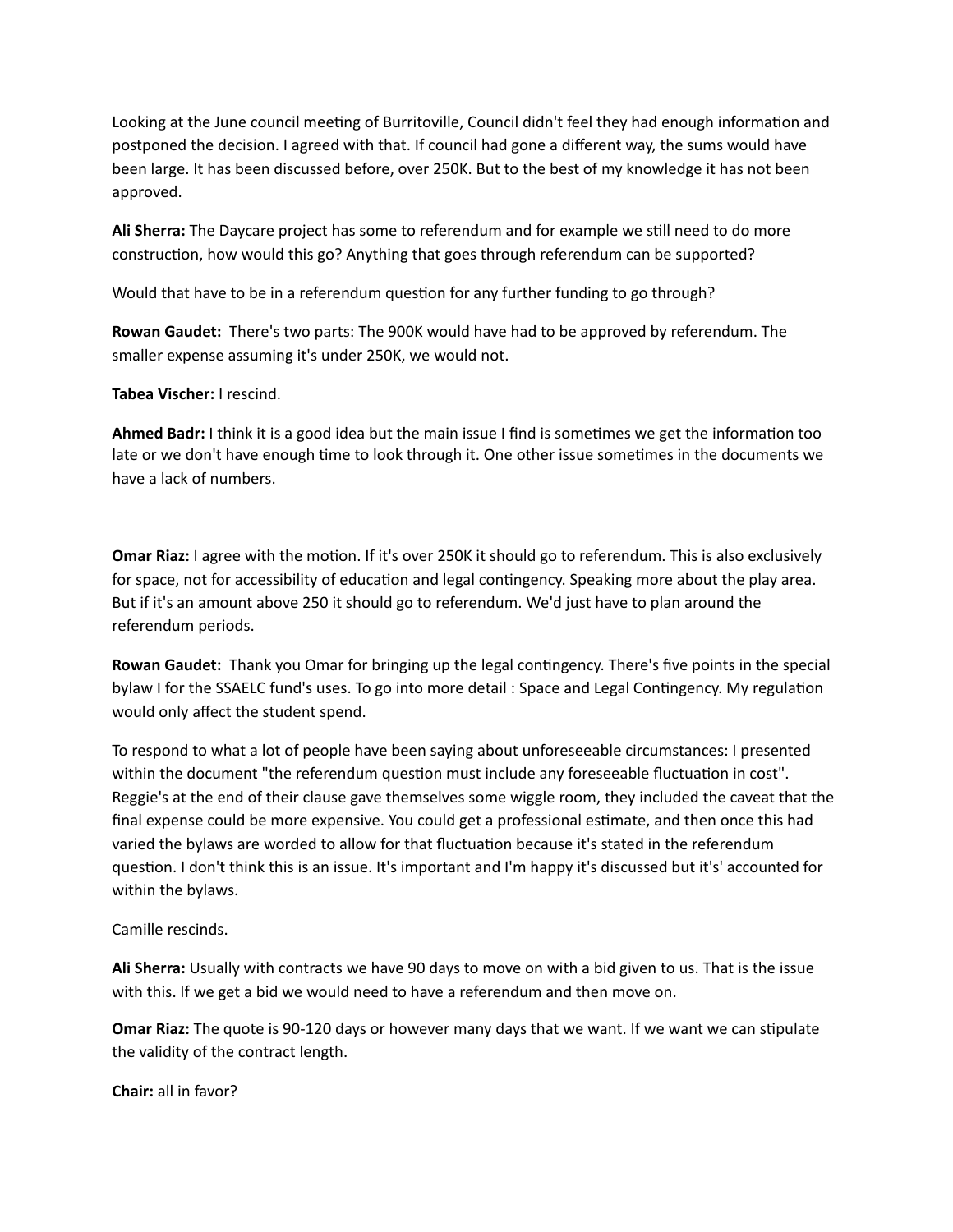For: 10 

Opposed: 0

Abstentions: 1

The *motion* carries.

Camille 's YES vote noted.

Sally's YES vote noted.

**Chair:** To clarify: Most of the time I am allowed to shut down a motion or an amendment if I think it's frivolous or not worded correctly. when you're voting to send things to referendum it has the same standing of making bylaw. If the wording has "unforeseen circumstances", that goes into your bylaws. If the whole room disagrees, you can challenge the chair but if ever I say I'm not accepting that you can challenge that.

**Ali Sherra:** Unforeseen is used in the bylaws, no?

**Chair:** It has a built in parameter.

#### **9.E) OUR TURN**

" Whereas studies conducted at universities in Quebec and Ontario indicate that at least 1 in every 5 women will experience sexual violence while studying at a postsecondary institution.

Whereas sexual violence continues to be an issue that an

overwhelming amount of students face both at Concordia and across

the country.

Whereas the CSU holds several positions regarding sexual violence,

including: 

211. Councillors and Executives should see themselves as particularly

concerned with creating a culture shift on campus to promote safer

spaces and safer events which reduce the risk of sexual violence and

create opportunities for education on consent culture

212. Each member of the University community is responsible for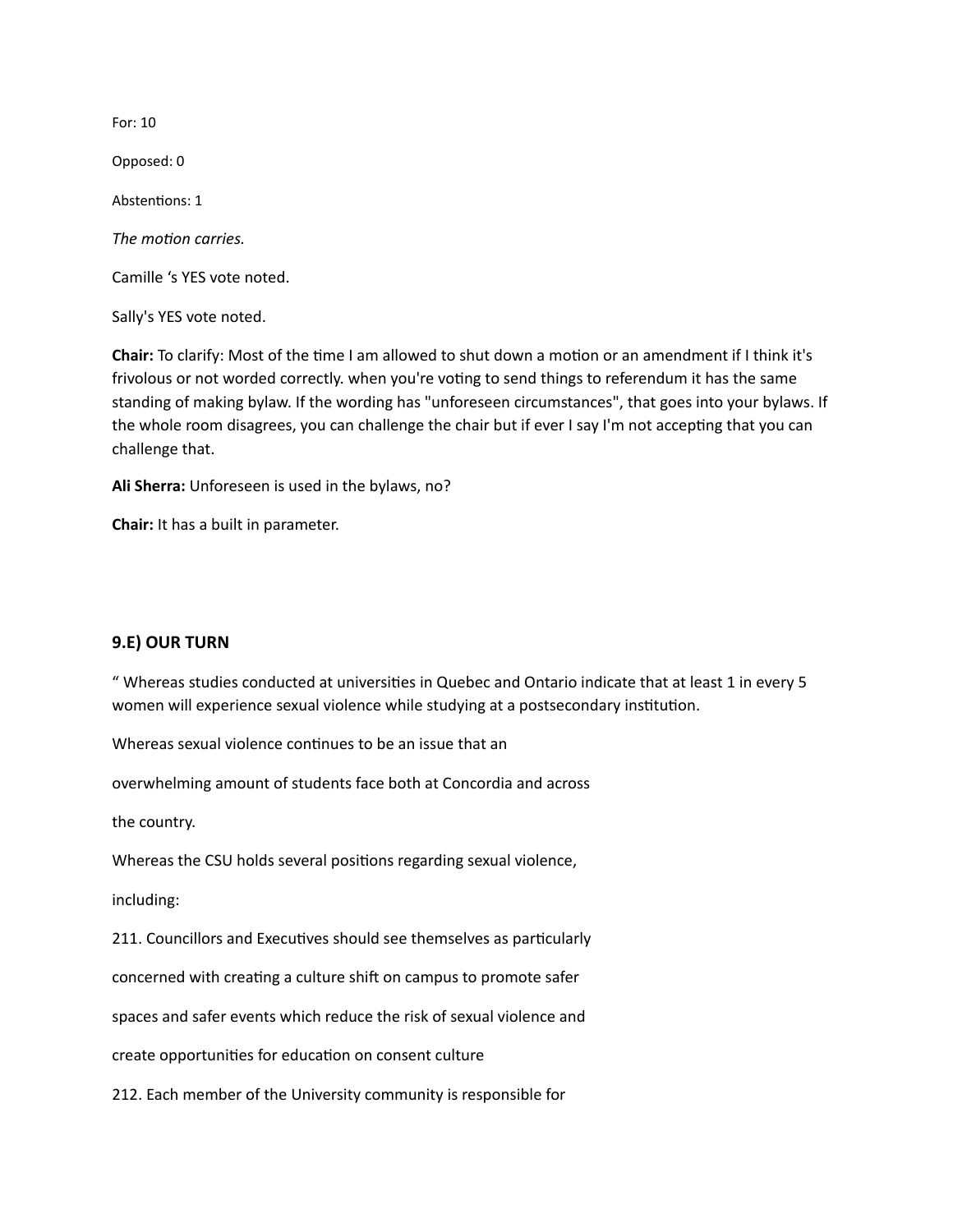helping to create an environment that is free from harassment, discrimination and violence. Those actively engaged in the governance of the Union and in student activities on campus it supports have the legal, social and moral obligation to contribute to the prevention of, intervention in, and effective response to, sexual violence. All members of the community can play a role in building a just social and educational environment by:

(a) Learning about sexual assault and sexual violence and

participating in educational programs

(b) Modeling healthy and respectful behavior and practice in personal and professional relationships;

(c) Speaking out against behaviour and practice that encourages the perpetuation of sexual violence including sexism, ableism, racism, homophobia and transphobia;

(d) Speaking out against behaviour and practice which perpetuates rape culture such as racism and sexism, the perpetuation of rape myths and blaming of the survivor, and joking about gender inequality or sexual assault;

(e) Intervening in situations that could lead to situations of assault when it is safe to do so;

(f) Interrupting misconduct or assault when it is safe to do so;

218. The CSU shall make use of its various communications tools,

including its newsletter and website, to raise awareness of

discrimination, sexual assault, sexual violence and harassment, and to

promote services for sexual assault survivors.

As well as an annex entitled Safer Space Policy (Annex C).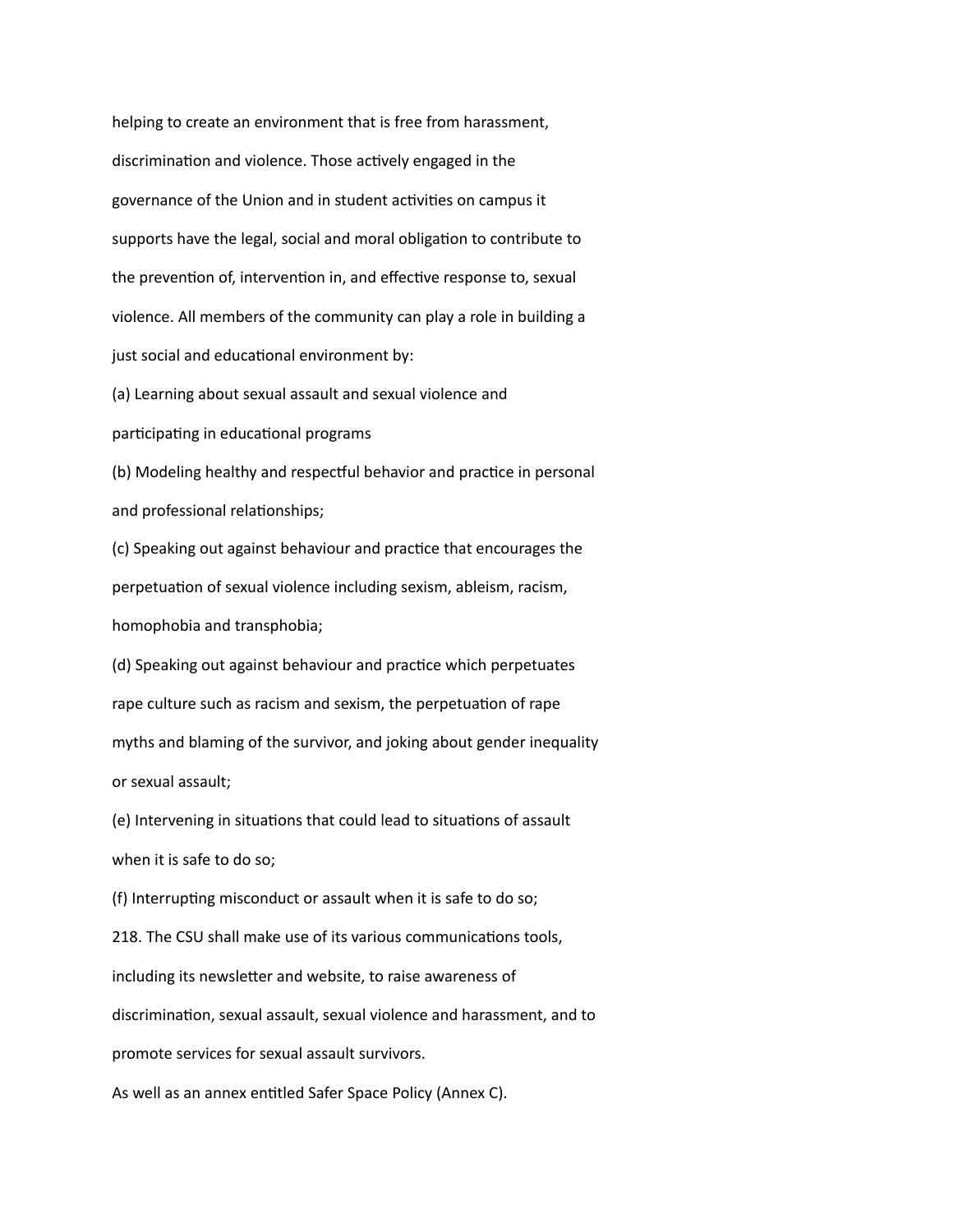Whereas no specific strategy exists at the CSU for reforming Sexual Violence Policies at the university level. Whereas Our Turn offers concrete guidance on aspects of

Concordia's policy that can be improved and how to approach working around issues of sexual violence through a survivor centric approach, while maintaining space for each signatory university's unique realities.

Be it resolved that the CSU sign on to Our Turn, an action plan "committed to a national student movement to end sexual violence, sharing resources and best practices between institutions", with the goal of eliminating sexual violence on campus. Be it further resolved that the CSU continue to advocate for changes in policy to the "Policy Regarding Sexual Violence PRVPAA-3" Be it further resolved that the CSU acknowledge the existence of rape culture on campus and commit to taking action to prevent sexual violence, support survivors and advocate for needed reforms – both reflecting critically within the union itself and in university policy and

spaces. This motion came quite late but I think it's fairly self-explanatory and the bulk is in the Action Plan made by Our Turn, they focus on creating toolkits for universities to evaluate their university's sexual violence policy and to propose concrete changes that could further support survivors with fewer loopholes and issues for sexual survivors.

Unfortunately for the timeline the publicizing of the CSU's participation preceded our approving it. If not we can rescind signing on. I apologize for signing on for that preemptive publicizing. Had I known the timeline of the Press Conference I would have ensured this would have come first. What they seek to do is in line with our standing regulations.

I think that things aren't working sometimes but sometimes we can implement changes, and the holistic approach of Our Turn is impressive and backed by research. Their suggestions are based on best practices that come from an evaluation of many different sexual violence practices from across the country. I'm in communication with SSARK (SP) and other working groups for reviewing the policy that there's a really good opportunity for concrete changes proposed. Many articles on students being let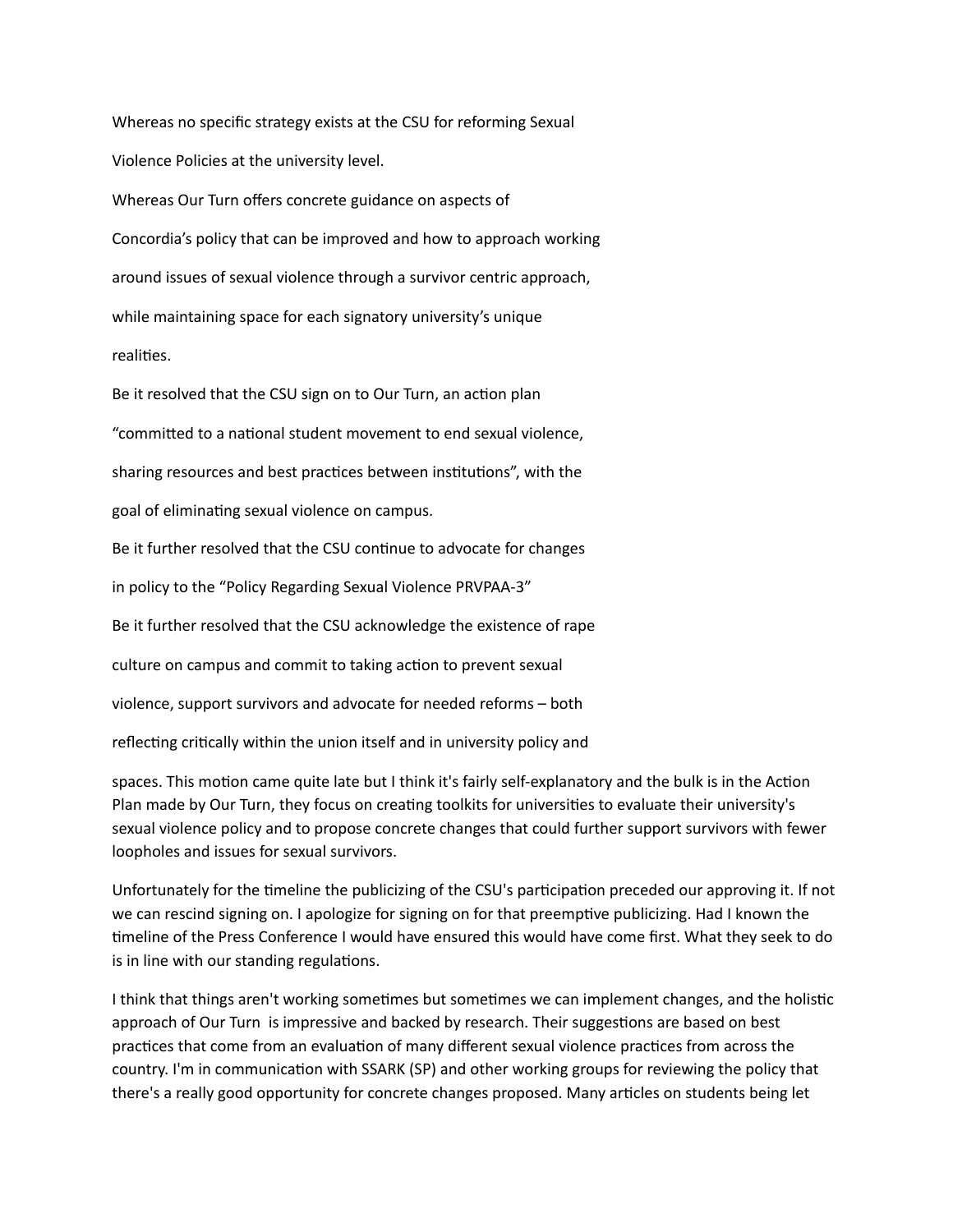down by policy and support at Concordia, in light of sexual violence I don't think there's ever going to be a pleasant or easy way of address in the issue but the changes proposed will have a concrete effect on how policy and practices are approached. I am happy to answer questions.

The final be it further resolved is about us signing on and improving the policy at the university culture. The next suggested step is a task force.

### **Aouatif Zebiri:** I rescind

Sally Younis: What kind of action plans? You have my vote of course, we don't even need to discuss this.

**Leyla Sutherland:** The Our Turn Action Plan. They established a criteria for polices and rank them and they have reasoning behind all of it. The first step is to meet with the admin who've expressed concerns with Concordia's rating with me. A lot of things are practice and not policy. The action plan is meeting with the stakeholders and meeting with victims and advocates.

**Tabea Vischer:** Could you elaborate on the rating given to Concordia?

Leyla Sutherland: They were given the lowest rating of all the schools evaluated, a D-. The Our Turn criteria cites that they don't have a standalone sexual violence policy, and it wouldn't be something they'd be processed under. The policy wasn't created to have proper disciplinary measures. The people evaluating that aren't specialized or have any training.

Concordia doesn't have explicit face to face protections. If you were to accuse them there's nothing preventing you from being brought to a meeting where your abuser might be present.

For: 11 Opposed: 0 Abstentions: 0 *The motion carries.* Aouatif 's YES vote has been noted. *Sally* 's YES vote has been noted. *Camille* 's YES vote has been noted. **Aouatif Zebiri:** Point of information: Did we did do the CREM motion? **Chair:** Question period and business arising. It was brought up to me during the break, sorry.

**9. F) FEUQ** 

**Ahmed Badr:** 

WHEREAS THE FUND COMMITEE OF THE CSU HAS APPROVED 941K\$ <MOTION NEEDED>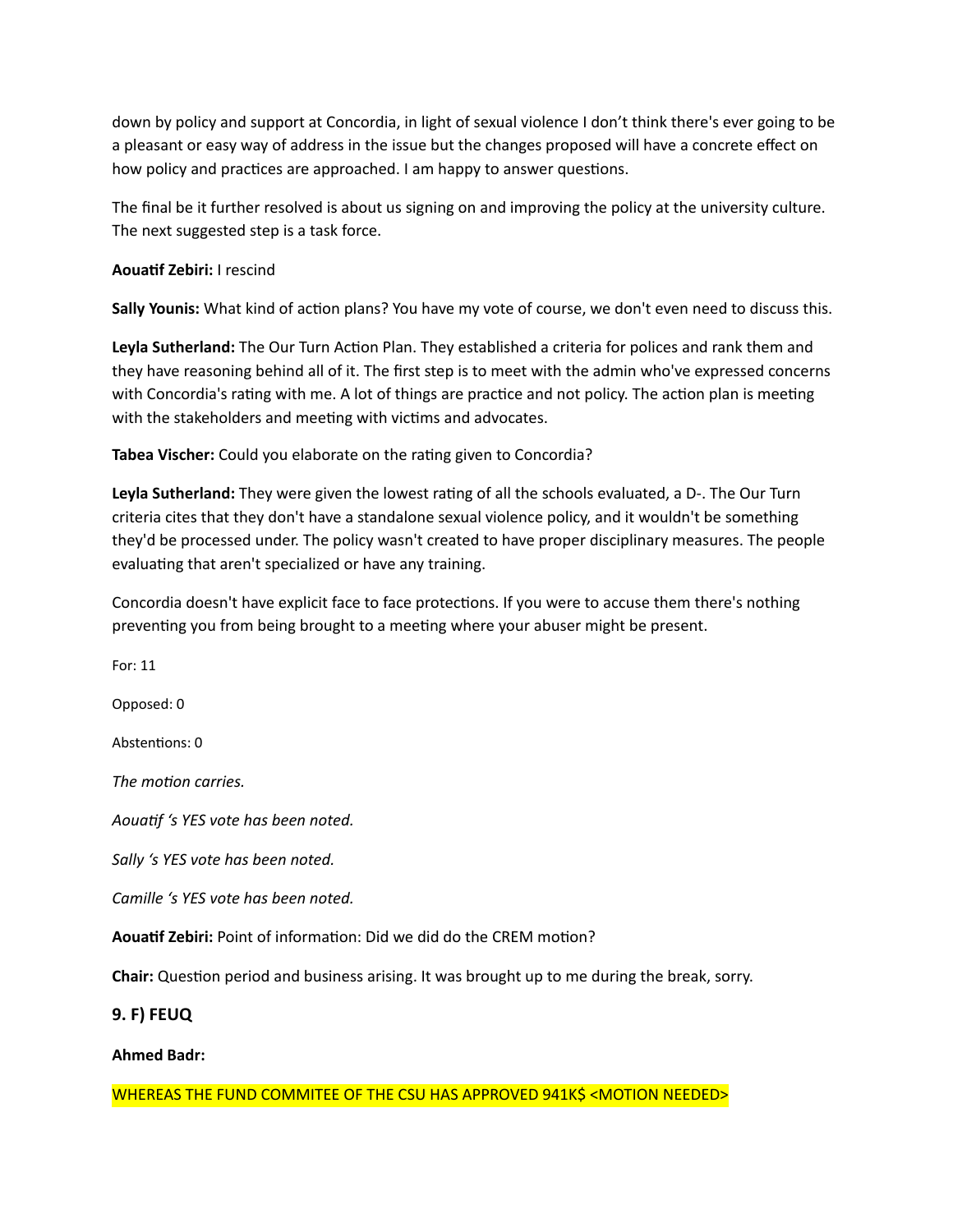Aouatif Zebiri seconds the motion.

Ahmed Badr: I received a letter from the provincial association is dissolving. They're giving the money to members. CSU was still a member. I didn't have enough information or documents so this letter was transferred the CSU lawyer to get in touch with them. It was sent to us on October 11th. All the documents were written in French. A portion were sent to the CSU translator. The letter mentioned that CSU or any members must submit a project and the deadline is November first. I believe the reason they ask for this is because this money was collected to be used for students. They need a concrete project. 50-80 thousand is the total potential amount. The equation is the total number they have times the total number of members (divided I think).

**Ali Sherra:** This topic was discussed in external committee and we created this motion. We chose the daycare. It will incorporate whatever the amount is.

Aouatif Zebiri: I don't know if it was mentioned: The reason why it was the daycare is because the daycare already has money allocated to is to that when "x" amount of money comes from FEUQ it's going to be put into the daycare and it will be deducted from the SSAELC money we allocated last meeting and put back into SSAELC. We felt we were pressured to do it in this type of way to get our money back. So the daycare is a good one.

For: 10 

Opposed: 0

Abstentions: 0

**Omar Riaz:** We mentioned we had difficulty reaching FEUQ members is because of the CSU email problem. They got to back to us, and we have their direct contact number now.

9 G) Daycare Play Area Contract

#### **MOTION NEEDED, only Contract Document was Provided**

**Omar Riaz:** The money is to hire an architect to go to design the back side of the daycare. The cost is 10,500\$. It wasn't the lowest bidder but the price was negligible and the one for 10,500\$ offers more services, permit application and so on.

For: 6 Opposed: 0 Abstentions: 3

The *motion* carries.

### **9. H) By-Elections**

**Veronika Rydzewski: <Motion Required>** 

**Patrick Megallanes seconds the motion.**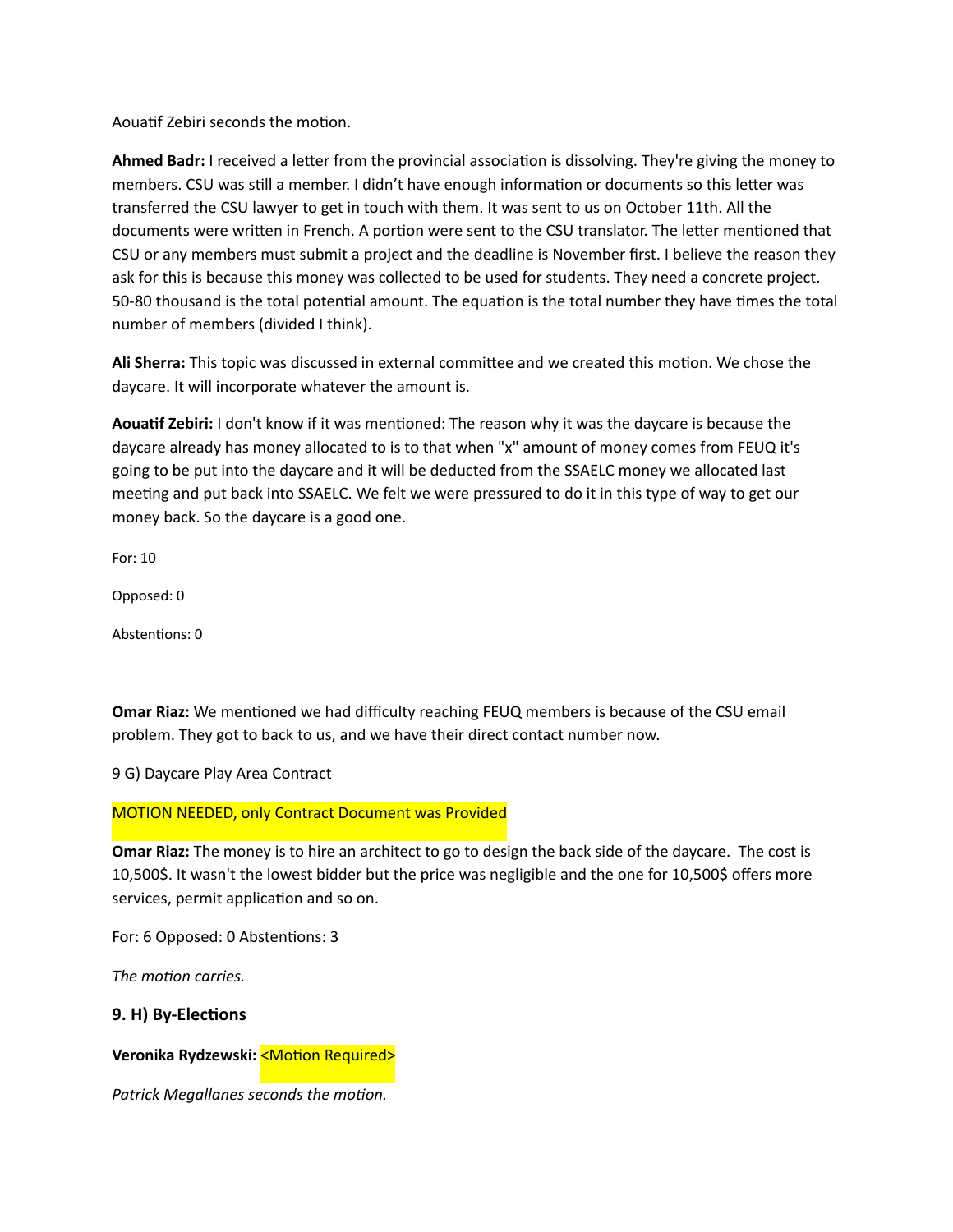**Veronika Rydzewski:** We appointed the CEO very late for the by-elections giving him less than 24 hours to prepare everything. This motion is based on what he thinks can be done in a week's time.

For: 10 

Opposed: 0

Abstentions: 0

The *motion* carries.

**Chair:** I will be contacting the CEO as per the standing regulations

### **9. I) Health and Dental Plan premium payment fall 2017**

**Soulaymane El Alaoui:** I'll read it out: As per ASEQ student care invoice. We need to pay them a bit over 1 million for the health hand dental premiums.

Veronika seconds the motion.

**Soulaymane El Alaoui:** Every time they use the insurance we pay for it. This includes remittances split into two checkups due by November 15th 2017. I recommend paying the total amount.

**Chair:** I think it's usually passed through consent.

**Omar Riaz:** I don't know the motion?

**Soulaymane El Alaoui:** Be it resolved that council approve the health and dental remittances for fall 2017. 

For: 6 Opposed: 0 Abstentions: 3

The *motion* carries.

Auditor's report

**Soulaymane El Alaoui:** This is a good point. I'll put out a motion then I'll go into explanation. The motion is that council approve the CSU's 2016-2017 auditor's report and signed by the two signing officers

Aouatif seconds the motion.

**Soulaymane El Alaoui:** In the past the audit procedure was to go through the 14 page document. To simplify it, I make a document that takes the key points and relevant information to keep everybody on the same page. Since it's already very late I'll touch on highlights but I urge you to go through this document but I want to publish it online so any student knows how to navigate the auditor's report.

There are two documents, the auditor's report, the second one is called key points in the CSU audit. My goal is to explain some key points and terms <reading>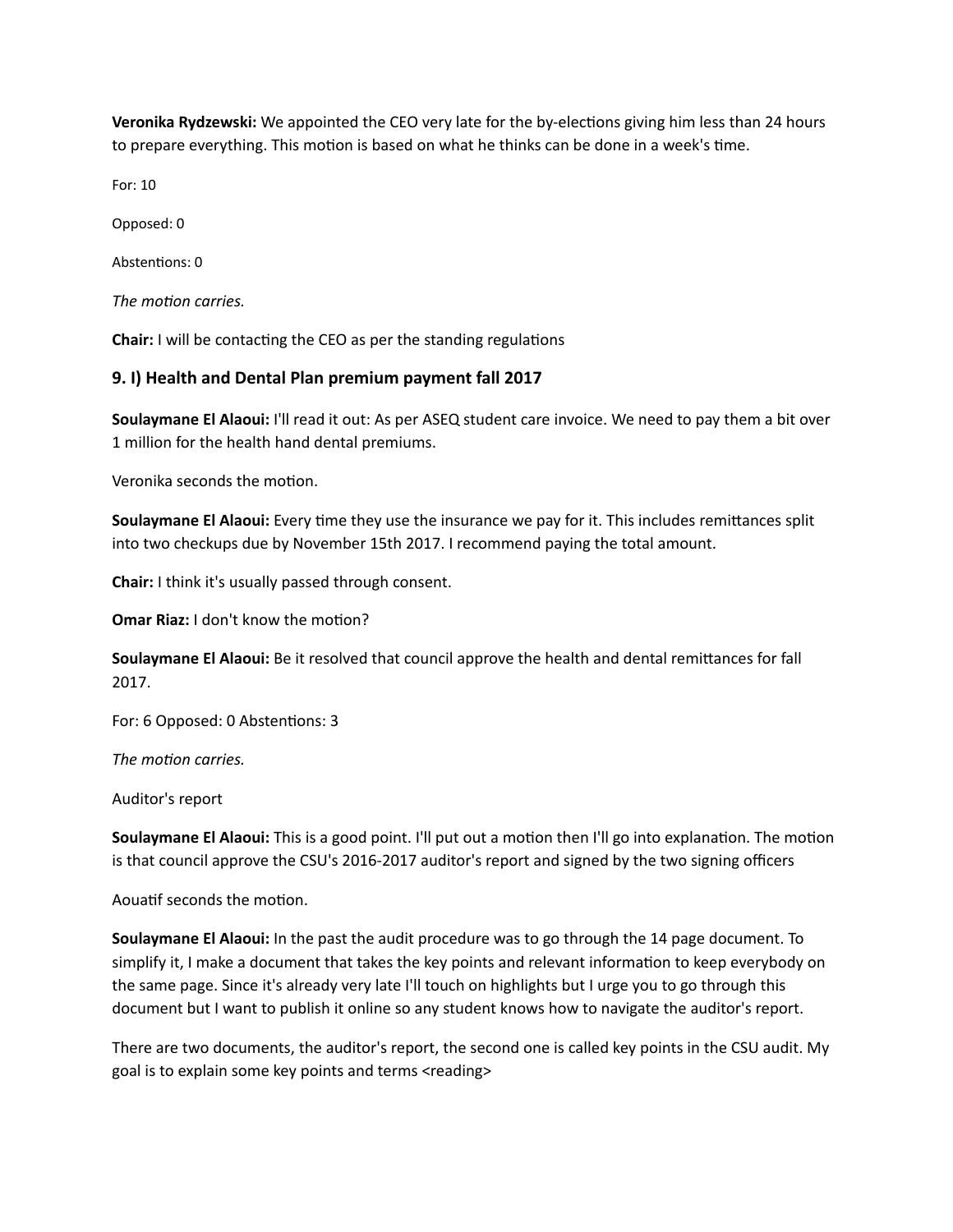We're audited by one of the big four auditing firms and they have relevant experience. The first part of four is just general terms and definitions. The second part is a breakdown of the audit. The third section is to ensure that our actual spending is in line with what the auditors' findings. Any questions?

**Camille Thompson-Marchand:** I have trouble opening the sent document. Can it be resent? Point of privilege. 

Ali: I think it's important that we go through the file.

**Omar Riaz:** Maybe an informational meeting instead. Not only for councilors but for students as well.

**Soulaymane El Alaoui:** Ideally we'd approve the audit today to legitimize it because we have the draft. But the board needs to approve it. It'd look weird if we were explaining a draft document.

**Omar Riaz:** We'd be able to approve it now but this is lengthy. We should also let counselors and students look at it. I suggest approving it now and the details should be an open meeting.

**Chair:** Clarify the urgency, see if it can be tabled.

**Soulaymane El Alaoui:** We already paid for most of it. It makes sense to get it done.

**Rowan Gaudet:** We're not going to amend the audit or sending it back.

**Omar Riaz:** It's not within our mandate to alter an audit.

**Soulaymane El Alaoui:** People need to understand it though.

**Chair:** Yes, you have to practice due diligence.

**Omar Riaz:** In general for every board, you've done your work and the auditors have done their work. If we presented it, I'd be more worried. In general we can't comb each document.

**Soulaymane El Alaoui:** How about I read the document that I prepared that explained it? <ask Soulay for it> 

Auditors give qualified opinions when information is limited in scope, as opposed to a clean opinion. That's mostly due to the defunct CUSACorp, because it was a subsidiary we were unable to get a qualified opinion. This is the only issue for the non-clean opinion.

This should not be an issue for the audit of the 2017-2018 fiscal year. Because of the profits, they don't necessarily correspond to what the government allows an overage for nonprofits.

It's not the case, but it may be an issue.

In the audited financials there's a part that says Student Center fund. The bottom line for the center is a zero because those funds were transferred into the SSAELC fund.

Part two, audit breakdown. The audit document is split into six parts. I put each part and an explanation of what's being put in it. This is the message from Deloitte and reasoning for the type of audit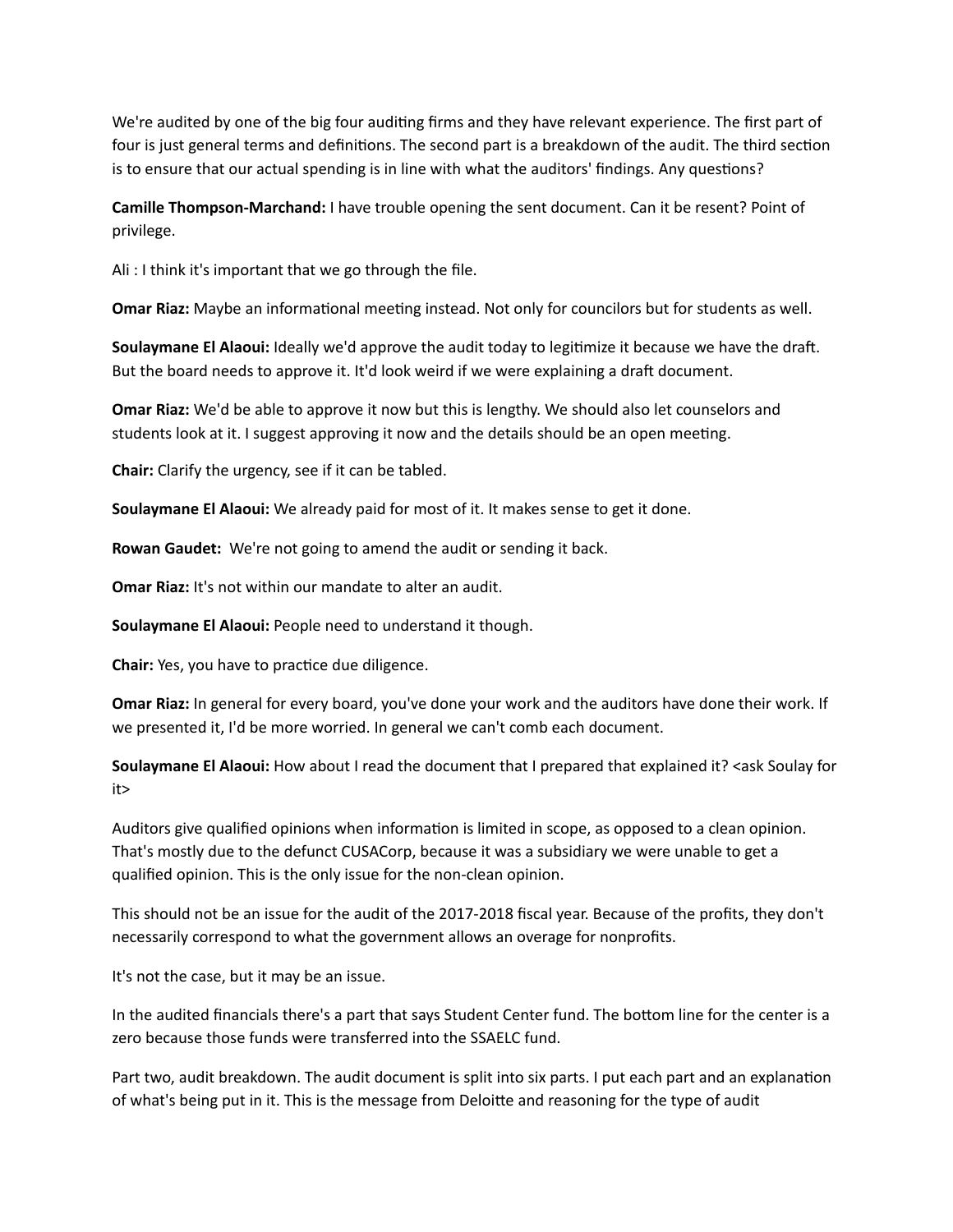performed. The second part: non-consolidated statement of operations. It's also known as a profit loss statement. Page three throws the results of the 2015-2017 statement. It's in reference to the halting of operations for CUSACorp (SP).

**Camille Thompson-Marchand:** I don't understand the thing with the one dollar from CUSACorp.

**Soulaymane El Alaoui:** It's kind of complicated and it comes back in part four. When you look at the audit itself, if you look at the audit PDF page 9 which is the balance sheet you'll see a 2016-2017 comparison, in that you have investment and subsidiaries, and it shows the 1\$ and \$ in reference to CUSACorp. We don't have that data because they no longer exist so we couldn't get a qualified opinion. It appears as a "loss of investment" even if the funds are reallocated.

**Omar Riaz:** We might not get an unqualified opinion next year either because the Daycare's a subsidiary.

**Soulaymane El Alaoui:** We might. They said it shouldn't be a problem. Page 4, nonconsolidated statements in changes in debt assets. Pages 7-8 in PDF file. The total assets increase by the total fiscal loss. The nonconsolidated balance sheet, page nine, shows the balance of assets liabilities <reading>

Because the CSU doesn't issue dividends, the assets turn up as capital assets. To note in the assets section there's investments of the subsidiary. This is CUSACorp again. It will help get the CSU an unqualified audit again. The CSU must approve of its entire audit in order to publish it.

> reading> 6: notes to the unconsolidated financial statements 

Part 3 CSU reconciliation. This shows the budget vs actual numbers makes actual sense. This is the spreadsheet and the notes below explain what's going on. When you see Audit Final 2016 2017 the numbers do not appear on the operating budget but are necessary to reconcile the operating numbers.

Non-resident re-visioned tax reversal. The auditors realized we didn't need something we had for a tax of just in case but the auditors realized it doesn't belong so it comes back into our general fund.

Amortization: Example: You buy a car for 5000 dollars, you sell it 2000 dollars in a few year. That loss of value is amortization.

**Camille Thompson-Marchand:** What is this number, a potential or an actual number?

**Soulaymane El Alaoui:** It's based on an estimate based on straight-term methods. You're expecting to sell a house you bought in 20 years, so you plan on that basis. Declining balance is like the reverse of exponential growth. We're back to point three, operating profit in the audit.

**Ali Sherra:** For each year a surplus occurs, can we use that funding?

**Soulaymane El Alaoui:** If we could that'd be great but I don't think that's how it works. If that's how it worked then ASEQ would be making not a lot of money.

**Ali Sherra:** So this money is held by ASEQ for us?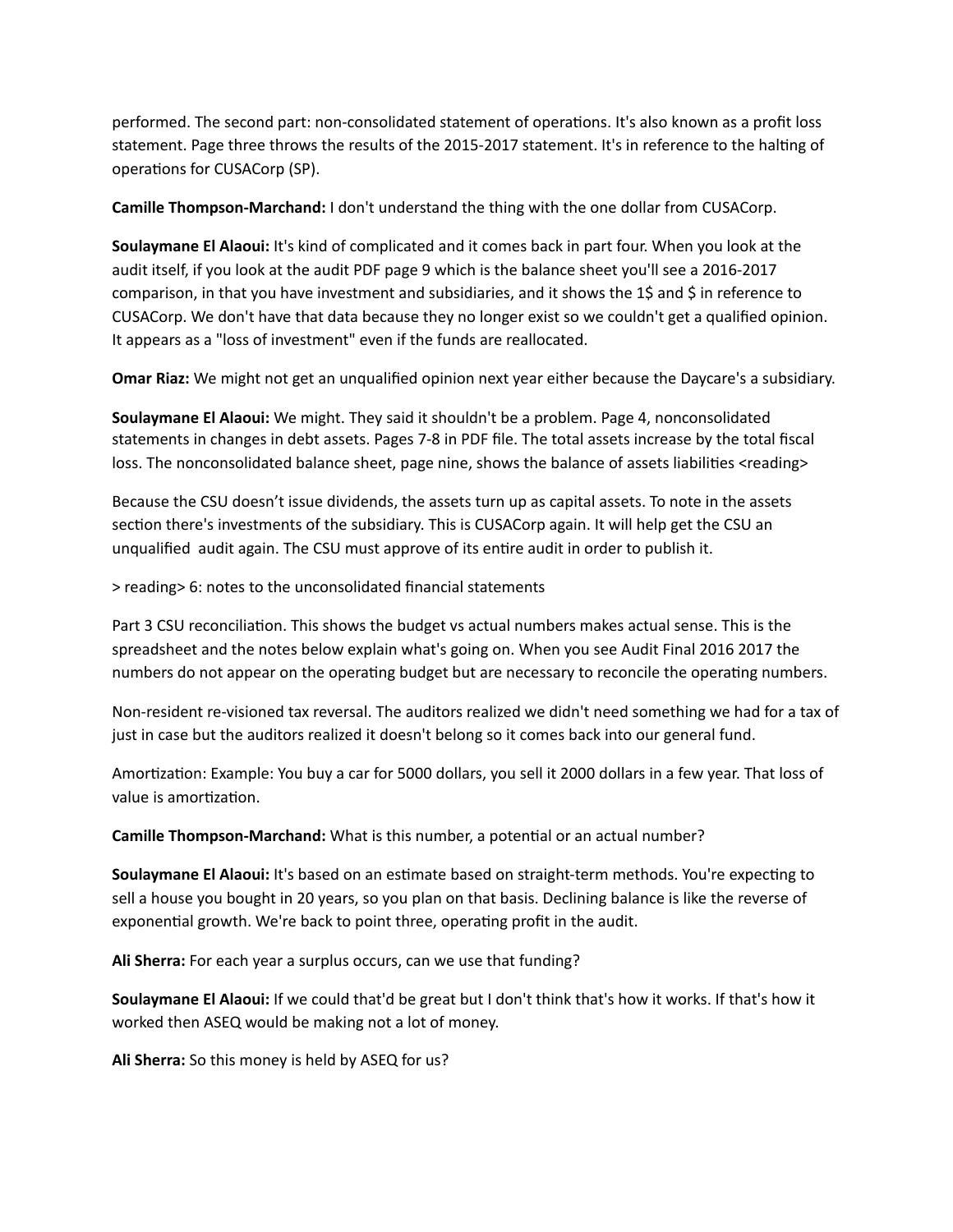**Soulaymane El Alaoui:** Could you send me an email with that question and I'll get you an exact answer but within the audit it is legitimate.

CSU actual 2016-2017 vs budget. A positive bottom line indicates a surplus, a negative indicates a deficit. If our book values weren't equal to what the auditors found, that would be an issue. But they're fine so we're doing a good job.

Sally motions to limit the meeting for thirty minutes.

**Chair:** it might make the meeting longer if you have to re-extend.

**Rowan Gaudet:** I would also like to point out this is our last chance to send things out to referendum.

**Soulaymane El Alaoui:** Before we move on with a vote, does everybody understand the audit? You can always send me an email.

**Jeremy Laxer:** There are things I still don't grasp. Can we still have an information session?

**Soulaymane El Alaoui:** Absolutely. Audit 101 or just come into the office.

For: 10 

Opposed: 0

Abstentions: 0

**Chair:** As difficult as it is to pay attention, it's more difficult to talk about them so thank you Soulay.

**Soulaymane El Alaoui:** We've approved the auditor's report and the signing officers will sign the official company. 

**HVAC MOTION** 

Ahmed Jemma: <posting the motion to the group>

**Chair:** As a note, a lot of people send me things late like Today, around five o'clock. Between two and five I'm driving here and I come from Ottawa. I can't take action on them until later. If you send me a bunch of things, it will show up right before council.

### **Ahmed Badr:**

"WHEREAS the Concordia Student Union (CSU) represents all undergraduate students at Concordia University;

WHEREAS this union encourage education, knowledge and activities for students; WHEREAS the Henry F. Hall Building is one of the most popular Concordia's downtown campuses.

WHEREAS this campus is accessible to students for different educational activities and is open for students during the week and weekend university open hours.

WHEREAS, inside the hall building, the Heating, Ventilation and Air-Conditioning system (HVAC) is not accessible continuously to students in all class rooms and computer labs during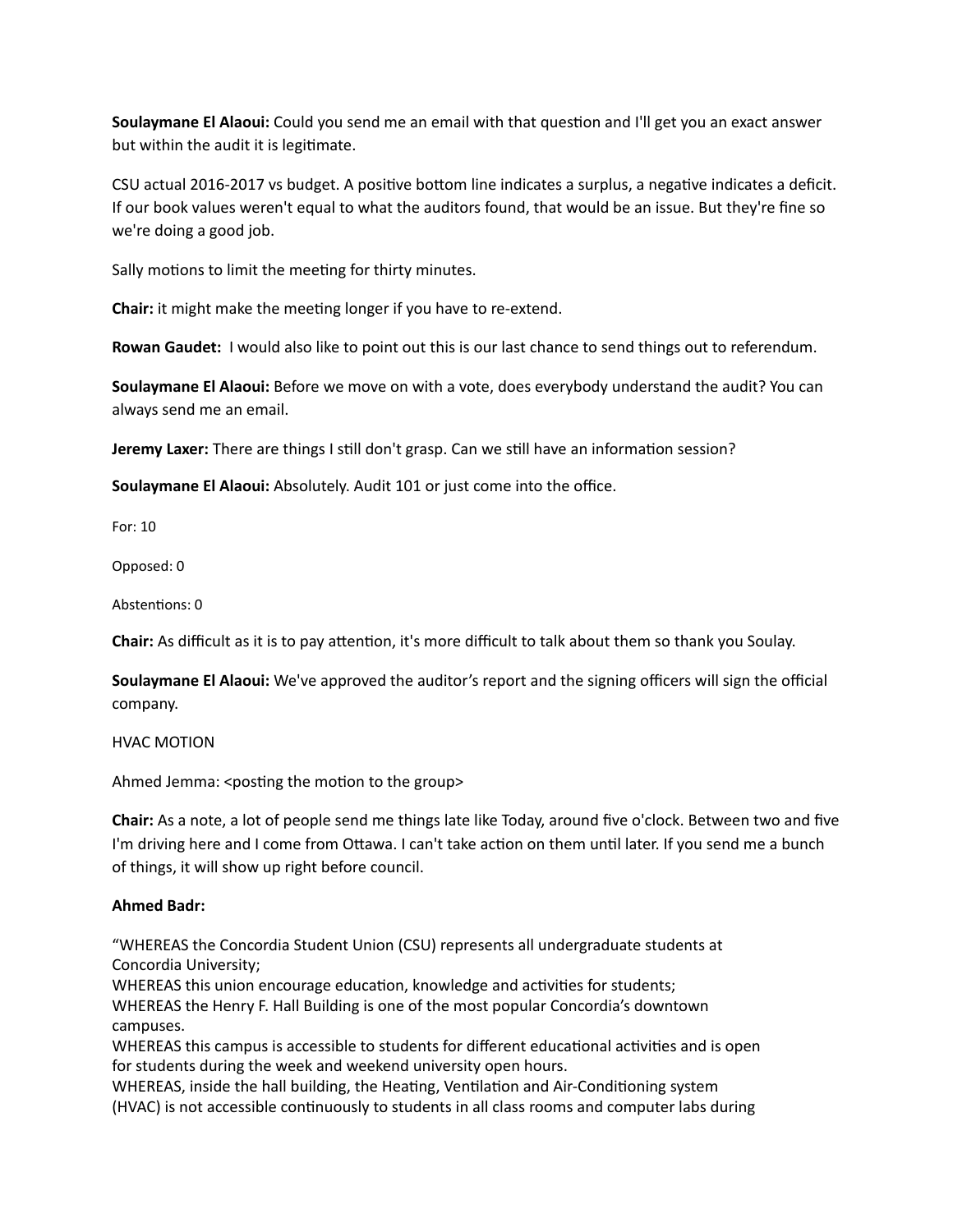the university open hours.

BE IT RESOLVED THAT the CSU asks Concordia administration office to make the HVAC accessible to students in all class rooms, and computer labs inside the Henry F. Hall Building on a continuous basis during the university open hours"

Ali Sherra seconds the motion.

Ahmed Jemma: There were a lot of student complaints and concerns from students on the 9th and 8th floor. The HVAC system isn't working consistently and there are a lot of concerns for students with health issues. 

Camille Thompson-Marchand: Is the HVAC individual to every level or room or is there a central system?

Ahmed Jemma: During the weekend, especially ENCS they use software programs and in those room the HVAC is shut down and the air is not circulated well.

**Aouatif Zebiri:** Is this under the mandate of the CSU?

**Omar Riaz:** I think that the CSU does represent the interests and rights of students, including clean air. In terms of deliverables, we can get information as to the renovations. They should be done 8th and 9th floors soon. Hopefully they will be fixing the HVAC soon.

**Ali Sherra:** Is this only an H building problem?

Ahmed Badr: The main complaints I got were in the Hall building

Ali Sherra: Should we add other buildings?

**Ahmed Badr:** I suggest if other students complain for other buildings we could add it as an option on the table. 

**Jeremy Laxer:** I hail from the 11th floor of the Hall Building and the HVAC was acting up. This was a university infrastructure problem. The only course of action is for the CSU to pressure to the university instead of the HVAC accessibility initiative.

**Ahmed Badr:** Two points. The motion is related to the access of education. As someone who would stay there up to 4 am the labs have software programs that are very expensive and you have assignments sometimes and the rooms are packed, when the ventilation system shuts down it makes breathing difficult or change rooms. I would like to add to the motion that the engineering labs be open 24 hours to give students a chance to work on their assignments.

**Chair:** Good recommendation but can't accept it as an amendment as it changes the whole nature of it.

**Omar Riaz:** I want to amend the motion to include the inside of the Henry F Hall building and any other Concordia building.

Sally seconded the motion

The motion to amend was considered friendly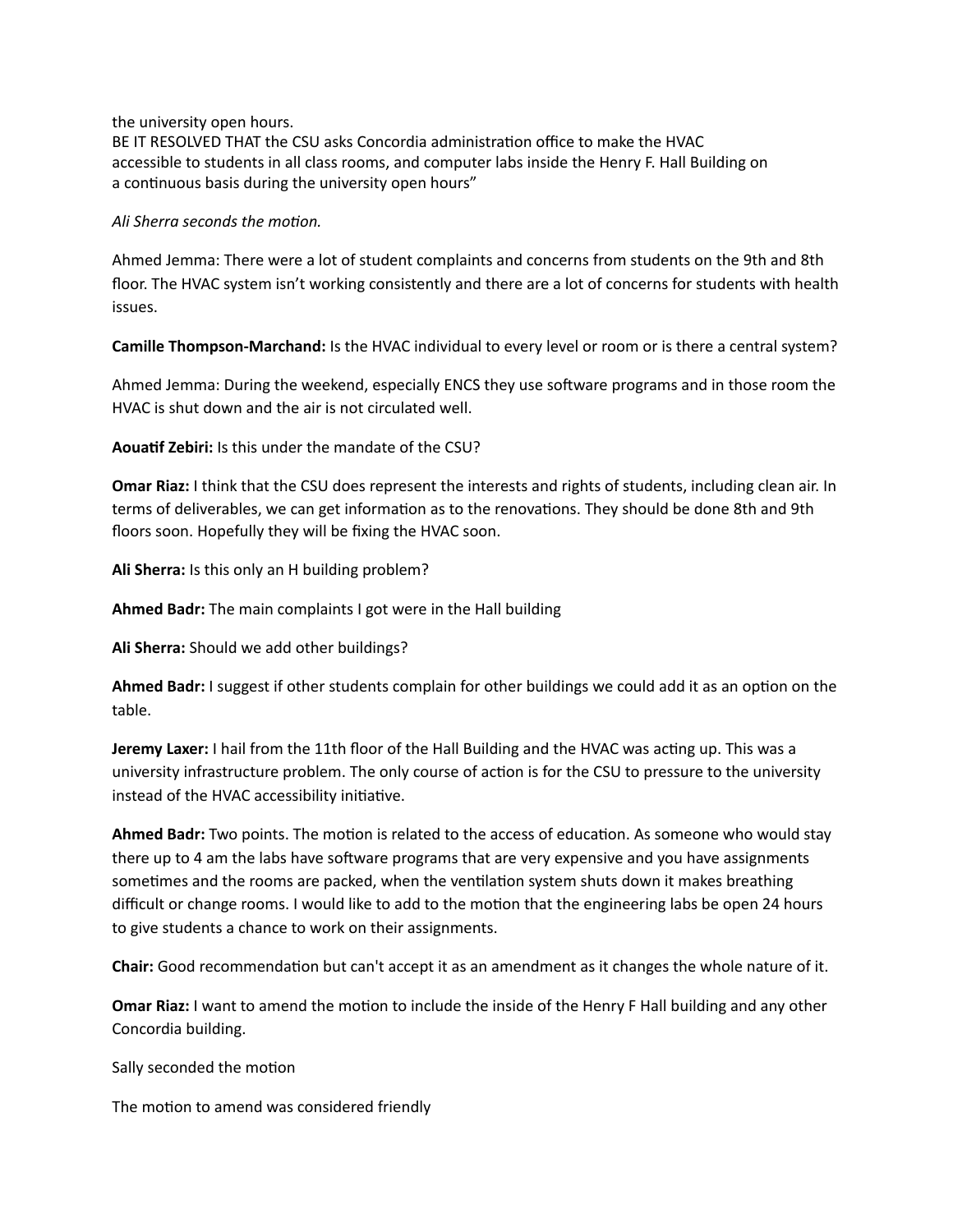**Aouatif Zebiri:** I rescind

Ahmed Badr: During the weekend and week open hours. There are buildings open 24 hours, some not.

**Rowan Gaudet: I rescind** 

For: 8

Opposed: 0 

Abstentions: 1

*The motion carries.* 

Aouatif's yes noted

Ali Sherra: Since this motion passed and it affects academia

**Leyla Sutherland:** As it's been mandated it's worth investigating how to solve this problem. I agree we might want to bring it up at Senate for the time.

**Chair:** Good representation of your faculty, Ahmed. Jemma

## **9. L) REFERENDUM QUESTIONS**

Ahmed Badr: A certain program such as applied health education have obligatory internships with the condition they be unpaid. <Cite Motion>

**Chair:** Is council okay with an omnibus? Good.

*Omar seconds the motion. the omnibus motion.* 

Ahmed Badr: The first and second one is related to our campaign that I was mandated to work on by council. It's related to some department that require their students to accept unpaid internships and aren't allowed to benefit from their work. The second one is related to internships, some departments give full support and staff offering paid internships, but sometimes those employers don't behave in the interest of students. Other departments just offer general internships. We need to have a standard criteria for all the internships, not favoring one department over the other. The third one is related to the positions book, unfortunately we do not have a position against racism. It is very important for us to have that position. Five is related to the new law, to ensure Concordia respect people who practice and let anyone choosing to cover their face to pursue their studies and have accessible education, and respect their religious holidays.

Aouatif motions to amend the motion, for the second referendum I would like to add "Are you in favor of establishing a standardized placement system for internships".

Tabea seconds the motion.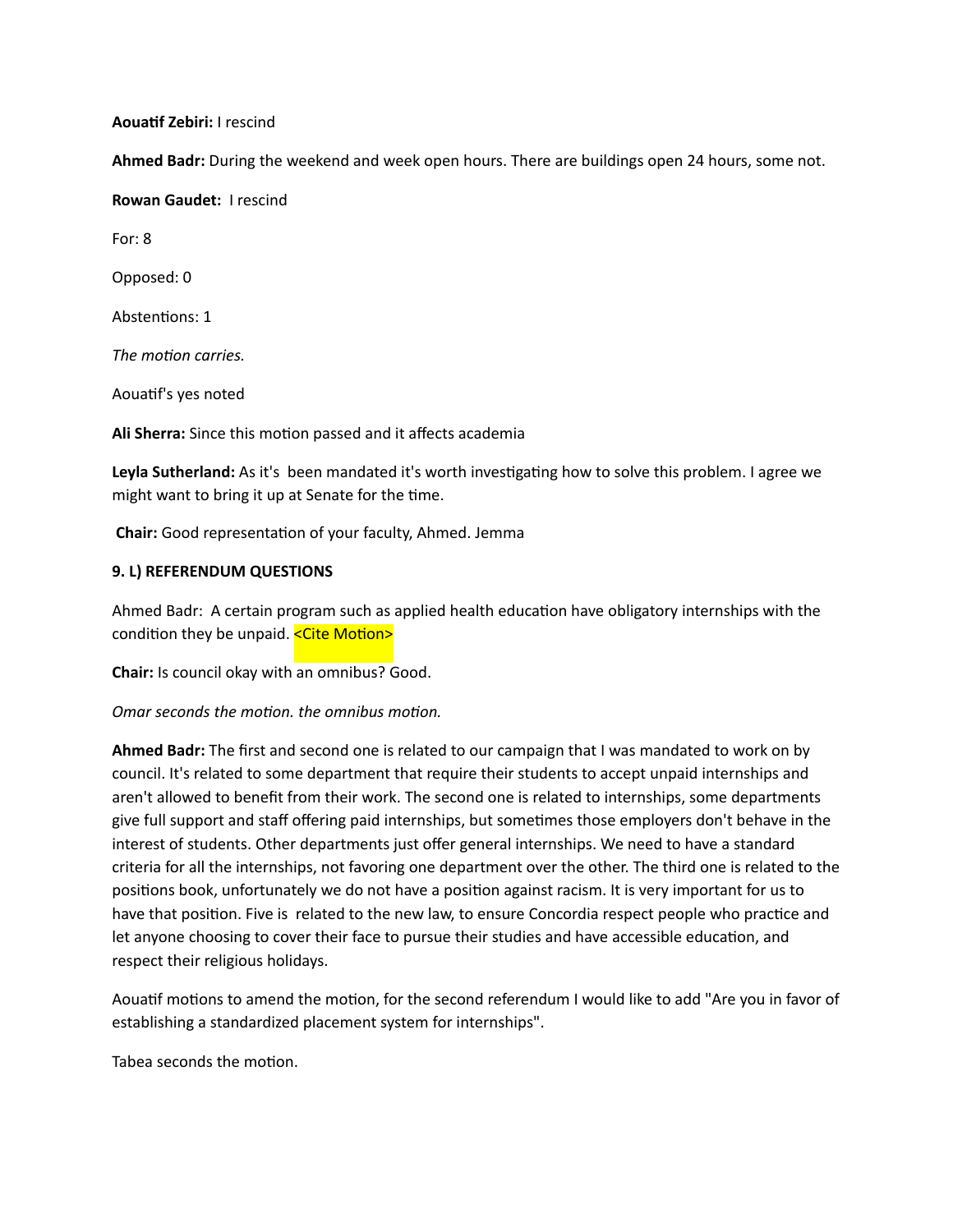**Aouatif Zebiri:** I think that when we leave this to the administration we need to make sure that they create a system of equal chances for all Concordia students that doesn't privilege some students over others. If we add these two words we will be in better standing to defend students in the future.

**Chair:** Can It be considered friendly?

Rowan Gaudet: Equal standardized systems...sounds. Redundant. Adequate is implied. So I don't know how I feel about these words.

**Eamon Toohey:** Point of information, where?

**Chair:** The second referendum question.

Aouatif Zebiri: The word standardized doesn't mean equal, nor does adequate. It's a conflation. Unless you want to correct my English.

**Chair:** She is correct. Any more discussion to be had?

For: 8 

Opposed: 0 

Abstentions: 1

**Chair:** all in favor of sending these questions to referendum?

For: 9:Opposed: 0 Abstentions: 0

The motion carries. 2/3 majority vote

Send to CEO

AVEC committee

Aouatif Zebiri: So it has come to my attention in August that AVEC has contacted CSU in particular Ahmed about committees that are available in AVEQ such as mobilization, action fund committee and asked the CSU how it wants to fill these committees. We haven't dealt with this discussion. There was one perhaps between Ahmed and Veronika. Are we lying on this? It's kind of bad we're not represented on these committees.

Ahmed Badr: I personally find I had a problem with these committees, choosing students. It's an ongoing discussion. The only problem I had was when I asked them about a clear criteria for choosing the students. They told us any three students. For me this is problematic because it's kind of nepotism for me to choose whoever I want. Also we don't have a record of how people were chosen the previous years. As executives an internal discussion we had on this, if it's always student at large people gain experience. I had the intention of bringing it to our next council meeting.

**Rowan Gaudet:** It's October this should have been dealt with a long time ago. The executive has been in office of nearly four months now, plus training. Also you have 27 elected officials. Executives represent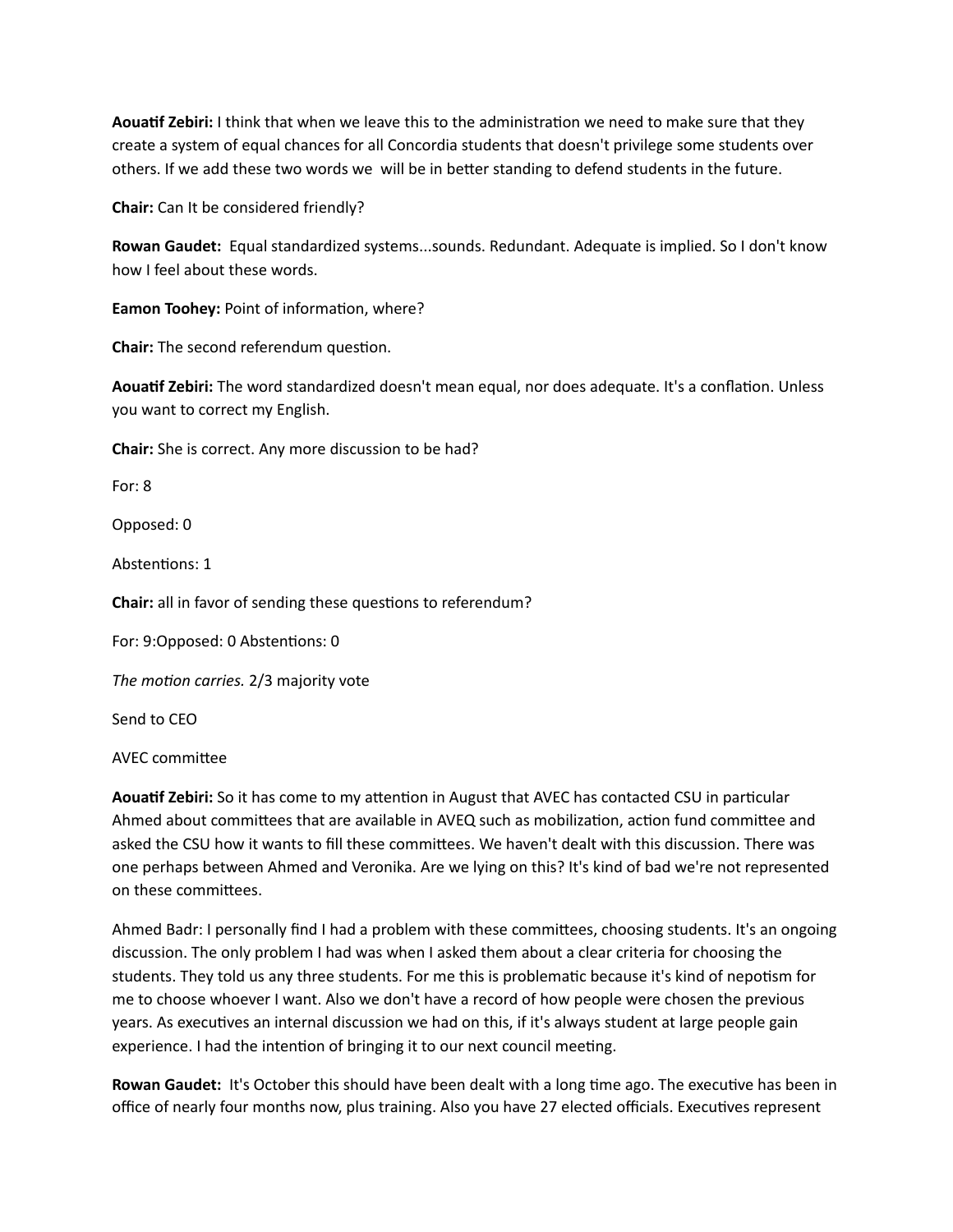the CSU, councilors represent the students. Committees is a part of that, if he wants to share the role that's not a big deal. It should have been dealt with.

**Chair:** This should have been in business arising or question period, there's no motion attached to it. Substantive is for motions.

Aouatif Zebiri: Sorry. Because it's getting late I recommend the executives bring this up during their executive meeting think of a structure it's not only one seat. Come back to council with it.

**Omar Riaz:** We discussed it today but we didn't have enough information for today.

Aouatif Zebiri: I think it's important to give a chance for student at large for these committees. As Ahmed said there was no specific criteria.

**Rowan Gaudet:** this would be one seat for the CSU so we shouldn't have single people representing the CSU. 

**Chair:** Before we lose quorum we should do the next three. Can we pick this up at question period, would you be amenable.

Aouatif Zebiri: It's more than one seat and committees like mobilization where people will sit and talk about how they would mobilize for a campaign and even if Ahmed Badr would be there with another counselor it would still be good for a student at large to get experience with representation. It's more like a working group.

Ahmed Badr: It's about brainstorming and getting more ideas. As I mentioned there's no criteria on how to choose these people.

**Soulaymane El Alaoui:** I rescind

Leyla Sutherland: rescind

LOYOLA COORDINATOR REPORT

**Rowan Gaudet:** I motion to approve the report

Ali seconds the motion.

**Rowan Gaudet:** There's a mistake, it was corrected.

For:  $6$ 

Opposed: 0

Abstentions: 0

The motion carries.

**GENERAL COORDINATORS REPORT**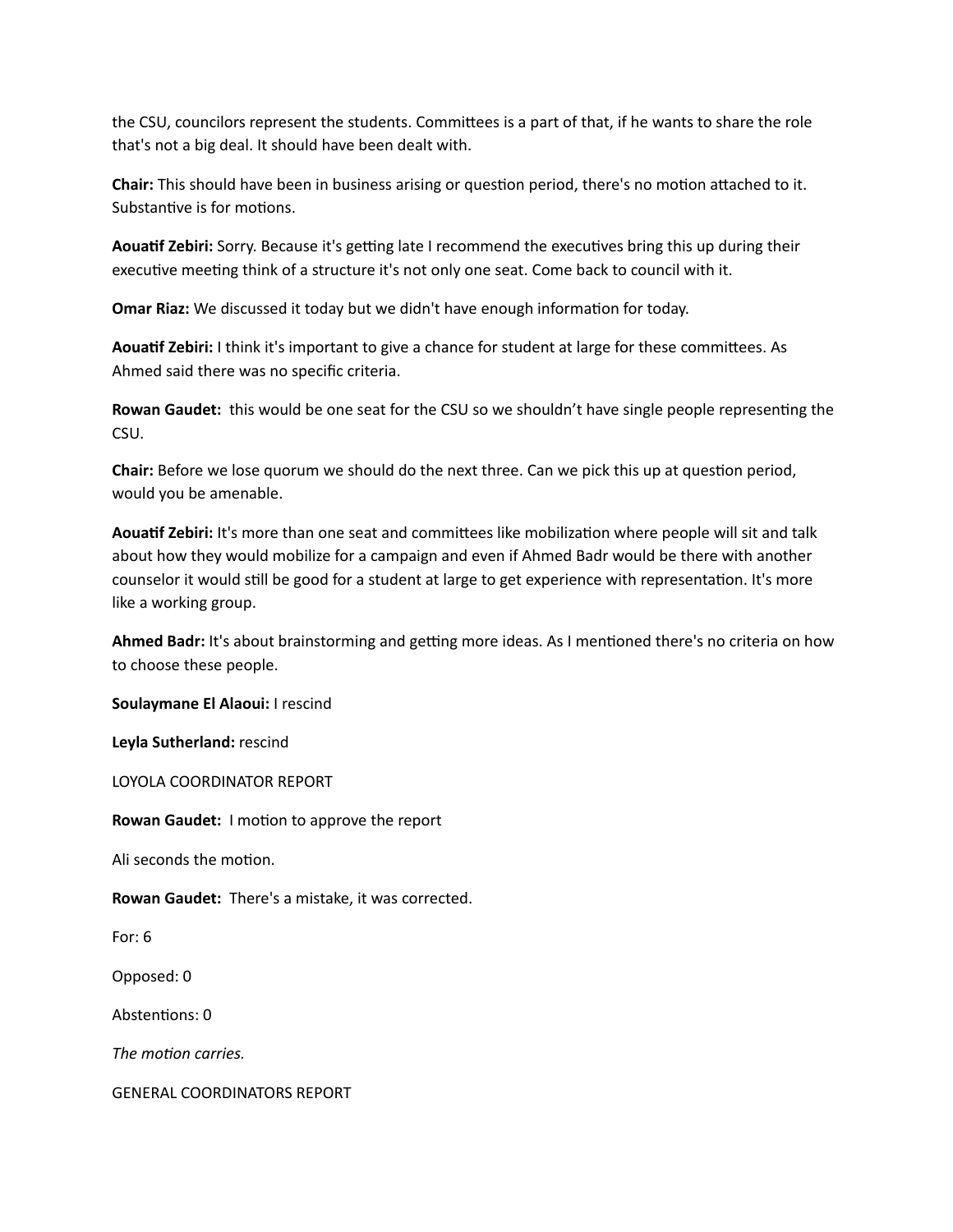#### Omar motions to approve

Jeremy seconds the motion.

**Omar Riaz:** I pulled it to mention a specific point but it's not required to send it on the second meeting of the month. The NASCO Institute conference at the University of Michigan in Anne Arbor about cooperatives and focused on housing coops. I am the executive taking care of it. I will be going. All of the other executives had the chance and no one else was interested in going. Employees from HOJO are also going. Council approval is not required but I would like to let you know I'm going and presenting on how we were able to raise the money for the HOJO project. There was a registration fee of 375\$ that will be raised. They are costs of 11,00 plus taxes for the flight, the CSU will help count a number of us because the housing provisioning committee doesn't have any money at all. The members of the provisional committee among two others are presenting and we'd save money. Does anyone disagree?

For: 7

Opposed: 0

Abstentions: 0

The *motion* carries.

#### **BUSINESS ARISING**

Ahmed Badr: WHERAS THE OBJECT OF THE CSU PROMOTING EDUCATION RECREATION AND CULTURAL INTERESTS OF ITS MEMBERS

WHEREAS THE MUNICIPAL ELECTION TAKES PLACE NOVEMBER THIRD

#### <MOTION>

Ali seconds the motion.

**Ahmed Badr:** I would like to apologize for sending my support for the demands. I just found it was in line with the positions book. I contacted them right away with an excusal. I also bring the issue to the external committee and they recommended a representative from CREM give a presentation and allow questions. As Mattis mentioned today it's improving the services for students here in Montreal. Not to wait too long for this in wintertime so people can go home safely at night.

Aouatif Zebiri: I support the demands and supporting CREM on this campaign I just feel that as long as CSU executives keep us in the loop on the progress and the negotiations happening that would be great.

**Omar Riaz:** CREM posts updates, I'll share them in the council group.

For: 6 Opposed: 0 Abstentions: 0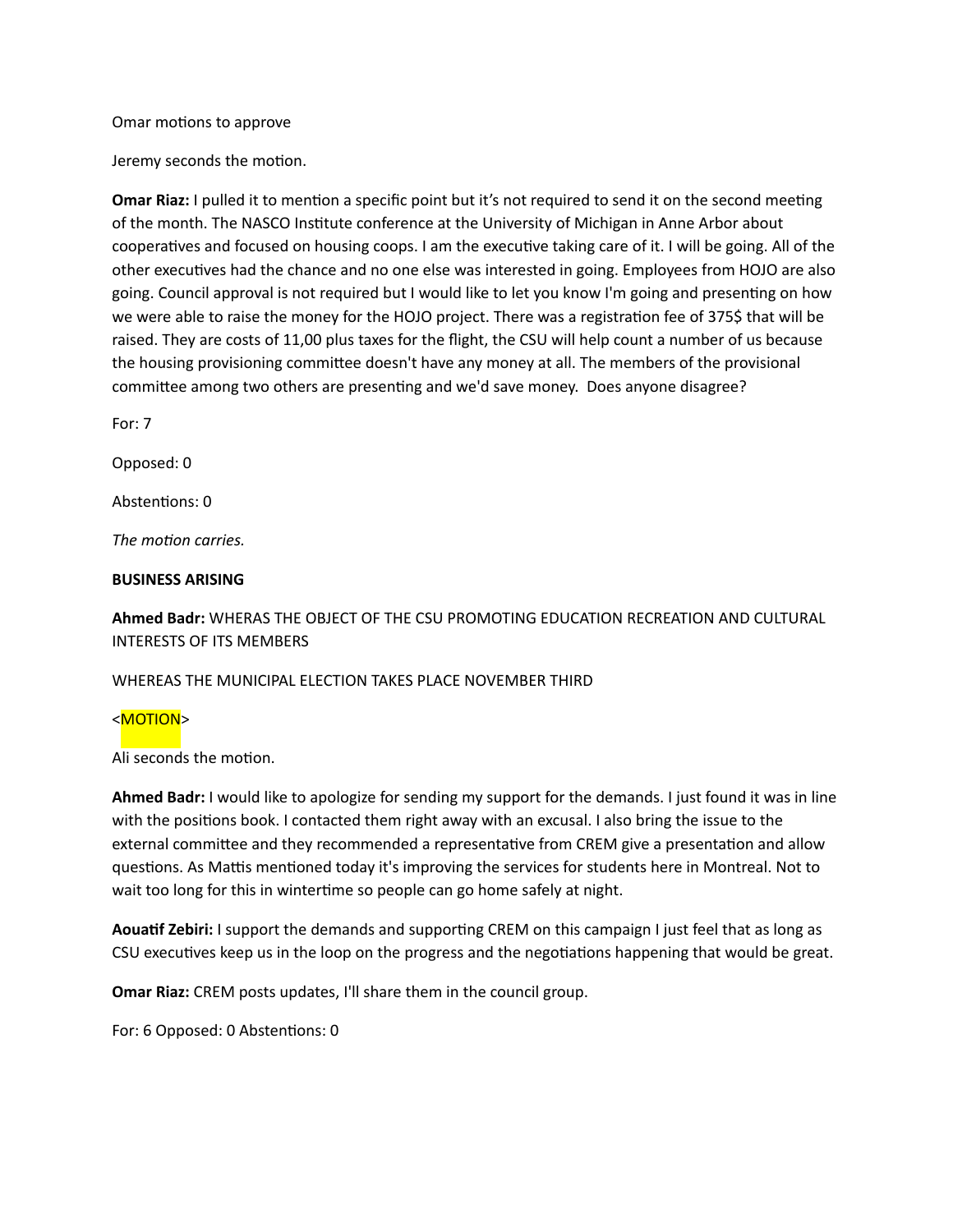Soulay motions: First Voices Week Annual Funding Motion (tentative)

*"Whereas First Voices Week is an Indigenous student-led Week of social, cultural, poli#cal* and academic events about First Peoples on campus and across Canada; *Whereas First Voices Week organizers are seeking to obtain sustainable funding for this yearly event;*

*Whereas the CSU has supported First Voices Week in the past, and has contributed \$4,000 to its* 2017 edition;

*Whereas the CSU holds the following positions:* 

● 4.1 The Concordia Student Union stands in solidarity with Idle No More, its *legitimate treaty-based concerns, and its efforts to create change through the facilitation of much needed nation-wide popular education regarding the plight of Indigenous peoples in Canada. [Adopted January 23, 2013]* 

● 4.3 That indigenous sovereignty over their territories, and their veto power over *resource extraction projects, is recognized.* [Adopted October 8, 2014]

● 4.5 That the CSU support the petition put forward by the FPSTMA including the *following proposals*

● 4.5.2 Reviewing the Truth and Reconciliation Commission's calls to action, and discussing how the University can respond to those directed at educational  $in$ *stitutions* 

● 4.5.4 Expanding Concordia's ability to support Indigenous research grounded in the *community*

● 4.6 That the CSU encourages other campus groups to equally adopt these [4.1 to *4.5.4] proposals and commit to working in collabora#on with leaders of these initiatives to achieve institutional change.* [Adopted May 11th 2016]

● 12.1 the CSU recognize that intersectional identities create different marginalized experiences and that different women and gender non-conforming people experience different barriers based upon class, ability, race, gender expression, religion, ethnicity, etc. [Adopted November 23, 2016]

● 12.2 That the CSU respect the perspectives and value the representation of women and gender non-conforming folks who are Black, Indigenous, and People of Colour; *[Adopted November 23, 2016]*

● 12.3 That the CSU add power and visibility to the voices of women and gender nonconforming *folks* who are Black, Indigenous, and People of Colour; [Adopted] *November 23, 2016]*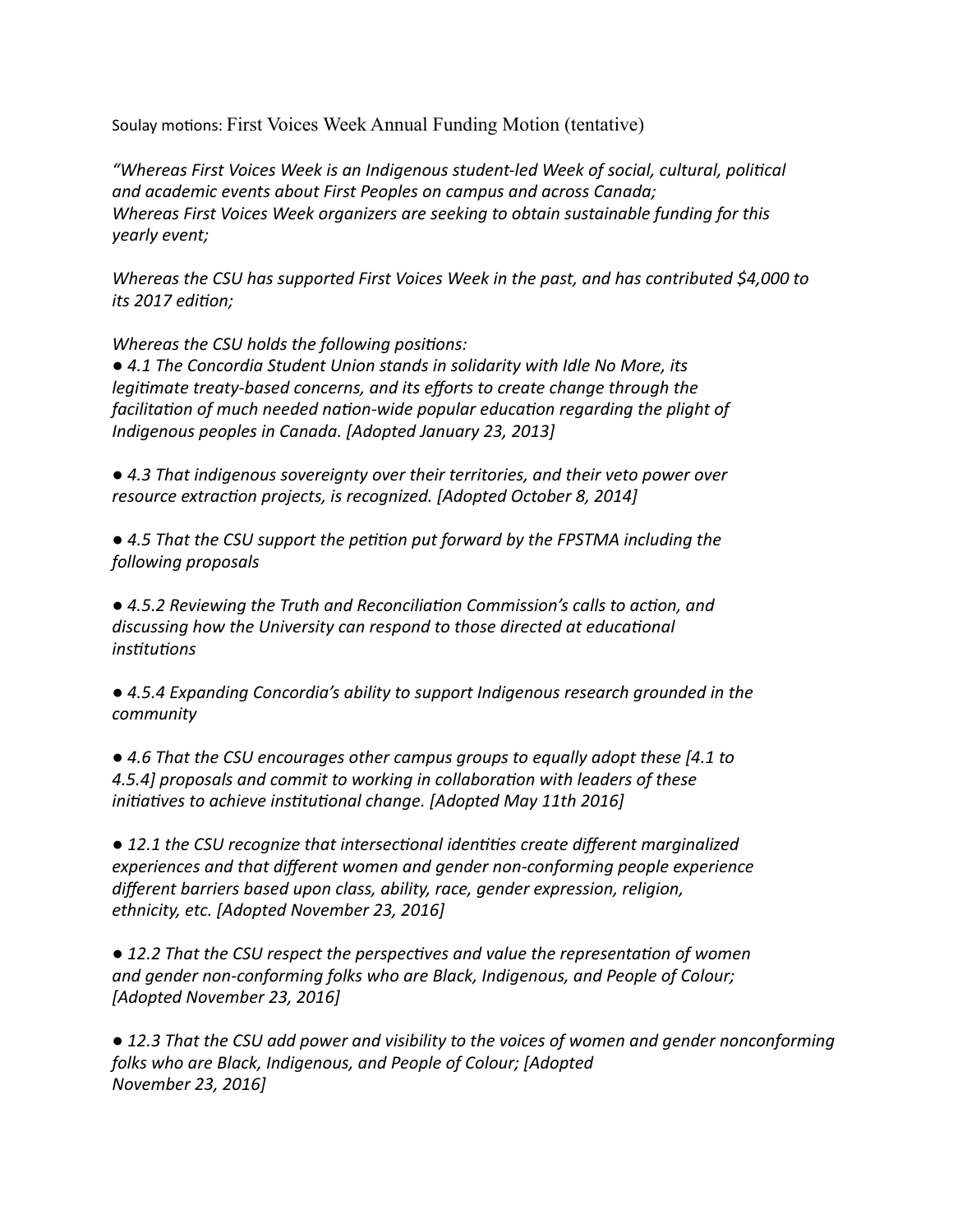● 12.4 That the CSU encourage an intersectional feminist approach towards all future *endeavours; [Adopted November 23, 2016]*

● 12.5 That the CSU recognises the importance of listening and recognising all *identities and the different barriers that each face. [Adopted November 23, 2016]* Be it resolved that a new budget line, named "First Voices Week," be created in the CSU Operations budget;

Be it further resolved that the aforementioned budget line be provisioned with \$5,000 annually, and that this amount be maintained in future annual CSU budgets;

Be it further resolved that any modification to the amount, or the existence, of this budget line may be done only after due consultation with the CSU BIPOC or External & Mobilization Committee, as well as the organizers of First Voices Week: First People Studies Member Association, the Director of the First People Studies Program, and the Aboriginal Student Resource Centre;

Be it further resolved that the Chair of the CSU BIPOC or of the External and Mobilization Committee be the designated approver for the "First Voices Week" budget line;

Be it further resolved that that organizers of First Voices Week be required to submit a budget each year and maintain consistent communication with the relevant CSU Executive:

Be it further resolved that the CSU Standing Regulations be amended as follow (amendment in **bold**):

173. The following expenses must have their own distinct budget lines: (a) Judicial Board expenses, for any and all expenses relating to the Judicial Board, its advisor, or its meetings, and nothing else

(b) Elections and referenda expenses, for any and all expenses relating to the annual general elections or any by-elections or referenda, and nothing else.

(c) The Hive Free Lunch Program, for any and all expenses relating to the Hive Free Lunch program that fall within the contract guidelines.

(d) First Voices Week, for any expenses relating to the organizing of **First Voices Week. The Chair of the CSU BIPOC or External** and Mobilization Committee shall be the designated approver of **the First Voices Week budget line.** 

**Chair:** Can you relate that to business we discussed?

**Soulaymane El Alaoui:** I'd have to bring it up at next council.

**Chair:** It's a big motion and we're seven people left.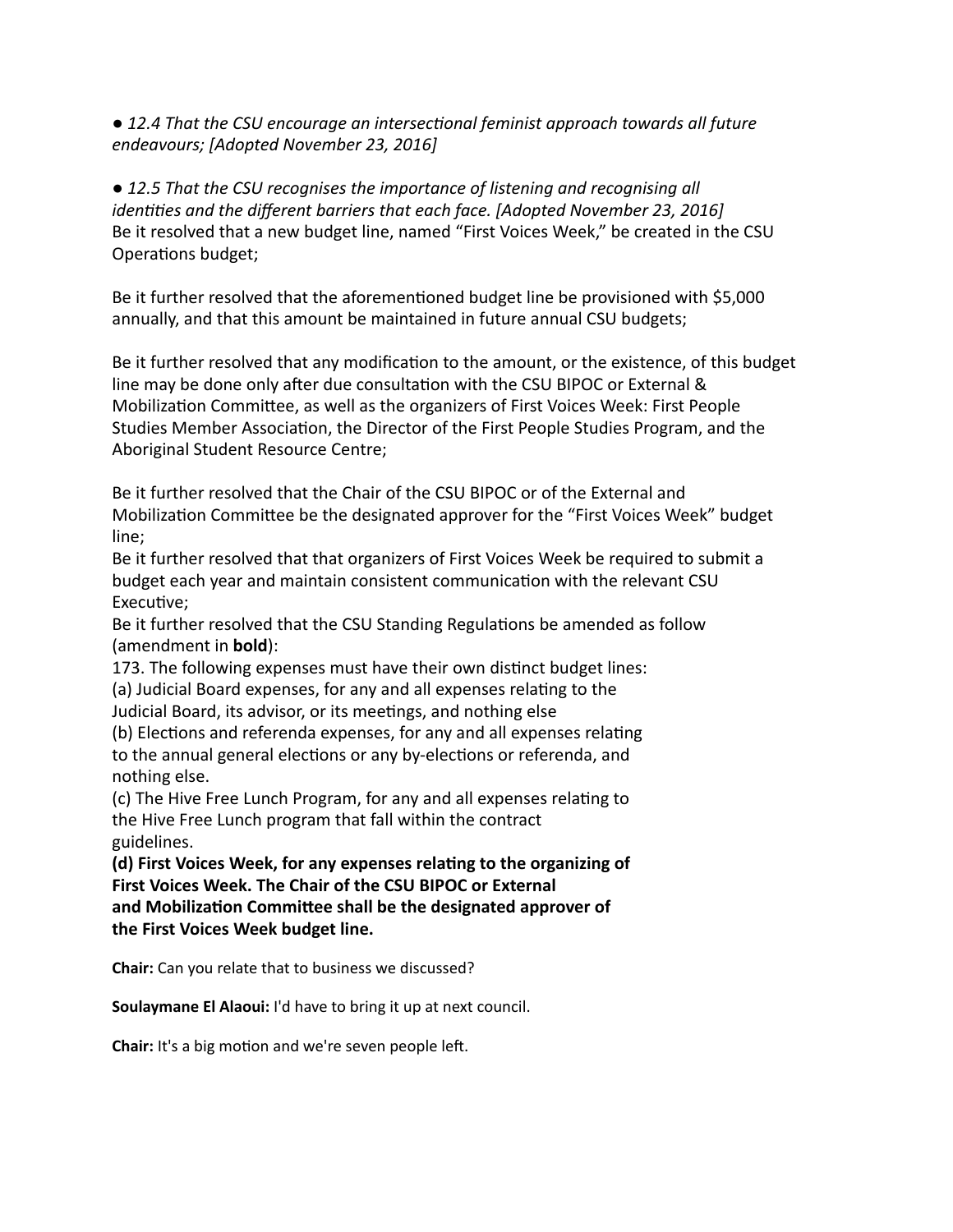**Soulaymane El Alaoui:** When we approve the opening budget in June there was a 50,000\$ miscellaneous line for projects like this. So what's going to happen if council approves is that the misc. line will be reduced to 45,000\$. First Voices would be increased 5000\$.

### **ANNOUNCEMENTS**

Ahmed Badr: Right now we're sending letters to members of the national assembly. If you want to sign it please come to the office. It's important and we have an online petition. And we're organizing workshops against racism every Wednesday until the demonstration.

*Veronika motions to adjourn.* 

*Camille seconds the motion.* 

The *motion* carries..

Meeting Adjourned at 12:47 am.

# **APPENDIX**